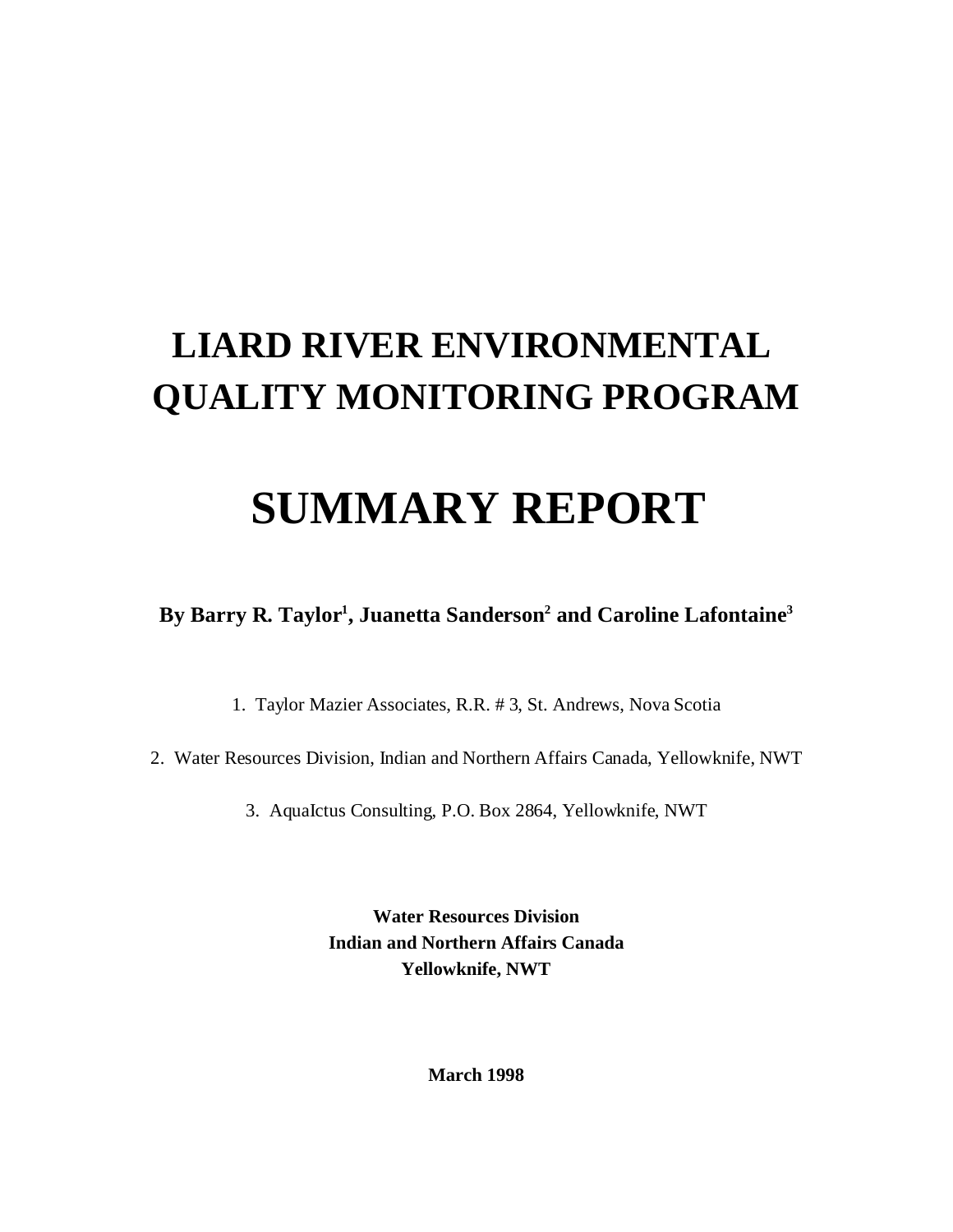#### **Table of Contents**

### **Page**

| The Liard River Environmental Quality Monitoring Program 1 |  |
|------------------------------------------------------------|--|
|                                                            |  |
|                                                            |  |
|                                                            |  |
|                                                            |  |
|                                                            |  |
|                                                            |  |
|                                                            |  |
|                                                            |  |
|                                                            |  |
|                                                            |  |
|                                                            |  |
|                                                            |  |
|                                                            |  |
|                                                            |  |
|                                                            |  |
|                                                            |  |
|                                                            |  |
|                                                            |  |
|                                                            |  |
| Metals in Water, Suspended Sediments, and Fish 34          |  |
|                                                            |  |
|                                                            |  |
|                                                            |  |
|                                                            |  |
|                                                            |  |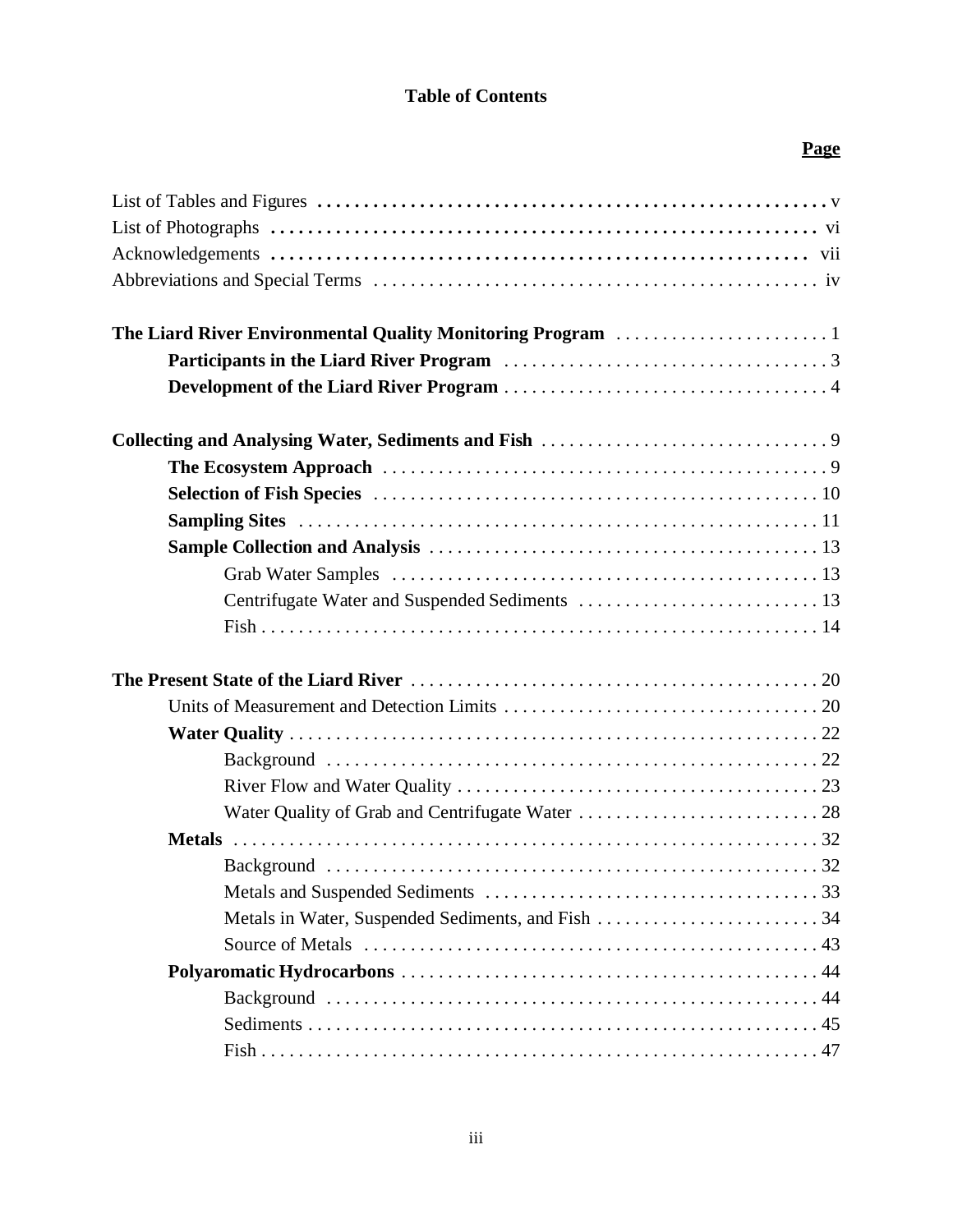### **Table of Contents (Continued)**

| <b>Conclusions:</b> |  |
|---------------------|--|
|                     |  |

### **Page**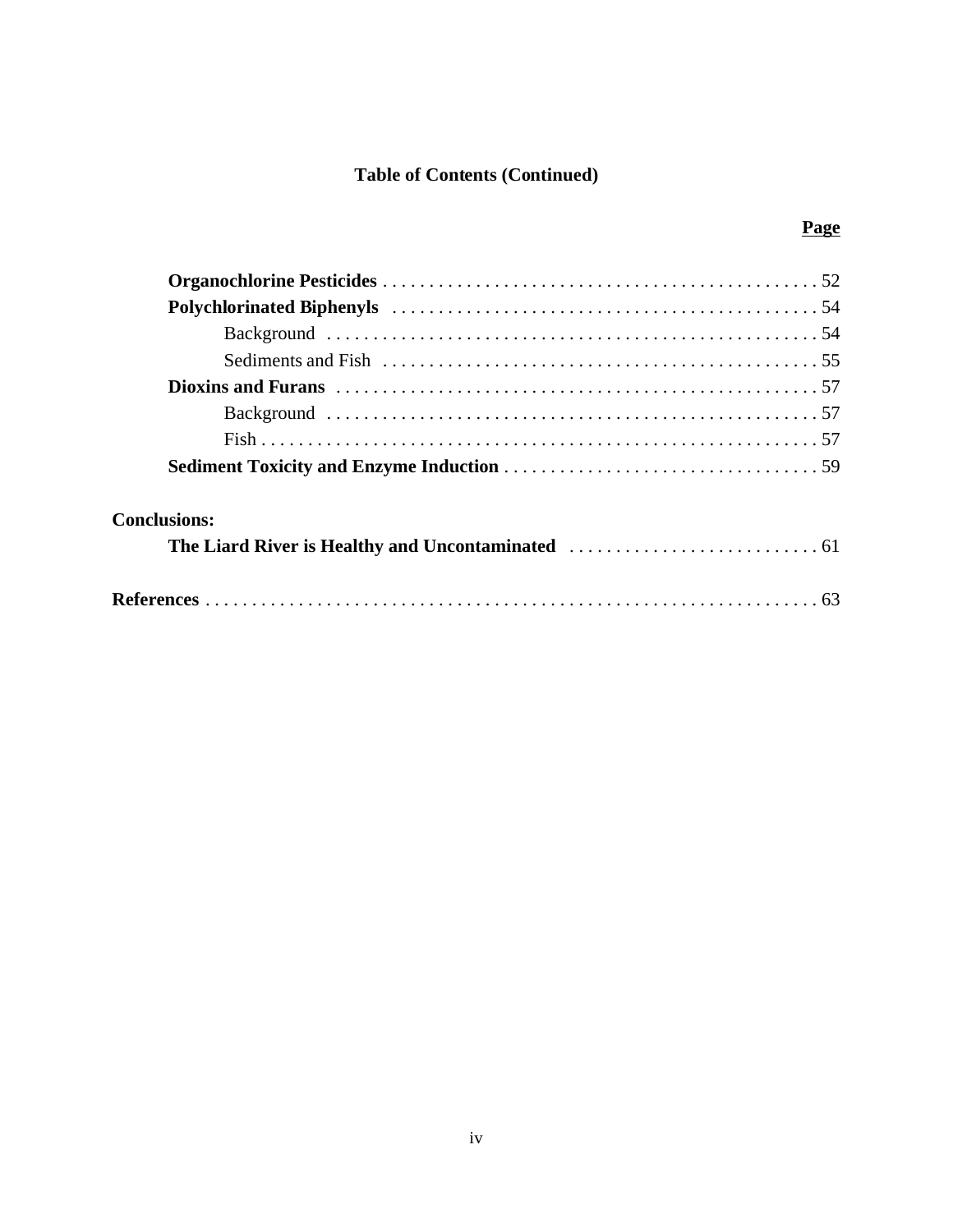#### **List of Tables**

| Table 1. | Comparison of PAH concentrations in suspended sediments from the Liard River   |
|----------|--------------------------------------------------------------------------------|
|          | against sediment quality guidelines from Environment Canada (1995) and Ontario |
|          |                                                                                |
| Table 2. |                                                                                |

### **List of Figures**

| Figure 1. |                                                                                  |
|-----------|----------------------------------------------------------------------------------|
| Figure 2. |                                                                                  |
| Figure 3. | Mean daily discharge in the Liard River at Fort Liard, NWT, and discharge on     |
| Figure 4. | Effect of discharge on conductivity (an indicator of total dissolved solids) and |
| Figure 5. |                                                                                  |
| Figure 6. |                                                                                  |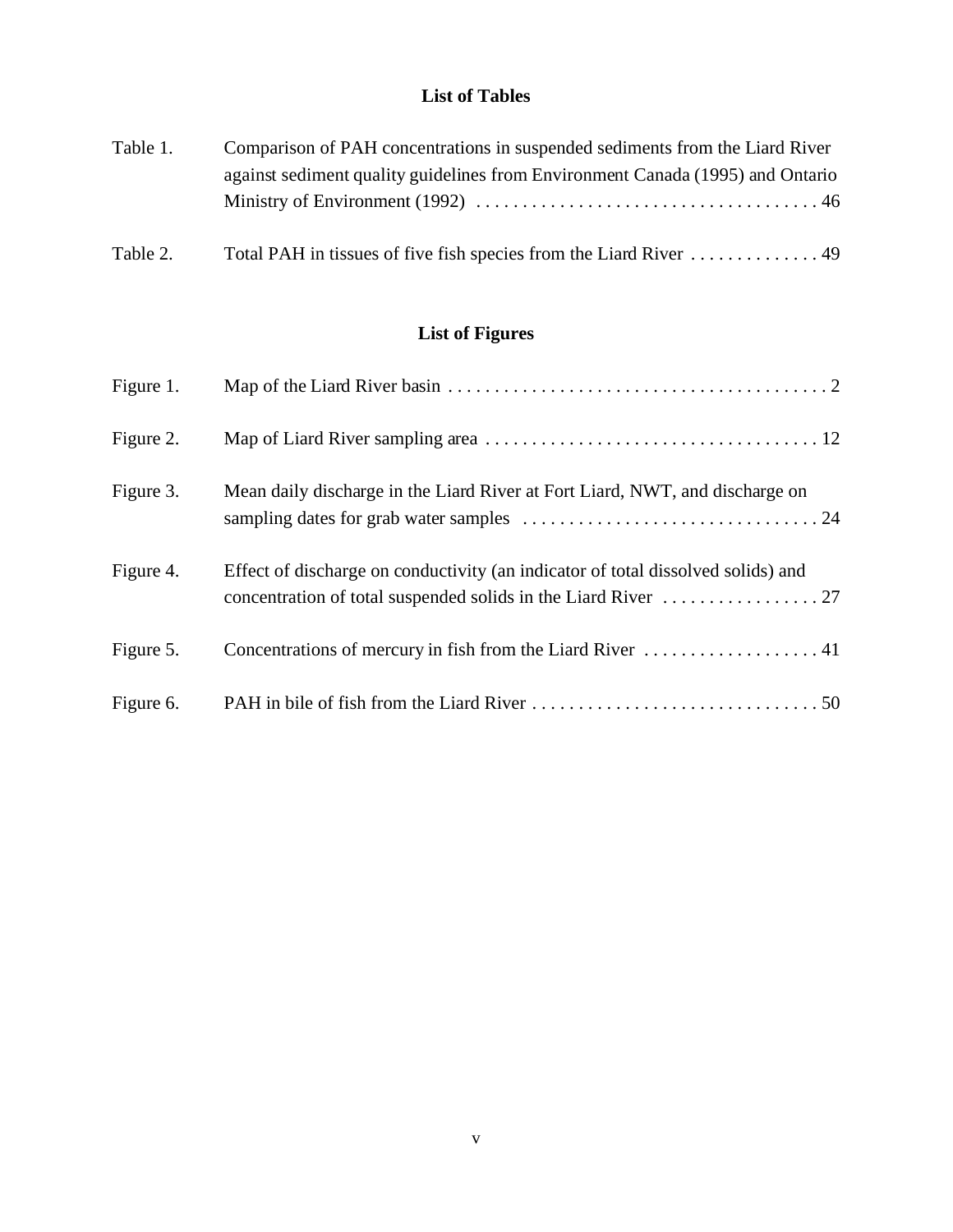### **List of Photographs**

|                | Photograph 2. Clear-cut logging blocks near Fort Nelson, B.C. Logging is active in the British           |
|----------------|----------------------------------------------------------------------------------------------------------|
|                |                                                                                                          |
|                | Photograph 4. A gas extraction facility. Oil and gas extraction are growing industries in the            |
|                |                                                                                                          |
|                | Photograph 6. Site for a potential hydroelectric dam on the Liard River in British Columbia 8            |
|                |                                                                                                          |
|                | Photograph 8. In winter, water samples were drawn through a hole in the ice $\dots \dots \dots \dots 17$ |
|                |                                                                                                          |
| Photograph 10. | The centrifuge in operation. Note clear centrifugate water flowing from                                  |
| Photograph 11. |                                                                                                          |
| Photograph 12. |                                                                                                          |
| Photograph 13. | The Liard River is extremely turbid with suspended sediments in spring                                   |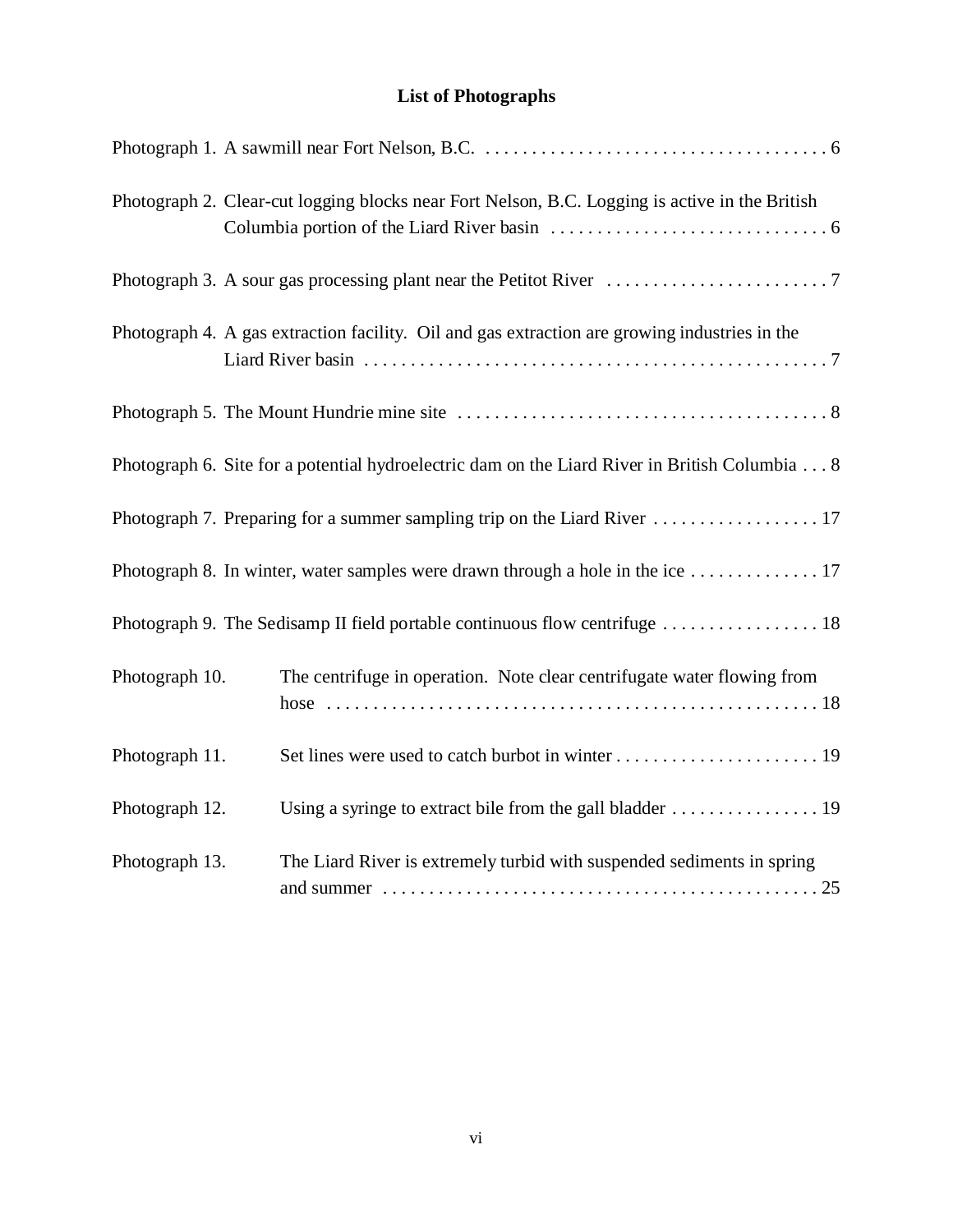#### **Acknowledgements**

The Liard River Environmental Quality Monitoring Program was a complex undertaking requiring more than three years of effort and co-operation from many dedicated individuals. A list is given below of people who participated in various phases of the study, and while an attempt has been made to include everybody, there are undoubtedly others who contributed to the success of the project in ways large and small. The contributions of everyone are appreciated. Affiliations are given in the list as they were when the people worked on the Program.

#### **Water Quality Sampling**

| Wayne Puznicki        | DIAND, Yellowknife         |
|-----------------------|----------------------------|
| Ken Etherington       | <b>DIAND, Fort Simpson</b> |
| Kent Halvorson        | <b>DIAND, Fort Simpson</b> |
| Murray Swyripa        | DIAND, Yellowknife         |
| Glen Stephens         | DIAND, Yellowknife         |
| <b>Wayne Starling</b> | <b>DIAND, Fort Smith</b>   |
| Juanetta Sanderson    | DIAND, Yellowknife         |

#### **Winter sampling**

| Jerry Hordal            | GNWT, Dept. of Renewable Resources, Fort Liard |
|-------------------------|------------------------------------------------|
| Dan Elliot              | DIAND, Yellowknife                             |
| Kent Halvorson          | DIAND, Fort Simpson                            |
| Juanetta Sanderson      | DIAND, Yellowknife                             |
| Brian Kotchea,          | Fort Liard                                     |
| Jimmy Kotchea           | Fort Liard                                     |
| <b>William Bertrand</b> | Fort Liard                                     |
| <b>Floyd Bertrand</b>   | Fort Liard                                     |

#### **Fish sampling**

| DFO, Yellowknife                                  |
|---------------------------------------------------|
| DFO, Winnipeg                                     |
| Caroline Lafontaine DFO, Yellowknife (Contractor) |
| DFO, Yellowknife (Contractor)                     |
| DFO, Yellowknife                                  |
|                                                   |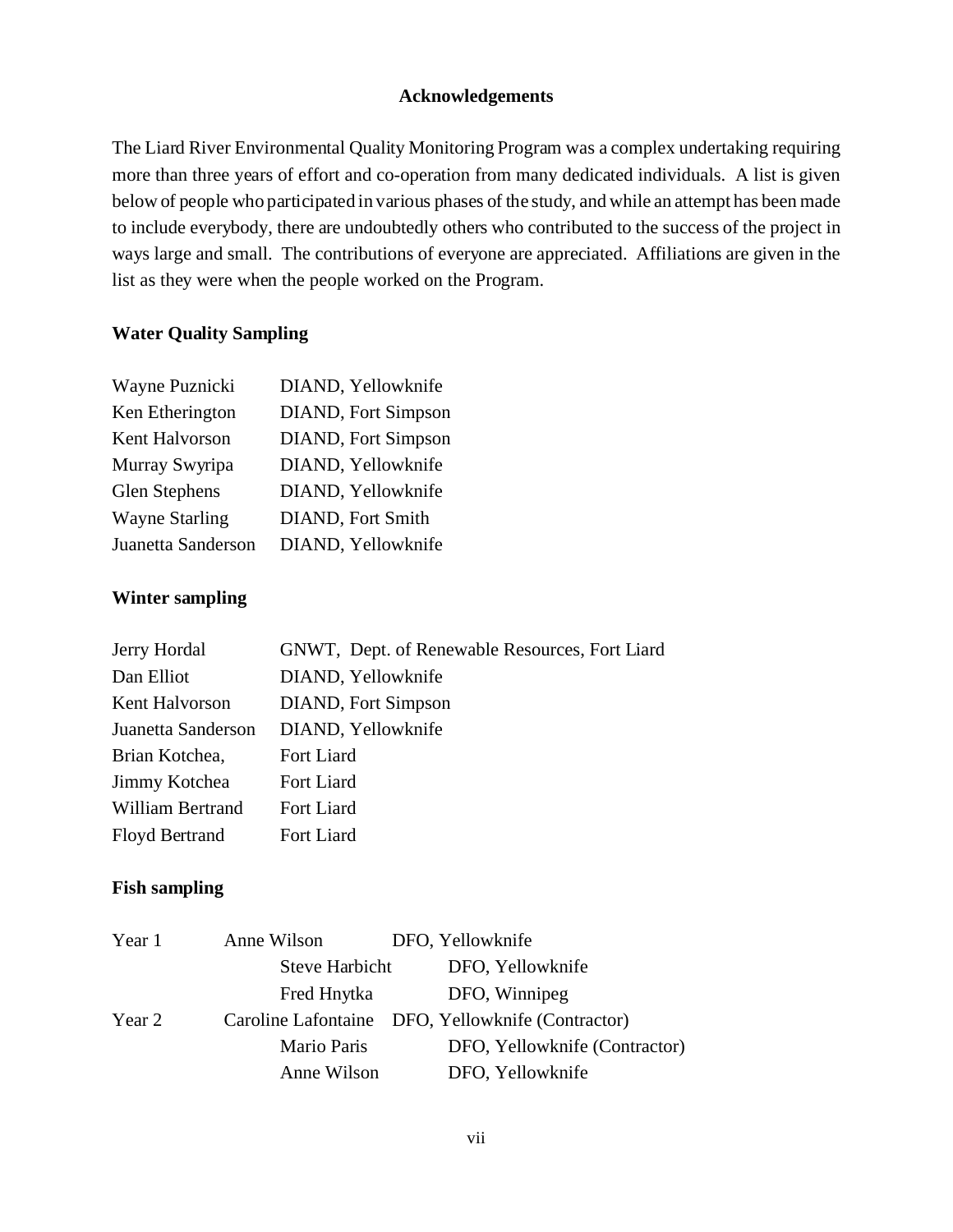| Year 3 | Dave McKenna | DFO, Yellowknife              |
|--------|--------------|-------------------------------|
|        | Pam Taylor   | DFO, Yellowknife (Contractor) |

#### **Report Review**

| <b>Brian Latham</b>             | DIAND, Yellowknife                       |
|---------------------------------|------------------------------------------|
| Dave Milburn DIAND, Yellowknife |                                          |
| <b>Steve Harbicht</b>           | DFO, Yellowknife                         |
| Anne Wilson                     | DFO, Yellowknife                         |
| Wayne Puznicki                  | DIAND, Yellowknife                       |
| <b>Bill Coedy</b>               | Taiga Analytical Laboratory, Yellowknife |
| Juanetta Sanderson              |                                          |
| Caroline Lafontaine             |                                          |

#### **Data Preparation**

Juanetta Sanderson Caroline Lafontaine

#### **Funding**

This project was funded by Water Resources Branch, DIAND, in Yellowknife through the "Action on Water" segment of the Arctic Environmental Strategy. In-kind contributions were supplied by the Department of Renewable Resources, Government of the NWT, the Environment Canada laboratories in Edmonton and Burlington, and the Department of Fisheries and Oceans.

#### **Report Authors**

The Liard River Environmental Quality Monitoring Program was implemented and directed by Juanetta Sanderson of the Water Resources Division, Indian and Northern Affairs Canada, Yellowknife. Caroline Lafontaine compiled and verified the data and reviewed the study report. Barry Taylor wrote this report.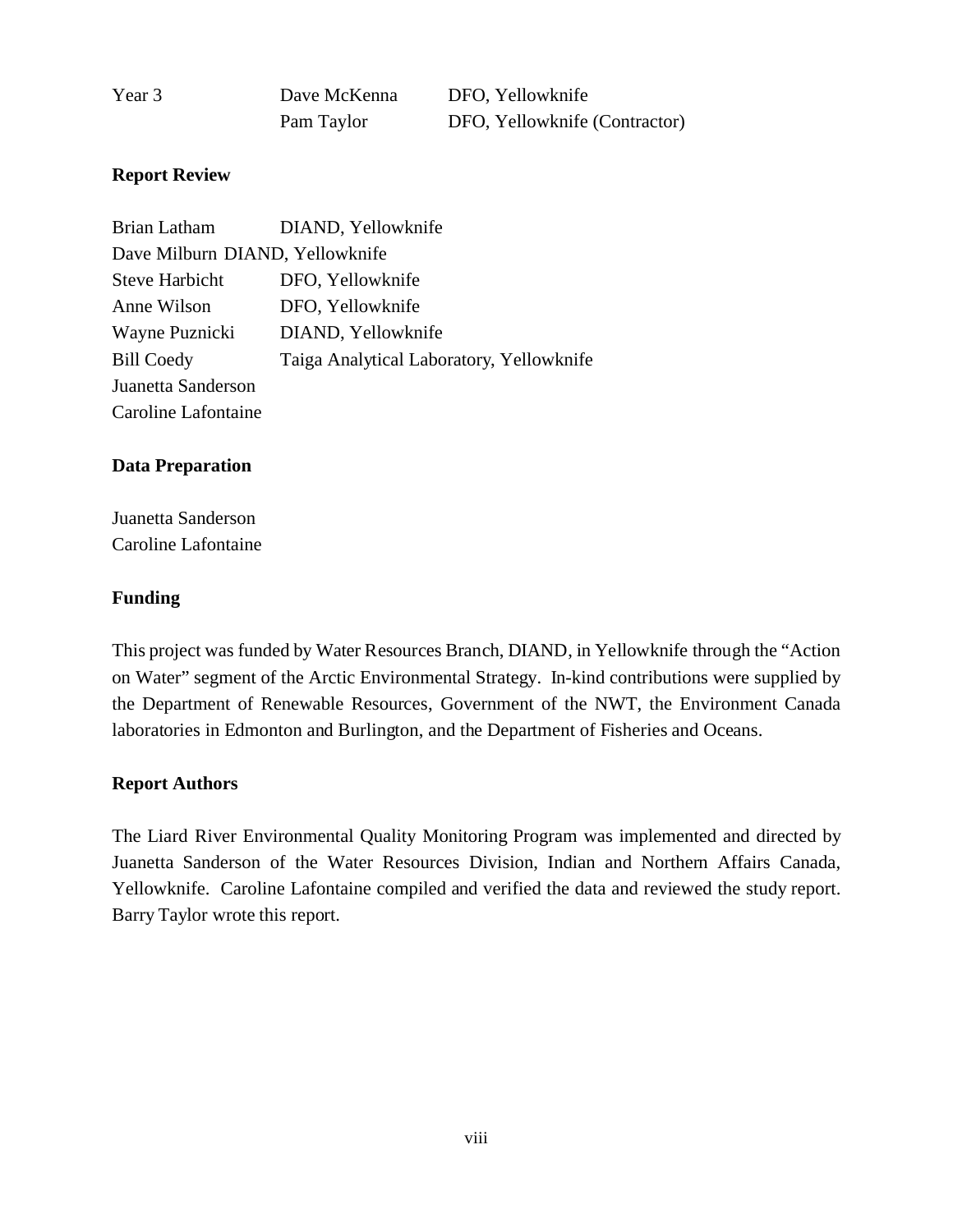### **Abbreviations and Special Terms**

| $\geq$        | Greater than                                                        |
|---------------|---------------------------------------------------------------------|
| $\,<\,$       | Less than                                                           |
| Acute         | Affecting an organism over a relatively short period, usually a few |
|               | hours to a few days, relative to the length of the live cycle.      |
| Anthropogenic | Produced by humans or human activities.                             |
| Benzene       | A common, stable organic compound consisting of six carbon atoms,   |
|               | bonded into a hexagonal ring. Benzene is a component of gasoline.   |
|               | Two or more benzene rings may be bound together in various ways     |
|               | and are the foundation of a great many natural organic compounds.   |

| Bile                   | A solution of chemicals that aid digestion, produced by the liver and   |
|------------------------|-------------------------------------------------------------------------|
|                        | stored and concentrated in the gall bladder. Bile is released into the  |
|                        | intestines of fish through the bile duct, and is the principal route by |
|                        | which the liver removes water-soluble contaminants from the body.       |
| <b>Bioaccumulation</b> | The uptake of contaminants into living tissues at concentrations        |
|                        | greater than those in the surrounding environment.                      |
| Bioavailability        | The degree to which a substance in the environment is in a chemical     |
|                        | or physical form in which it may be taken up by organisms and           |
|                        | incorporated into their tissues. Generally, the bioavailability of      |
|                        | substances in solution is much greater than that of substances          |
|                        | attached to particles.                                                  |
| Biomagnification       | The accumulation of contaminants in fish or other predatory             |
|                        | organisms through the food they eat.                                    |
| <b>Biota</b>           | Living organisms generally; e.g., "aquatic biota" refers to all species |
|                        | that live in water.                                                     |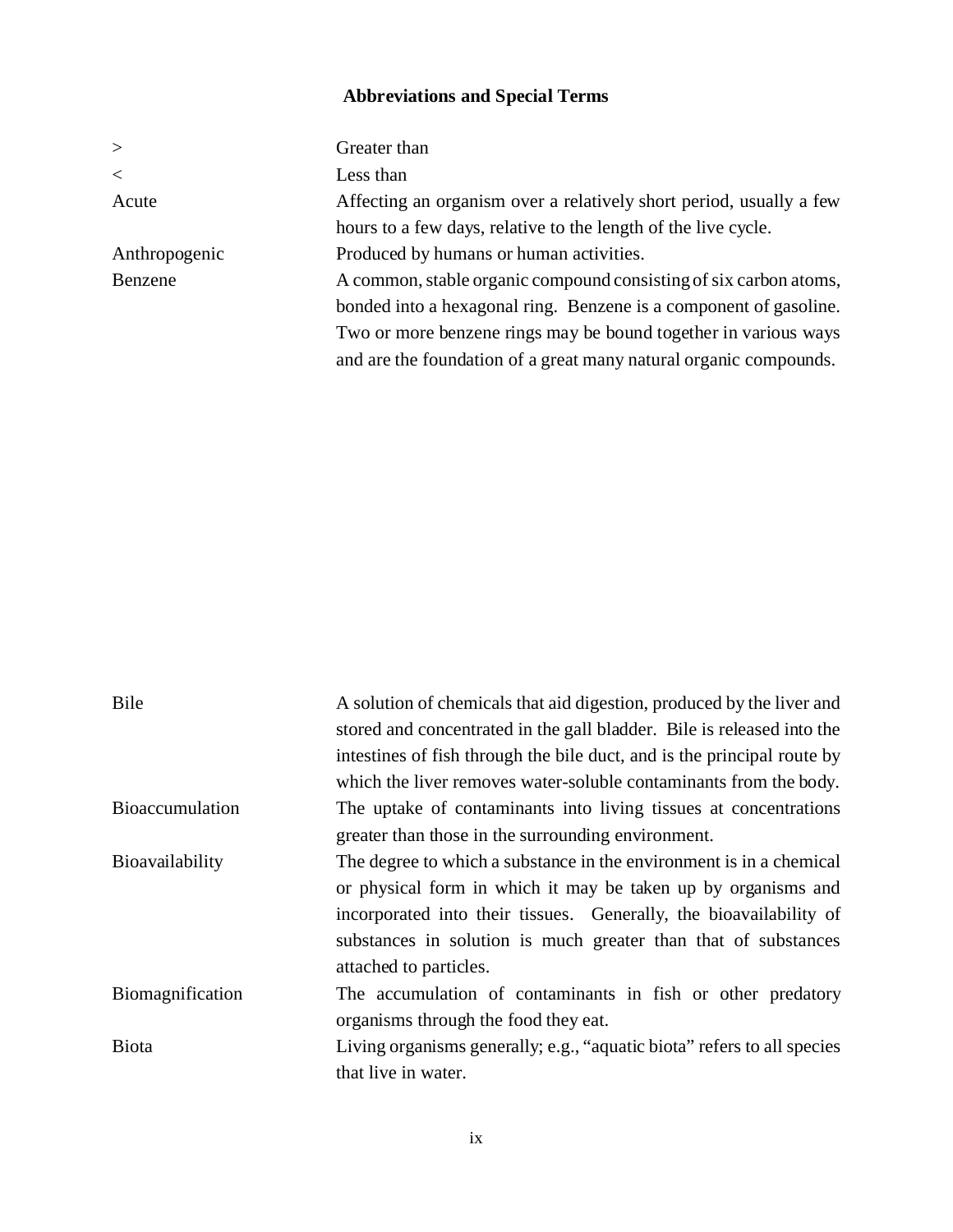| Carcinogenic                   | Describes a chemical that causes tumours.                              |  |  |  |  |  |
|--------------------------------|------------------------------------------------------------------------|--|--|--|--|--|
| <b>CCREM</b>                   | <b>Canadian Council of Resource and Environment Ministers</b>          |  |  |  |  |  |
| Chronic                        | Affecting an organism over a long period relative to the length of the |  |  |  |  |  |
|                                | life cycle, usually months or years.                                   |  |  |  |  |  |
| Centrifuge                     | A machine that spins water samples at very high speed to separate      |  |  |  |  |  |
|                                | water from suspended sediments.                                        |  |  |  |  |  |
| Centrifugate Water             | River water from which suspended sediments have been removed by        |  |  |  |  |  |
|                                | passage through a centrifuge                                           |  |  |  |  |  |
| Contaminant                    | Any substance that accumulates in an ecosystem from outside sources    |  |  |  |  |  |
|                                | and which is harmful to humans or aquatic life at low concentrations.  |  |  |  |  |  |
| <b>DDT</b>                     | Dichlorodiphenyltrichloroethane, an insecticide                        |  |  |  |  |  |
| <b>Detection Limit</b>         | The lowest concentration of a substance that an instrument or          |  |  |  |  |  |
|                                | analytical method can measure reliably.                                |  |  |  |  |  |
| <b>DIAND</b>                   | Department of Indian Affairs and Northern Development                  |  |  |  |  |  |
| Ecosystem                      | A distinct unit of the landscape, such as a river, forest or lake,     |  |  |  |  |  |
|                                | together with all the interacting plants and animals that live there.  |  |  |  |  |  |
| <b>Effective Concentration</b> | The lowest concentration of a substance that has measurable            |  |  |  |  |  |
|                                | biological effects on living organisms                                 |  |  |  |  |  |
| Enzyme                         | Any of a great number of complex organic chemicals produced by         |  |  |  |  |  |
|                                | living cells that perform all metabolic processes.                     |  |  |  |  |  |
| <b>Hydrological Cycle</b>      | The annual cycle of high river flow in spring, declining to low flow   |  |  |  |  |  |
|                                | in fall and winter, that rivers pass through each year                 |  |  |  |  |  |
| Hydrophobic                    | Describes substances that do not dissolved in water, and which tend    |  |  |  |  |  |
|                                | to migrate into other materials, especially sediments and animal or    |  |  |  |  |  |
|                                | plant tissues.                                                         |  |  |  |  |  |
| Ion                            | A molecule or element that carries a charge when dissolved in water.   |  |  |  |  |  |
|                                | Cations carry a positive charge. Anions carry a negative charge.       |  |  |  |  |  |
| Lipophilic                     | Describes substances that tend to accumulate in fats, including animal |  |  |  |  |  |
|                                | tissues                                                                |  |  |  |  |  |
| N                              | Nitrogen                                                               |  |  |  |  |  |
| Non-Detect                     | A concentration of a substance so low that it cannot be measured       |  |  |  |  |  |
| <b>NWT</b>                     | <b>Northwest Territories</b>                                           |  |  |  |  |  |
| <b>OMOE</b>                    | <b>Ontario Ministry of Environment</b>                                 |  |  |  |  |  |
| Organic                        | Refers to chemical compounds composed mostly of carbon and             |  |  |  |  |  |
|                                | hydrogen, sometimes with oxygen and smaller amounts of other           |  |  |  |  |  |
|                                | elements                                                               |  |  |  |  |  |
| $\mathbf{P}$                   | Phosphorus                                                             |  |  |  |  |  |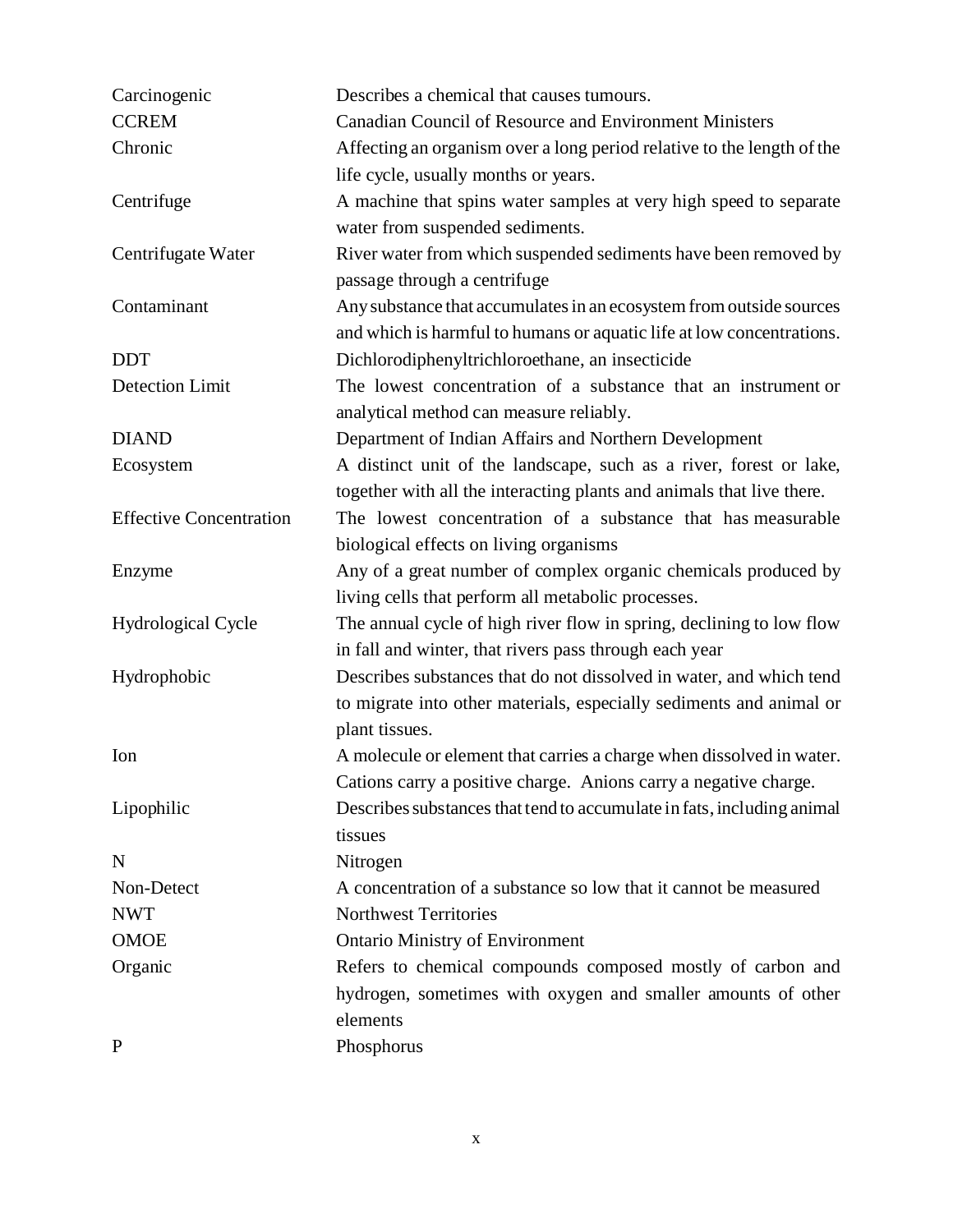| <b>PAH</b>                                                                                     | Polyaromatic hydrocarbons, natural organic chemicals found in<br>petroleum |  |  |  |  |  |  |
|------------------------------------------------------------------------------------------------|----------------------------------------------------------------------------|--|--|--|--|--|--|
| Parameter                                                                                      | Any contaminant or other aspect of the aquatic ecosystem that can be       |  |  |  |  |  |  |
|                                                                                                | measured. Suspended sediments, PCBs, and water temperature are             |  |  |  |  |  |  |
|                                                                                                | all parameters.                                                            |  |  |  |  |  |  |
| <b>PCB</b>                                                                                     | Polychlorinated biphenyl                                                   |  |  |  |  |  |  |
| Suspended Sediments Particles of sand, silt and clay suspended in the water column and carried |                                                                            |  |  |  |  |  |  |
|                                                                                                | along by the current. Also called Total Suspended Solids (TSS) and         |  |  |  |  |  |  |
|                                                                                                | Nonfilterable Residue (FR)                                                 |  |  |  |  |  |  |
| <b>TCDD</b>                                                                                    | Tetrachlorodibenzo- $p$ -dioxin                                            |  |  |  |  |  |  |
| <b>TDS</b>                                                                                     | Total Dissolved Solids, the mass of salts carried in solution in river     |  |  |  |  |  |  |
|                                                                                                | water. Also called Filterable Residue (FR)                                 |  |  |  |  |  |  |
| Toxicity                                                                                       | The capacity of a substance to cause harm to an exposed organism,          |  |  |  |  |  |  |
|                                                                                                | such as slowed growth, reduced reproduction, or death. Acute               |  |  |  |  |  |  |
|                                                                                                | toxicity occurs quickly and is usually fatal. Chronic toxicity occurs      |  |  |  |  |  |  |
|                                                                                                | over a longer period, and usually causes more subtle effects such as       |  |  |  |  |  |  |
|                                                                                                | stunted growth                                                             |  |  |  |  |  |  |
| Volatility                                                                                     | The rate at which a substance evaporates when exposed to the air.          |  |  |  |  |  |  |
|                                                                                                | Gasoline is an example of a highly volatile chemical.                      |  |  |  |  |  |  |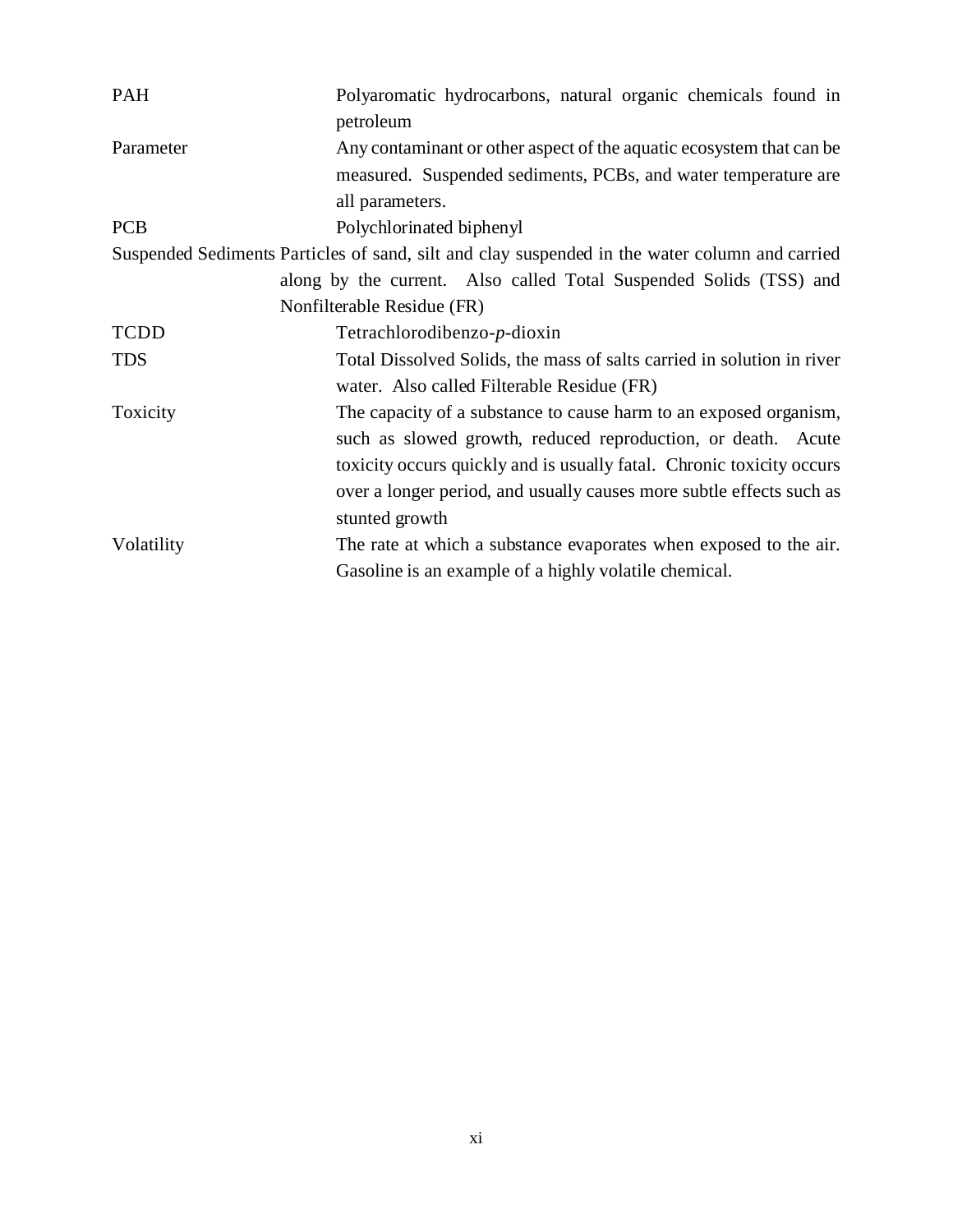# **The Liard River Environmental Quality Monitoring Program**

*The Liard River Environmental Quality Monitoring Program was a comprehensive sampling program measuring the current condition of the Liard River at the boundary between British Columbia and the Northwest Territories. The Liard River Program measured important contaminants in water, suspended sediments and fish over a three-year period. The purpose of the Program was to assess the present status of the river, discover any hazards to human health or the aquatic environment, and to define a solid baseline to see if conditions change in the future.* 

The Liard River, a major tributary of the Mackenzie River, arises in the Pelly Mountains of southern Yukon and flows southeast through a broad plain into British Columbia (see Figure 1). At Nelson Forks, the river is joined by the Fort Nelson River, and swings abruptly northward, crossing the 60th parallel into the Northwest Territories near the intersection of British Columbia, Yukon and NWT. The river then continues northward to eventually join the north-flowing Mackenzie River at Fort Simpson. The Liard is a big river; at Fort Liard, just north of the NWT boundary, average river flow is almost  $2000 \text{ m}^3/\text{s}$ .

Most of the Liard River basin outside of the mountains is northern boreal forest or muskeg. Population density in the basin is low and so far there is little intense industrial development. However, there are rich mineral deposits in the headwaters, forestry is an important industry in British Columbia and Alberta, and oil and gas extraction is beginning in the basin. Construction of hydroelectric reservoirs on the upper Liard River has been contemplated (see Photographs 1 to 6). These developments could degrade environmental quality in the Liard River, particularly by adding contaminants to water or sediments, which may accumulate in fish or other species. The Liard River Environmental Quality Monitoring Program assessed the status of the Liard River at the NWT boundary by measuring concentrations of important pollutants in water, in sediment particles suspended in the water column, and in resident fish. The Liard River Program was a companion to a larger monitoring program on the Slave River, and shared many of its objectives and features.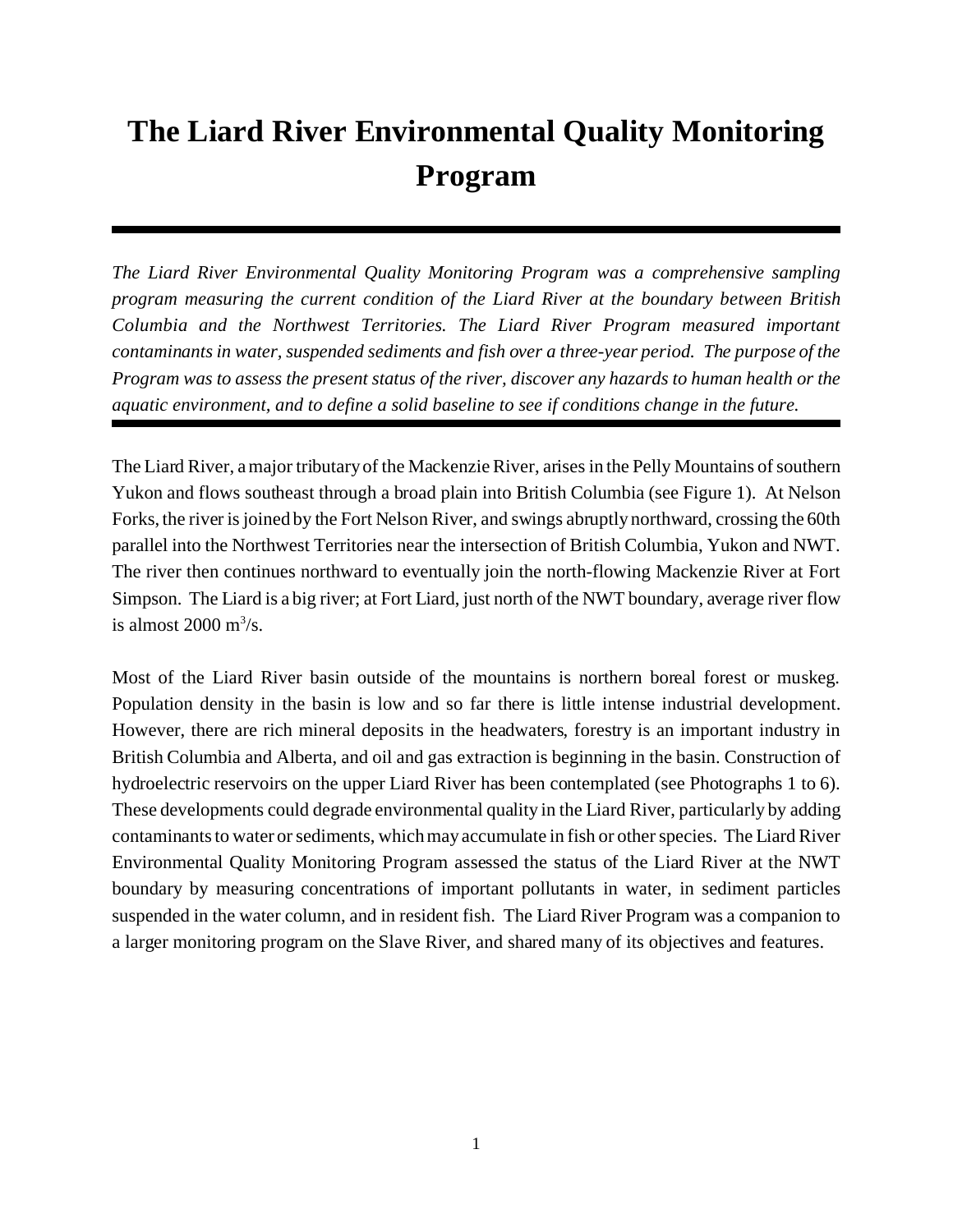The large quantity of technical data produced by the Liard River Program has been digested and interpreted in a final Study Report and a series of data appendices that are available from the Department of Indian Affairs and Northern Development in Yellowknife. This Summary Report presents the main findings of the Program in a concise format and provides an integrated summary of the status of the Liard River. A list of special terms and abbreviations is provided to help clarify technical terms. The interested reader is encouraged to consult the Study Report for details omitted here.

## **Participants in the Liard River Program**

*The Liard River program was a large and complicated undertaking, requiring dedicated contributions from many people. The entire Program was part of the "Action on Water" portion of the federal Arctic Environmental Strategy, and was undertaken and funded by the Water Resources Division, Department of Indian Affairs and Northern Development (DIAND).*

DIAND was the lead organization in the Liard River Program. Personnel from the Water Resources Division, led by Ms Juanetta Sanderson were chiefly responsible for designing the Program, carrying out three years of intense and often difficult sampling, and interpreting the resulting data. Other federal and territorial departments assisted with sampling design and field work, and took responsibility for particular aspects of the program that fell within their specialties. In particular, experts in laboratories of the Department of Fisheries and Oceans in Edmonton, Alberta, Winnipeg, Manitoba (Freshwater Institute) and Burlington, Ontario (Canada Centre for Inland Waters) were responsible for measuring many contaminants in fish tissues. Commercial laboratories also performed many of the analyses of trace-level contaminants that required special equipment or methods because of the extremely low concentrations involved.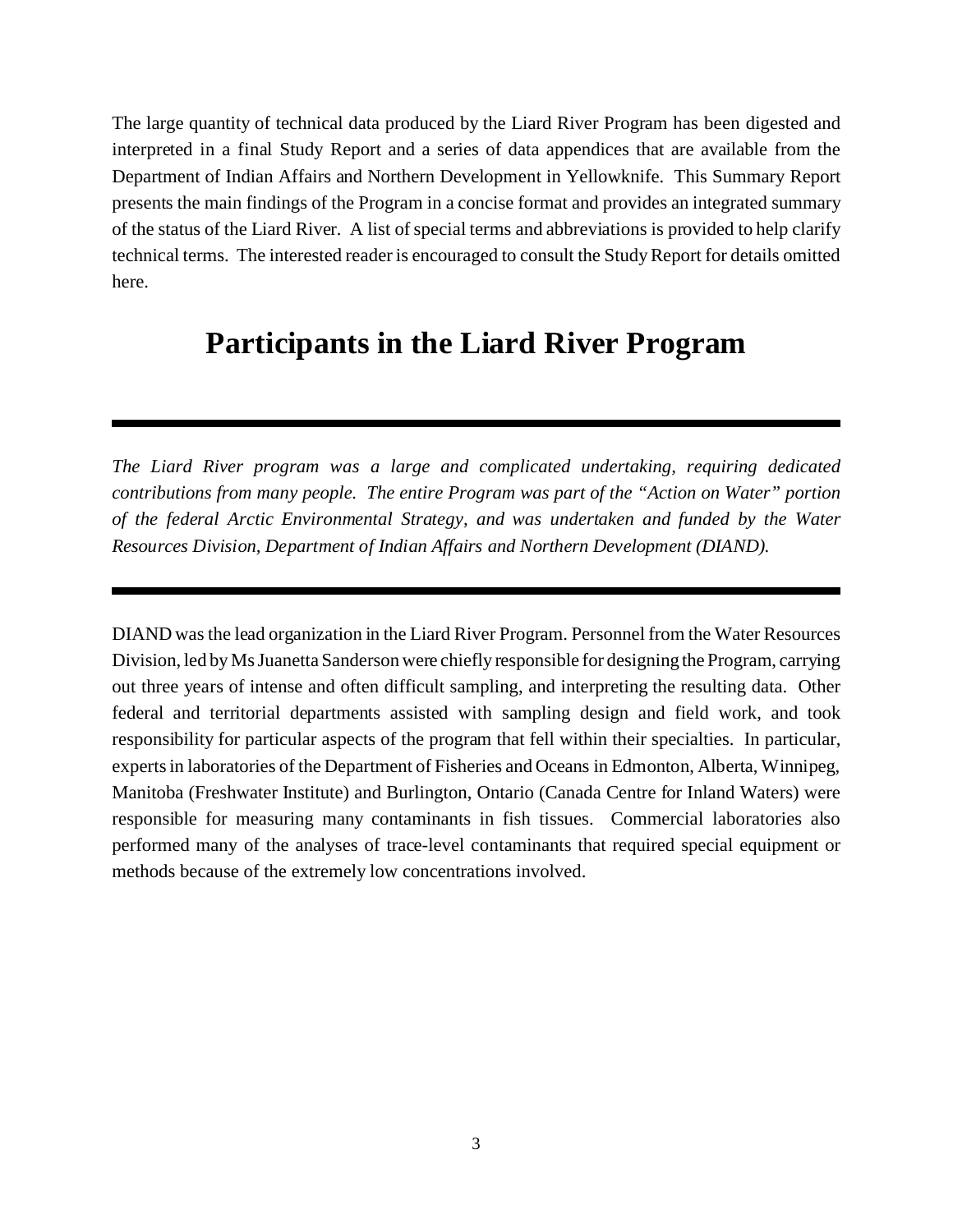# **Development of the Liard River Program**

*A variety of industrial activities in the upstream part of the Liard River basin, especially mining, logging, oil and gas extraction and construction of big dams could potentially degrade environmental quality of the Liard River in the NWT. The Liard River Environmental Quality Monitoring Program included a large number of samples of water, sediments and fish from the Liard River just north of the NWT boundary. The sampling measured the present condition of the aquatic ecosystem and set a baseline for comparison with future conditions.*

Concerns about the possibility of development and industry upstream polluting the rivers of the NWT have been prominent in the public mind for many years. As early as 1983, DIAND (Yellowknife) and the government of the NWT began discussions with the government of Alberta about protecting rivers in the vast Mackenzie River Basin that cross provincial boundaries. The main rivers of concern are the Slave, Hay and Liard rivers, all of which flow through Alberta or British Columbia before entering the Northwest Territories. Transboundary negotiations to protect the Liard River are especially complex because parts of the river basin lie in Yukon, British Columbia and Alberta, as well as the NWT (see Figure 1).

Potential effects of upstream industry on rivers downstream, particularly as related to the subsistence lifestyle, were quickly identified as the single most important issue in transboundary negotiations. Water bodies in the NWT are important as direct sources of drinking water and as habitat for many wildlife species that local people harvest by hunting, fishing or trapping. In particular, domestically harvested fish are vital food sources for people who live off the land. The river has spiritual importance for many people too, as northerners generally have a strong sense of connection with the land.

To ensure that any transboundary water management agreements are based on a sound base of facts, a background assessment of the Liard River basin was undertaken (MacDonald 1993). That report had three objectives: (1) to summarize everything presently known about environmental conditions in the Liard River Basin; (2) to inventory human uses of the river, along with its flora and fauna, to establish what uses needed protection; and (3) to identify present or potential human activities that could pollute or disturb the Liard River as it enters the Northwest Territories. Information for the report was obtained from federal, provincial and territorial agencies, native groups, industry and local residents.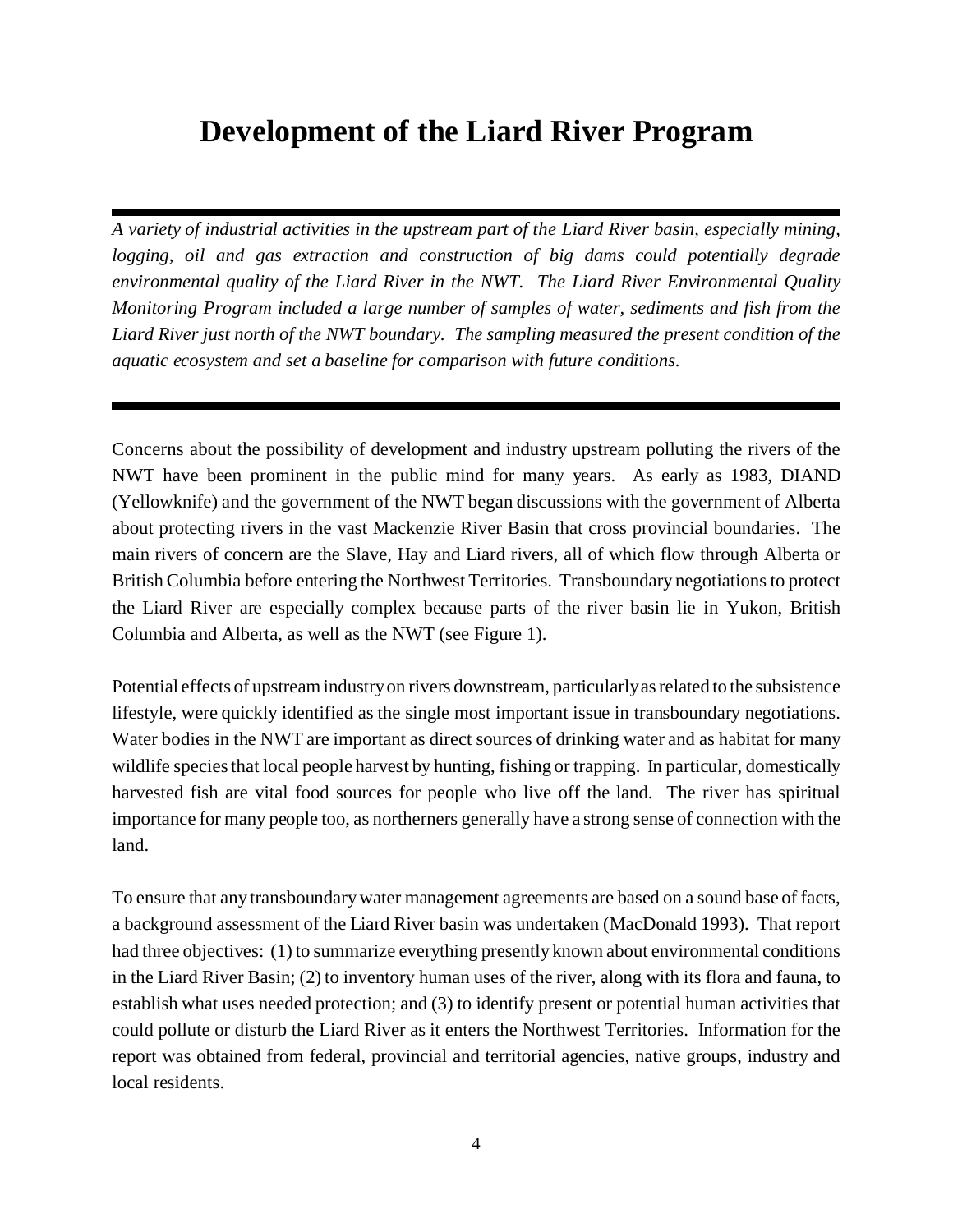MacDonald (1993) found that the Liard River basin was a healthy and exceptionally diverse ecosystem still largely in its pristine state. The river is used for many purposes, but in-stream uses, especially harvesting of fish and other aquatic or semi-aquatic life, is of top economic and social importance, especially in the NWT. The river supports more than a dozen species of harvestable fish, at least half of which are targets of domestic and sport fishing. To protect these important fish populations, both water flow and water quality must be maintained. Moreover, fish and other aquatic biota tend to be sensitive to changes in environmental conditions. Measures sufficient to protect aquatic life are generally sufficient to protect other water uses in the basin.

A number of present and forthcoming land uses in the Liard River basin have the potential to alter the river. Among the current activities, metals mining, logging, and oil and gas developments in British Columbia are seen as having the greatest potential effect on the Liard River in the NWT (see Photographs 1 to 5). Many of these activities, especially mining and oil and gas extraction, are currently expanding and will probably increase further in the future. Finally, the British Columbia portion of the Liard River has been studied as a potential site for one or more hydroelectric reservoirs (see Photograph 6). Large reservoirs have profound effects on the hydrology, chemistry and ecology of rivers for hundreds of kilometres downstream, and would have major consequences for the Liard River and many of the species it supports.

The basin assessment report (MacDonald 1993), which was distributed to a wide audience, became the basis from which the Liard River Environmental Quality Monitoring Program was developed. Under this Program, a large number of samples were collected from the Liard River just north of the NWT boundary. The sampling measured the present condition of the aquatic ecosystem and set a baseline for comparison with future samples. The various parameters chosen for analysis emphasized those that could potentially be affected by upstream developments. At the same time, the Program provided baseline data on contaminant levels in Liard River fish, water and sediment to ensure that any present hazards were known, and to support transboundary water negotiations.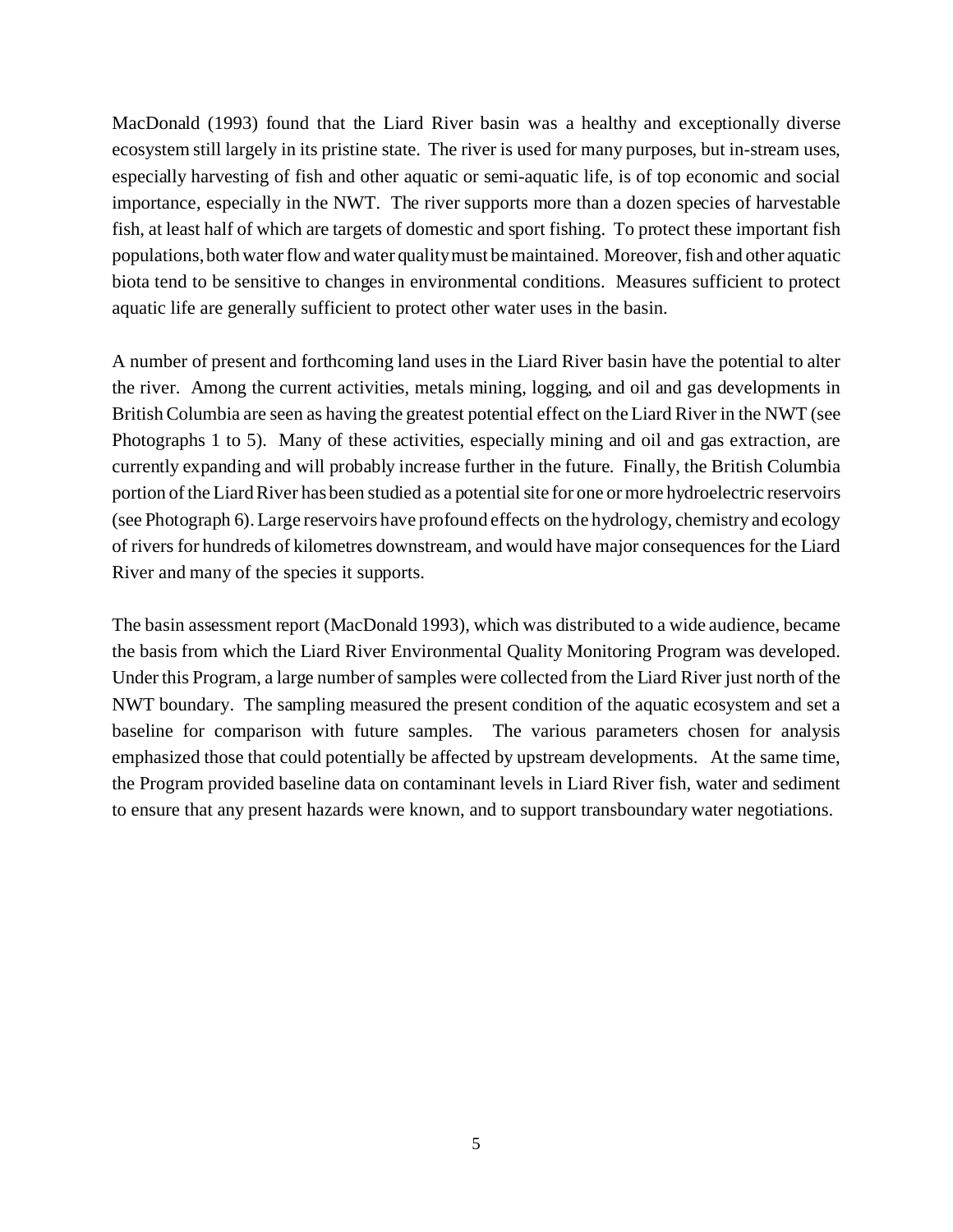# **Collecting and Analysing Water, Sediments and Fish**

*The Liard River Program used a new "multi-media" or "ecosystem-based" design. Instead of sampling water alone, sampling included suspended sediments, fish, raw water, and water with suspended sediments removed. Water and sediment samples were collected about 10 km upstream from Fort Liard, just north of the NWT/BC boundary. Collections of fish were made over a slightly larger area. The River was sampled for three years.*

*Grab water samples, containing both water and suspended sediments, were analysed for routine water chemistry and trace metals. A portable centrifuge was used to separate river water and suspended sediments. The sediment-free water was analysed for the same parameters as grab water samples. The sediment samples were analysed for particle size, trace metals, PAH, PCBs, pesticides and toxicity. Five species of fish (walleye, burbot, northern pike, mountain whitefish and longnose sucker) were analysed for metals, PCBs, PAH, dioxins and furans, and activity of detoxifying enzymes. Analysis used muscles, bile, whole-fish or burbot livers, depending upon where a particular contaminant was deemed most likely to accumulate.*

# **The Ecosystem Approach**

Currently, rules and criteria to protect a particular water use specify concentrations of chemicals not to be exceeded in water. However, many organic contaminants that are harmful to aquatic life may not be detected by conventional sampling of the water column. In fact, many such contaminants can cause harm to aquatic life or pose a health hazard to people eating fish well before their concentrations in water indicate there is a problem.

Therefore, monitoring water alone was considered insufficient for the protection of the Liard River ecosystem. Contaminants had to be monitored in the environmental compartments (water, sediment, fish) where they could be expected to migrate, accumulate and possibly cause harm. The Liard River Environmental Quality Monitoring Program was designed as a "multi-media" monitoring program. This is a new and evolving field. Suspended sediments, fish, and two types of water samples (raw water and water with suspended sediments removed) were collected and analysed for a wide range of organic and inorganic contaminants. The Program gave special attention to contaminants likely to result from industrial activities upstream from the NWT portion of the basin, particularly metal mining and oil and gas development.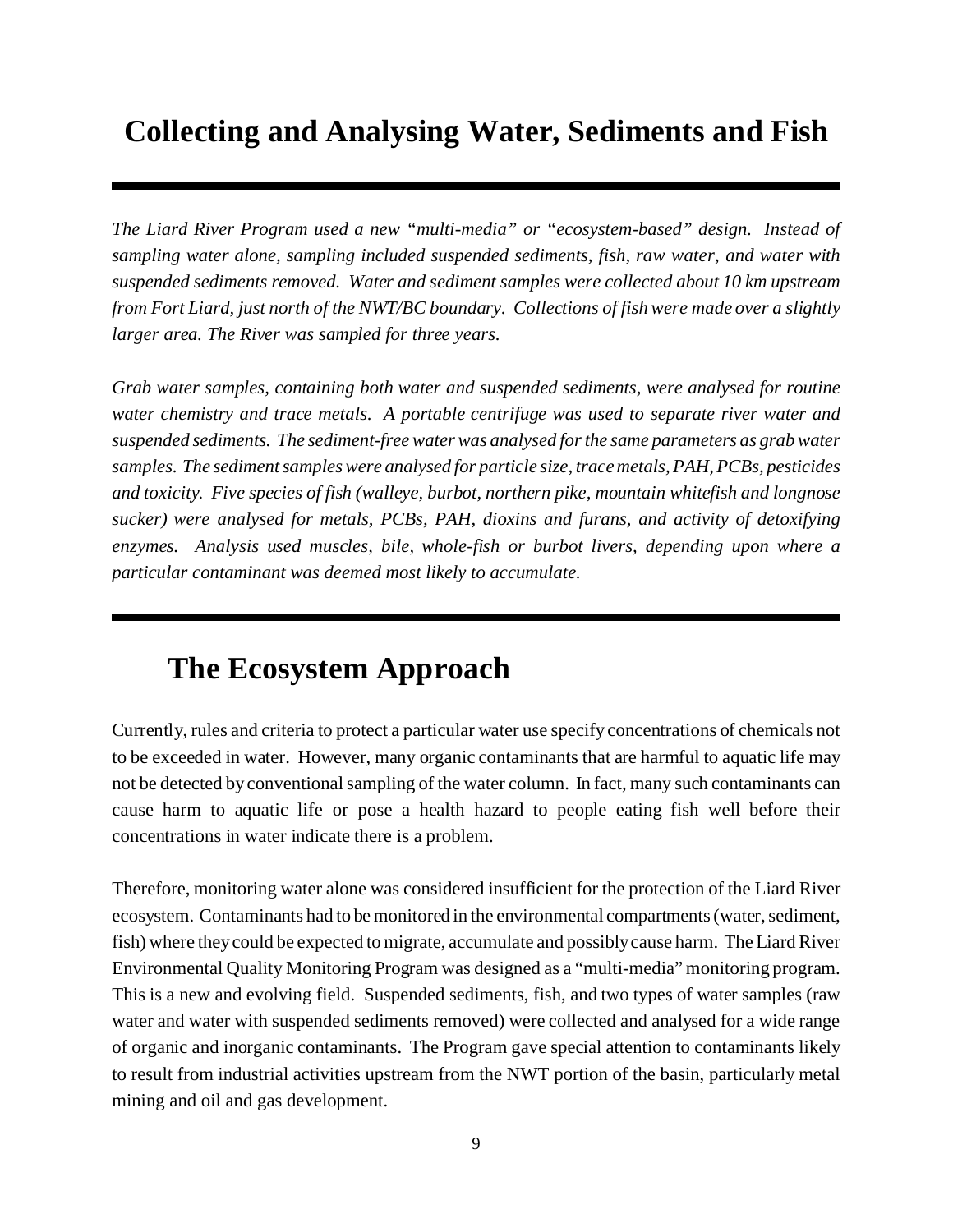The Liard River Program included measurements of basic physical parameters, dissolved salts, nutrients and metals on raw water samples and on water from which sediments had been removed. Sediments and fish were analysed for metals, pesticides, and two important groups of organic contaminants, polyaromatic hydrocarbons (PAH) and polychlorinated biphenyls (PCBs). Toxicity of sediment extracts to aquatic life was also measured directly. Dioxins and furans, another group of persistent organic chemicals, were also measured in fish. The significance of each of these parameters, and the results from the monitoring program, are discussed below.

# **Selection of Fish Species**

Fish sampling was included as a part of the monitoring program for several reasons. Many of the contaminants of concern are *hydrophobic* and *lipophilic*; that is, they do not dissolve well in water but tend to accumulate in lipids (fats), including those in living organisms. Fish are particularly susceptible to accumulation of these lipophilic substances. Fish have a relatively high content of fatty tissues, and they often feed on other organisms which may themselves contain contaminants. Thus, fish tend to bioaccumulate these pollutants to a greater degree than other organisms. Fish serve as a good signal of contamination in an aquatic environment, and may be the first species to show signs of ill health if contaminant loads are high.

Fish species to be sampled were chosen based on their presence and residency time in the Liard River, their importance as food for humans, their potential to accumulate contaminants, their place in the aquatic food chain, and their degree of sediment exposure. Five common species were selected according to these criteria:

| <b>Common Name</b> | <b>Scientific Name</b>       |  |  |  |
|--------------------|------------------------------|--|--|--|
| burbot             | Lota lota                    |  |  |  |
| mountain whitefish | Prosopium williamsoni        |  |  |  |
| walleye            | Stizostedion vitreum vitreum |  |  |  |
| northern pike      | <i>Esox lucius</i>           |  |  |  |
| longnose sucker    | Catostomus catostomus        |  |  |  |

Walleye, burbot and longnose sucker are valuable species as food and are used extensively by residents of the Liard River basin. Longnose suckers are used both for people to eat and for dog food. The large liver of burbot is eaten preferentially by the native population, so the health of that species and the quality of that organ are important. Mountain whitefish and northern pike are popular as sportfish and the former species is very abundant in the Liard River. All five selected species are common in the Liard River, and complete most or all of their life cycles within the basin.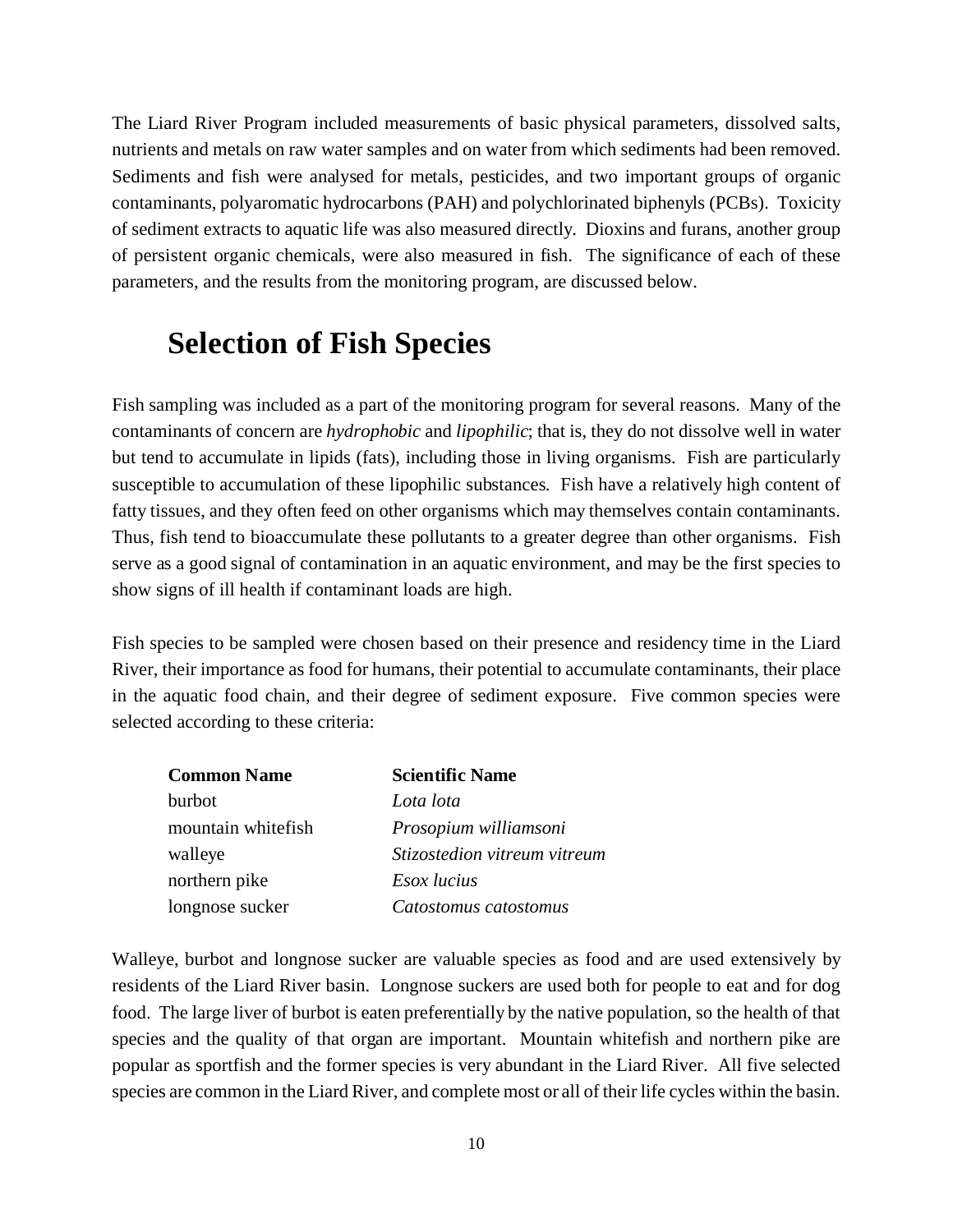In this Program, mesh sizes of capture nets were chosen to catch fish of sizes similar to those caught by local fishers. The sampling program thus concentrated on fish of the size most likely to be caught, and eaten, by people.

# **Sampling Sites**

Water and sediment samples for the Liard River program were collected at a site about 10 km upstream from Fort Liard, between the confluence with the Kotaneelee River to the north and the NWT/BC boundary to the south (Figure 2). The site was positioned as near as possible to the boundary with British Columbia, which ensured that water and sediment quality were measured just as the river enters the Northwest Territories. Furthermore, all water and sediment sampling was done upstream from the mouth of the Kotaneelee River. Active oil and gas developments in the upper reaches of that river, and in the Fisherman Lake area, could conceivably affect water quality in the Liard River. Such an occurrence would confound inferences about the source of petroleumderived contaminants, should any be found.

Water and sediment samples were collected at the same location on each sampling trip (60°09'17.5"N, 123°44'33"W). Collections of fish were made over a slightly larger area, bounded by the Muskeg River to the north and the Kotaneelee River to the south. Because fish roam widely and some are migratory there is no point in attempting to confine sampling to a single point. Instead, fishing sites were chosen according to where river conditions (eddies, backwaters) suggested that a particular species would likely be found. Finding the best fishing sites was greatly aided by experience from local people who regularly fish the river.

To obtain a useful baseline of river conditions and to allow for annual variation, the Liard River was sampled for three years, beginning in June 1992 and ending in March 1995. Water sampling began in August 1991. As far as possible sampling took place on approximately the same dates each year.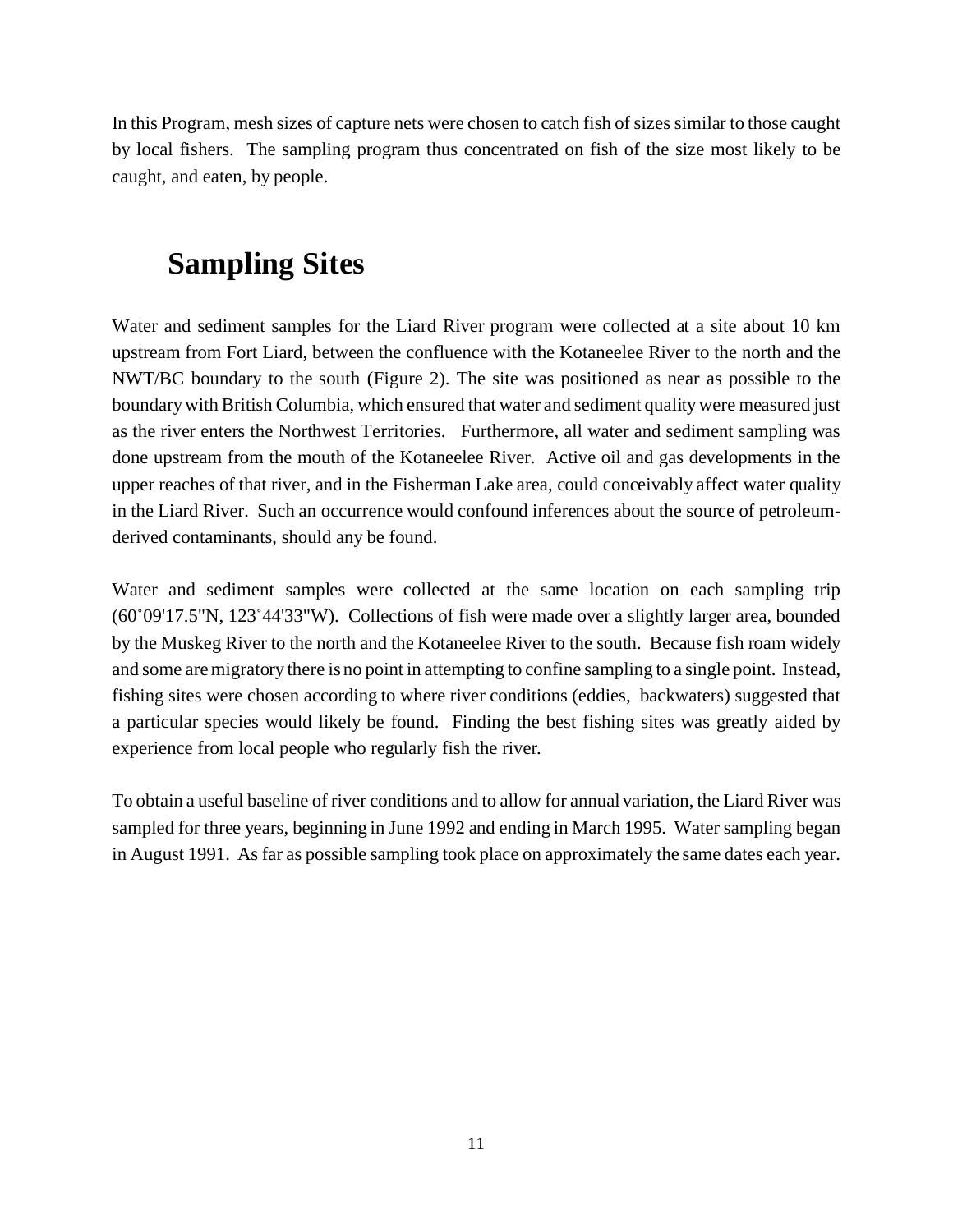### **Sample Collection and Analysis**

### *Grab Water Samples*

Water samples collected in bottles dipped into the river are called grab samples. Grab samples contain both water and suspended sediment from the river. These samples were collected 15 times over a period of four years, beginning in August 1991 and concluding in March 1995. The Liard River was sampled three times or more in most years. Samples were collected throughout the year to cover all phases of the hydrological cycle. Unsafe river ice prevent sample collections in November through January, but March samples should be representative of winter conditions.

Different sampling procedures were used throughout the year depending on river conditions. In the summer, samples were collected from a boat by submerging the bottles beneath the surface of the water. In the winter, the sampling site could only be reached by helicopter. Winter grab samples were taken through holes drilled through the ice with a hand auger (see Photographs 7 and 8). In all cases care was taken to ensure that the bottles were kept clean and free from accidental contamination. Samples were shipped to the laboratory by air the day after they were collected.

Grab water samples were analysed by DIAND's Northern Analytical Laboratory in Yellowknife for routine water chemistry and trace metals. These parameters provide basic information on water quality and ecosystem health, and are required for interpretation of other results. This sampling also ensured that each component of the aquatic ecosystem was studied.

### *Centrifugate Water and Suspended Sediments*

The Liard River carries a heavy load of suspended sediments in the ice-free season, and measurements of water quality can be affected when suspended sediments concentrations are high. Many of the variables included in this monitoring program, especially heavy metals and organic contaminants, tend to bind to solid particles in the water column. Therefore, the Liard River Program included both raw water samples (grab samples) that contained suspended sediment, and special "centrifugate" water samples from which virtually all suspended particles had been removed. A portable centrifuge was used to remove suspended particles from the water. A centrifuge is a machine that uses a gasoline-powered engine to spin a covered metal bowl at high speed. The spinning motion creates centrifugal force (the same force created by a spinning top or by twirling a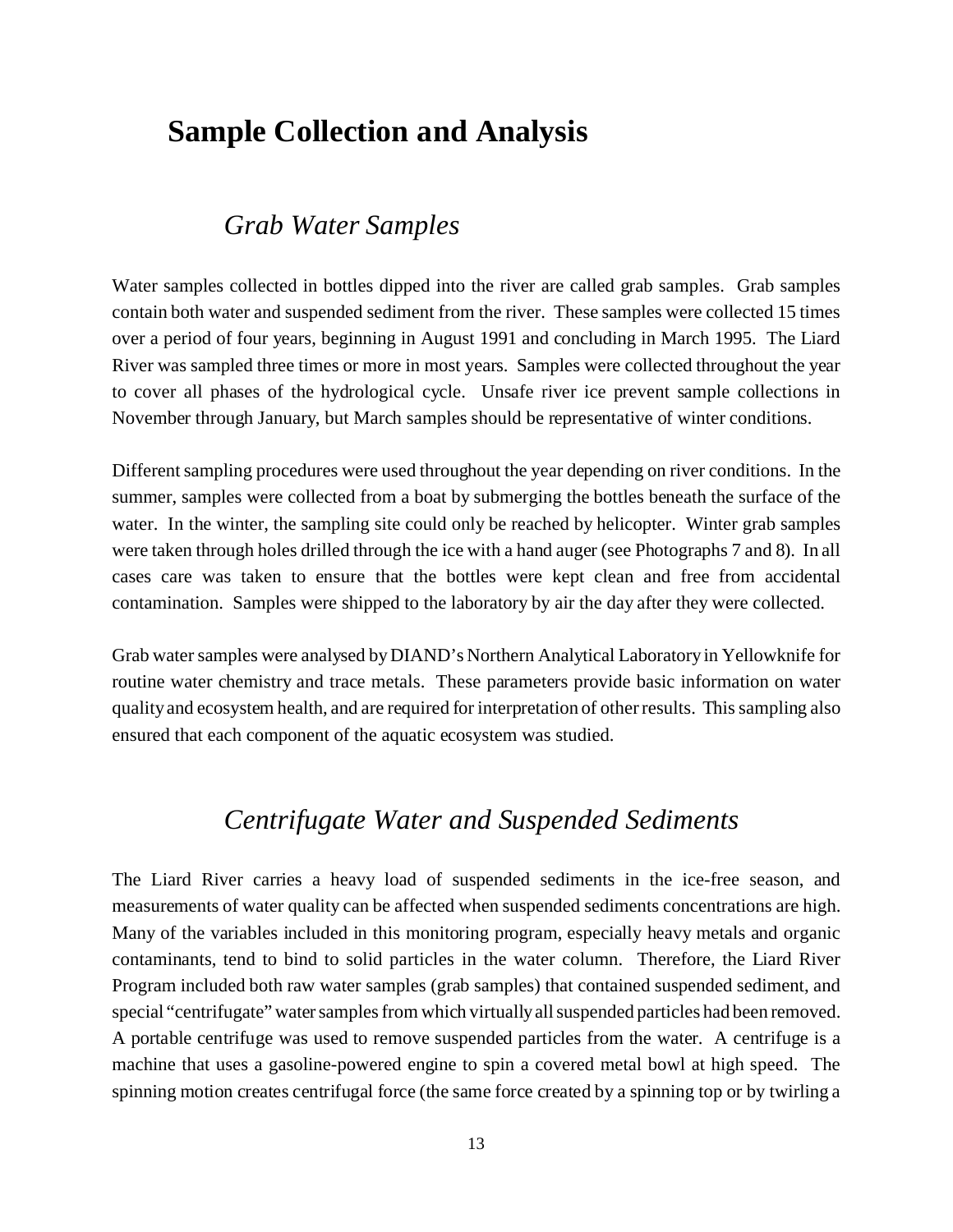weight on a string) that forces the sediments to the bottom of the bowl and clean water to the top (see Photograph 9). A submersible pump placed below the surface of the river pumped water into the centrifuge where the suspended sediment was continuously removed. The water collected after centrifuging, called centrifugate water, did not contain any appreciable sediment (see Photograph 10). Centrifugate samples and grab water samples were taken on the same day, to make comparisons easier.

Centrifugate samples were collected on seven occasions from 1992 through 1994. Sampling was spread over the year (March, June and September) to sample at different stages of the annual flow regime. It turned out to be impossible to collect good sediment-free water samples in June because sediment concentrations in the river were so high. The sediment accumulating in the bottom of the bowl was analysed as well, except in winter, when suspended sediment concentrations were so low that almost no material accumulated in the centrifuge.

Centrifugate water samples were analysed for the same physical parameters, major ions, nutrients and metals as grab samples, to establish background information on the quality of the water. Comparisons of centrifugate samples with grab water samples reveals which parameters are associated with suspended sediments. Furthermore, by separating out the sediment using the centrifuge, it was possible to study each component of the aquatic ecosystem.

Four groups of potential contaminants were measured in suspended sediments: trace metals, PAH, PCBs and pesticides. In addition, the particle size distribution of sediment samples was measured. Toxicity tests on a few samples were included to provide a direct measure of acute toxic effects from any contaminants which the sediments might contain.

### *Fish*

Fish sampling sites were located in areas used for domestic and sport fishing near the town of Fort Liard. Mountain whitefish, northern pike, walleye and longnose sucker were sampled in Sept-ember and October, during the open-water season. Fall sampling was done upstream, near the Kotaneelee River, downstream, at the mouth of the Muskeg River, and near town on each side of the Liard River. Walleye, northern pike and mountain whitefish were principally collected just below the Kotaneelee River, across from the Petitot River outlet (Figure 2), in eddies that were fished by the local people. Burbot were collected in early December, under ice. Sampling for burbot was centred just outside town on both sides of the river. Collections of fish were made from the same areas each year.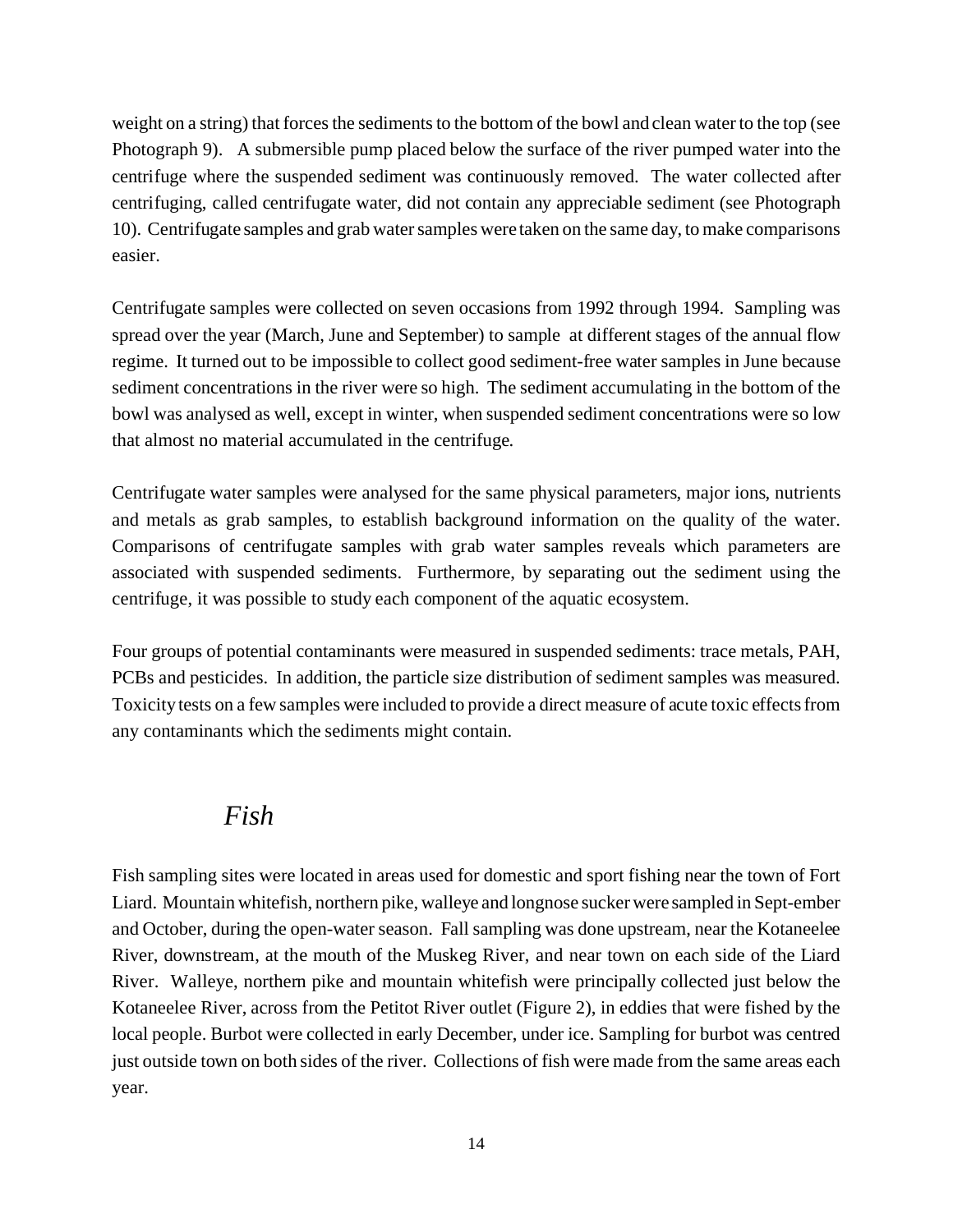Fish were captured during the open-water season in 23-m or 46-m gill nets. Mesh sizes of 89 mm (3.5") and 114 mm (4.5") were used, to catch fish of sizes similar to those caught by the local fishers. Nets and set lines were generally set overnight and left in the water for 18-24 hours before they were checked and reset. Angling was used to catch some of the northern pike. Set lines, made of a lead sinker and a large hook baited with a piece of lake whitefish, mounted on a pole, were used in the winter to catch burbot (see Photograph 11). Lines were checked and bait replaced twice each day.

Standard biological information on each fish collected was obtained in the field, including length, weight and liver weight. The sex and stage of maturity were determined by looking at the sex organs. The age of each fish was determined by examining scales or other markers in the laboratory.

Contaminants were measured in whole fish or in any of three tissues: muscle, liver and bile. More than one tissue was sampled from most fish. Contaminant analysis on whole fish provides an indication of the availability of contaminants to other species in the ecosystem. Fish muscle is consumed by people and fed to dogs. Burbot livers were analysed because they are eaten by local people and because they tend to accumulate organic contaminants.

*Bile* is a solution of digestive acids produced by the liver. Bile is stored in the gall bladder and excreted into the digestive system through the bile duct. The liver of fish is chiefly responsible for clearing foreign substances from the body. Many of these substances are pumped into the bile, which then carries them into the digestive tract and out of the body. Concentrations of some organic contaminants, notably PAH, are often much higher in bile than in muscle, liver or other tissues. For this reason, bile was collected from Liard River fish and analysed for PAH.

A drawback of sampling bile is that good samples cannot always be obtained. The quantity of bile stored in the gall bladder of an adult fish is at most only a few millilitre. Often the gall bladder is empty (see Figure 12).

All the elements or organic compounds analysed in fish tissues were chosen because they are known to bioaccumulate. The list included metals, PCBs, PAH and dioxins and furans. Analysis used muscles, bile, whole-fish or burbot livers, depending upon where a particular contaminant was deemed most likely to accumulate. The species and tissues analysed were revised continually over the course of the Program based on experience and results as they were obtained. In addition, the activity of certain liver enzymes called *mixed-function oxygenases* that are involved in the removal of contaminants like PAH was assayed as a indication of recent contaminant exposure.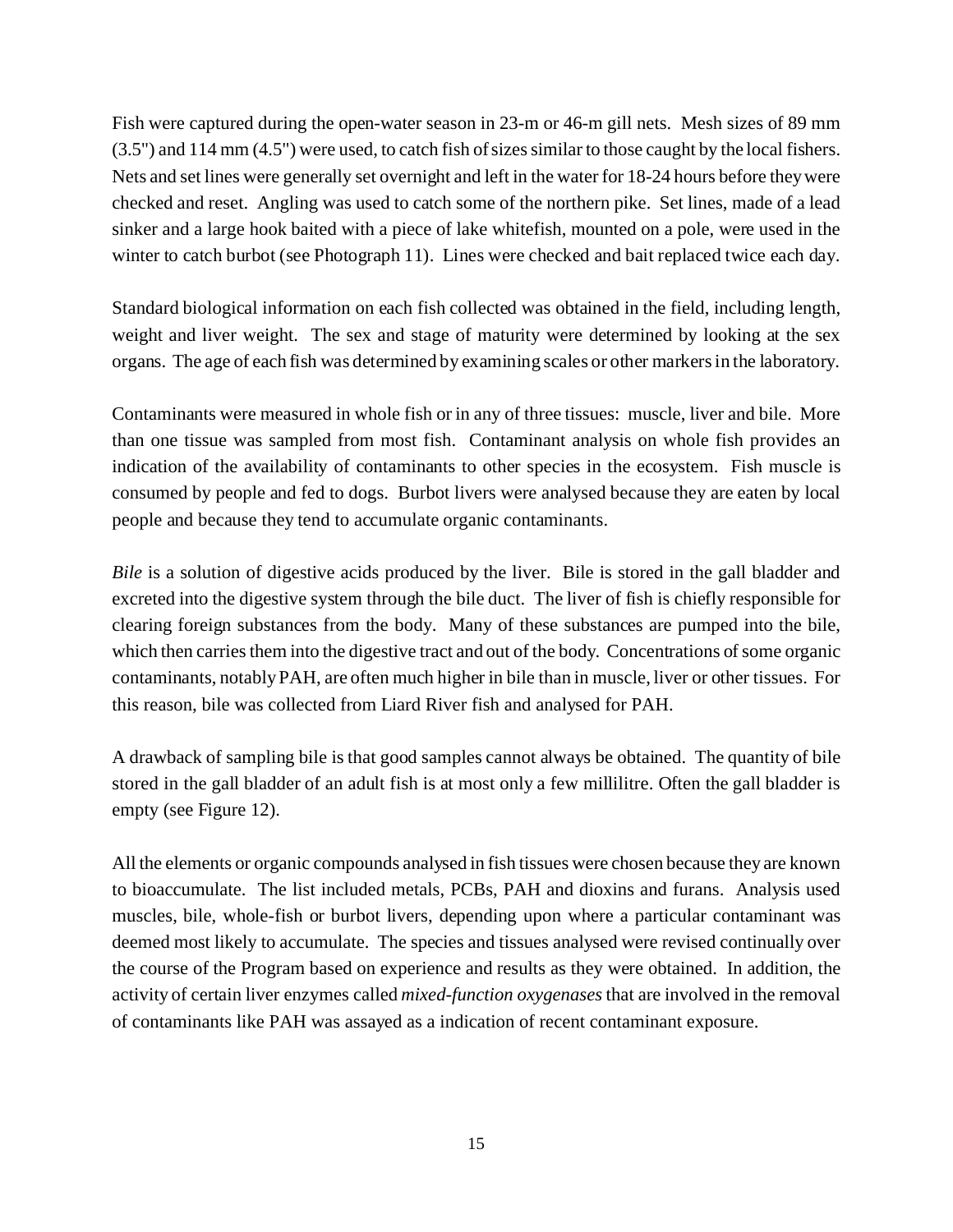# **The Present State of the Liard River**

### *Units of Measurement and Detection Limits*

Before we begin to examine the results of the Liard River Program, a few comments are warranted about how environmental data are presented. Concentrations of ordinary substances like natural dissolved salts in fresh water are measured in milligrams per litre (mg/L) or *parts per million*. A milligram per litre is equivalent to about one second in ten days; a few grains of table salt in a bowl of soup makes a salt solution of a few hundred parts per million. A part per million in a solid, like sediments or fish tissues, is expressed as micrograms per gram  $(\mu g/g)$ , a microgram being one millionth of a gram.

Less abundant substances, such as trace metals, are measured at *parts per billion* levels. In water, parts per billion measurements have units of micrograms per litre  $(\mu g/L)$ , and in solids, nanograms per gram  $(\text{ng/g})$ . A part per billion is roughly equivalent to a second in three years. Finally, for a very few contaminants that are significant at extremely low concentrations, measurements are reported in *parts per trillion*: nanograms per litre (ng/L) in water or picograms per gram (pg/g) in sediments and fish. A part per trillion is equivalent to one second in more than 3000 years.

| <b>Concentration</b>     | Water     | <b>Sediments and Fish</b> |  |  |
|--------------------------|-----------|---------------------------|--|--|
| parts per million (ppm)  | mg/L      | $\mu$ g/g                 |  |  |
| parts per billion (ppb)  | $\mu$ g/L | ng/g                      |  |  |
| parts per trillion (ppt) | ng/L      | pg/g                      |  |  |

The table below summarizes the units used to report contaminant concentrations.

The Liard River Program used state-of-the-art instruments and the latest laboratory methods to measure trace contaminants in water, sediments and fish even at extremely low concentrations. Merely finding a contaminant does not necessarily mean there is any cause for concern. Many persistent organic contaminants are carried in the upper atmosphere and may be found in minute quantities almost anywhere on the globe. Similarly, very low concentrations of metals are natural in all aquatic ecosystems because running water gradually erodes the bedrock it flows over. The important point is the concentration of a contaminant relative to the *effective concentration*, which is the level at which it begins to have harmful effects on aquatic life or people. Ordinary dissolved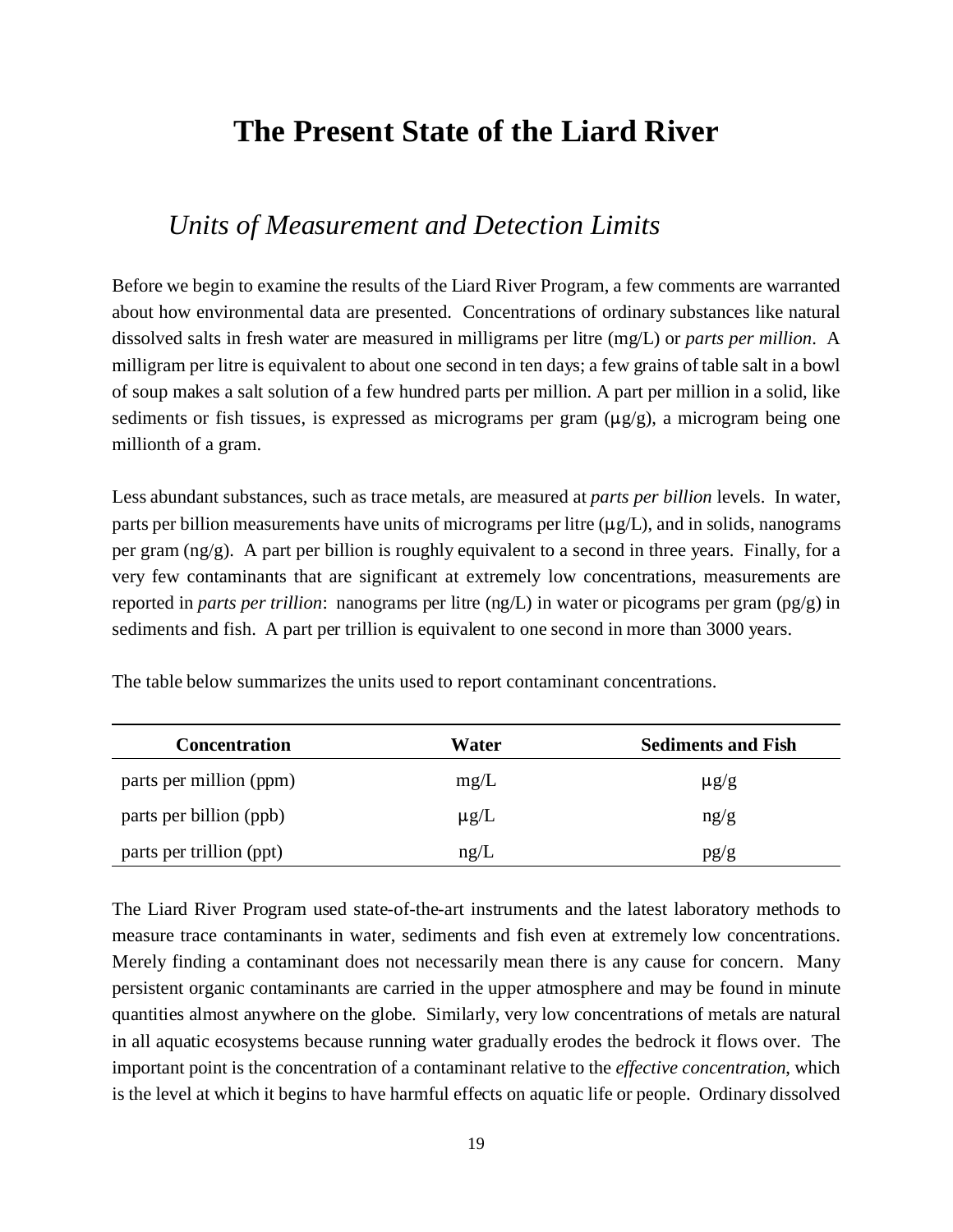substances in water may not affect its suitability for drinking or washing unless concentrations reach hundreds of milligrams per litre. Heavy metals and some organic compounds may be toxic at parts per billion concentrations; very few compounds are significant at the parts per trillion level.

Even with the best analytical instruments available, there will always be a limit to how low a concentration can be measured. The lowest concentration of a substance that can be measured reliably by a given method is called the *detection limit*. Samples with contaminant concentrations below the detection limit are called *non-detects*. In the Liard River Program, non-detects were very common for most trace contaminants, despite the remarkably low detection limits used in the analysis. This is an indication that the river is clean and essentially free of contamination.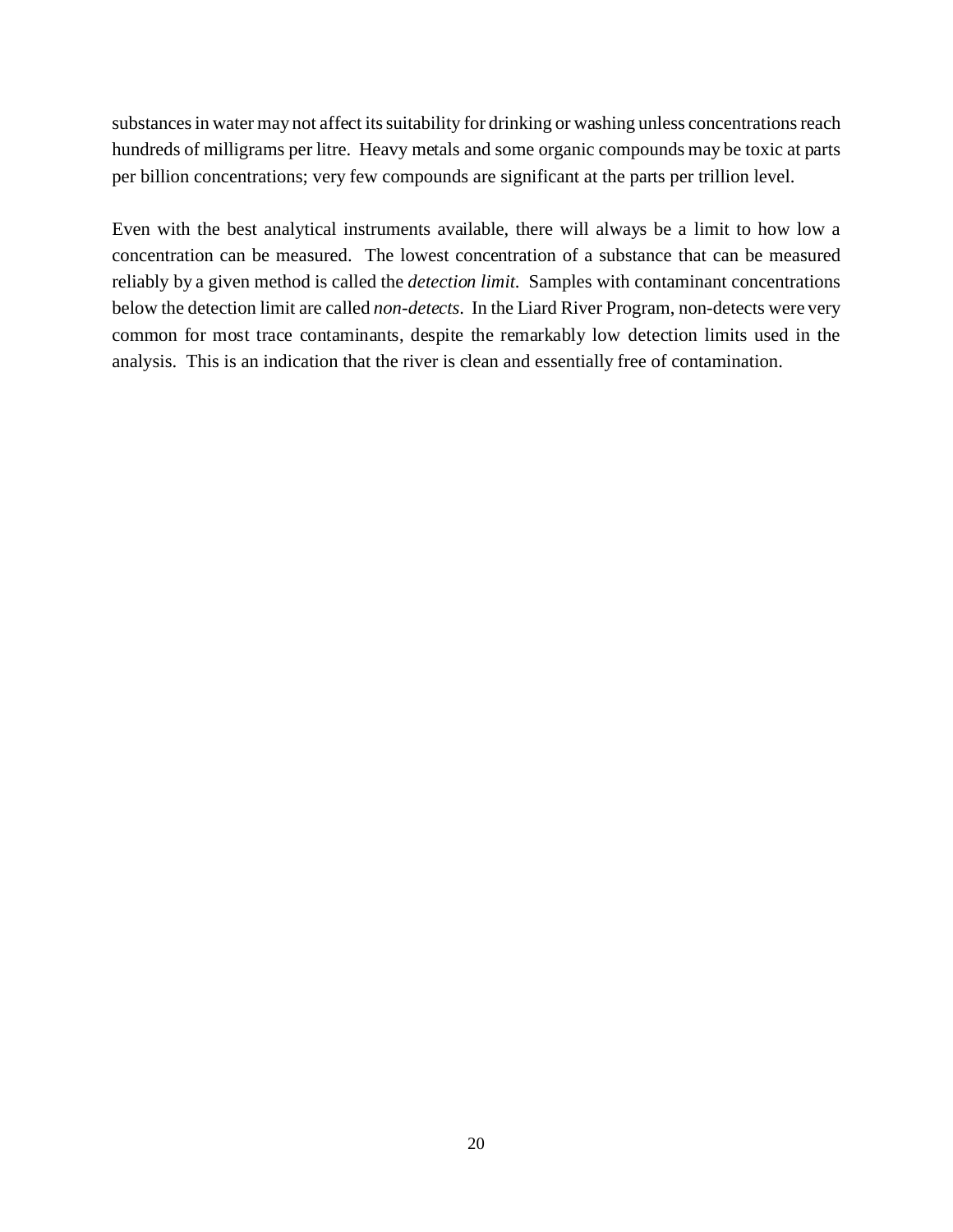# **Water Quality**

### *Background*

These parameters were included in the analyses of grab water samples:

| <b>Physical Parameters</b> | Major Ions            | Nutrients               | Metals    |
|----------------------------|-----------------------|-------------------------|-----------|
| pH                         | Calcium               | Nitrate+Nitrite         | Arsenic   |
| Conductivity               | Magnesium             | Nitrate                 | Cadmium   |
| Turbidity                  | Sodium                | Ammonia                 | Chromium  |
| True Colour                | Potassium             | Total Kjeldahl Nitrogen | Cobalt    |
| Nonfilterable Residue      | Chloride              | <b>Total Phosphorus</b> | Copper    |
| <b>Filterable Residue</b>  | Sulphate              | Orthophosphorous        | Iron      |
|                            | <b>Total Hardness</b> |                         | Lead      |
|                            | Alkalinity            |                         | Manganese |
|                            |                       |                         | Mercury   |
|                            |                       |                         | Nickel    |
|                            |                       |                         | Zinc      |

Results for metals in water are discussed in a later section along with metals in sediments and fish.

The Canadian Council of Resource and Environment Ministers (CCREM 1987) has established a set of water quality guidelines for drinking water and for protection of freshwater life that can be used to assess the data from the Liard River. The CCREM guidelines are based on a thorough review of information on toxicity and health implications of different parameters, and have been adapted to suit Canadian conditions. These are national guidelines, however, and may not reflect local conditions, especially those in northern ecosystems. A few guidelines have been set on the basis of aesthetic considerations of taste and appearance of the water, as opposed to human health or environmental concerns. Nevertheless, the CCREM guidelines provide a general reference for comparison with field and laboratory data.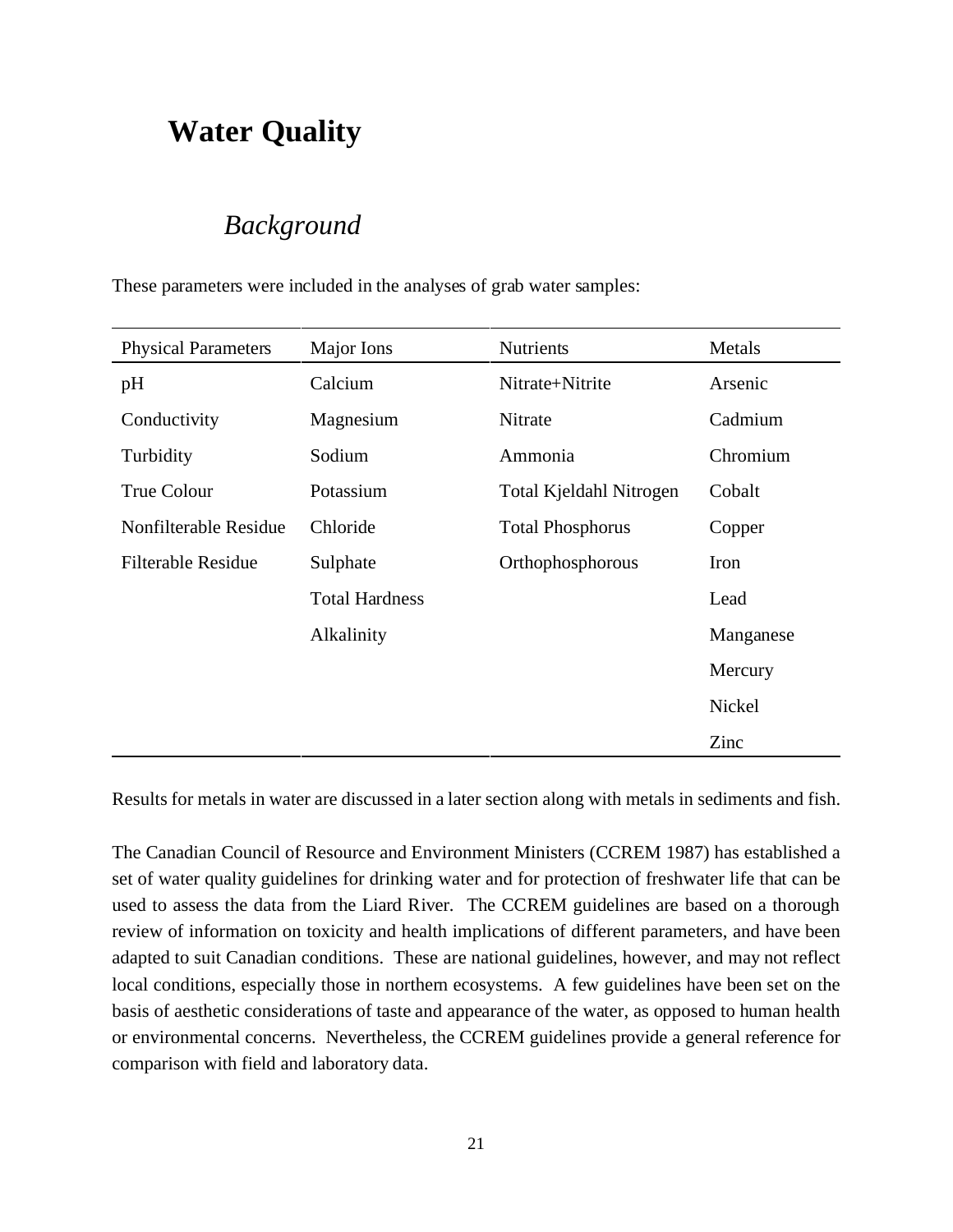### *River Flow and Water Quality*

*Volume of flow in the Liard River at Fort Liard varies from about 200-400 m<sup>3</sup> /s in winter to 4000 to 8000 m<sup>3</sup> /s in late June. The river carries an enormous load of suspended material in spring and summer but almost none under winter ice. Concentrations of many water quality variables are tightly linked to flow and thus vary widely over the year.*

Any evaluation of chemistry and biology in the Liard River must take into account the wide variations in river discharge (by ten times or more) that occur over the year (Figure 3). Discharge is lowest and most constant during the long winters, when surface water is locked up as ice and snow. During the winter, the river is fed solely by ground water. At Fort Liard, discharge in late winter is typically 200-400  $m^3/s$ . Discharge increases dramatically at the time of ice-melt in spring, reaching peak discharges of 4000 to 8000 m<sup>3</sup>/s by the end of June. Flow declines steadily for the remainder of the summer and fall until ice returns in November. Discharge was typical on the days when grab and centrifugate water samples were taken in the Liard River Program (Figure 3). Hence, results from this Program should reflect the usual condition in the river.

Because of the spectacular variation in flow in the Liard River, many of the water quality parameters measured varied markedly throughout the year. Suspended solids and related parameters such as turbidity and metals (often bound to particles) showed the most dramatic annual pattern. Suspended solids concentrations were remarkably high in spring, but barely detectable in winter (see Photograph 13). Smaller trends were apparent for dissolved materials as well. Statistical analysis of discharge data and water quality parameters showed that levels of many parameters are tightly linked to flow, and that the relationship is *nonlinear*. This means that when discharge begins to increase in spring, concentrations of suspended materials increase even faster, leading to extremely high concentrations during peak flows.

The annual pattern in suspended solids loads in the Liard River reflects the erosive power of water and the availability of particles for transport. High flows of fast-moving water are very energetic; they erode the river banks and scour particles off the river bottom. In addition, the surface area of the river and its many tributaries is greatest when the channels are full, exposing a larger area of ground to erosion. Discharge, and therefore river power, is lowest under ice, when surface water sources are frozen and the surface area of the river system is also least.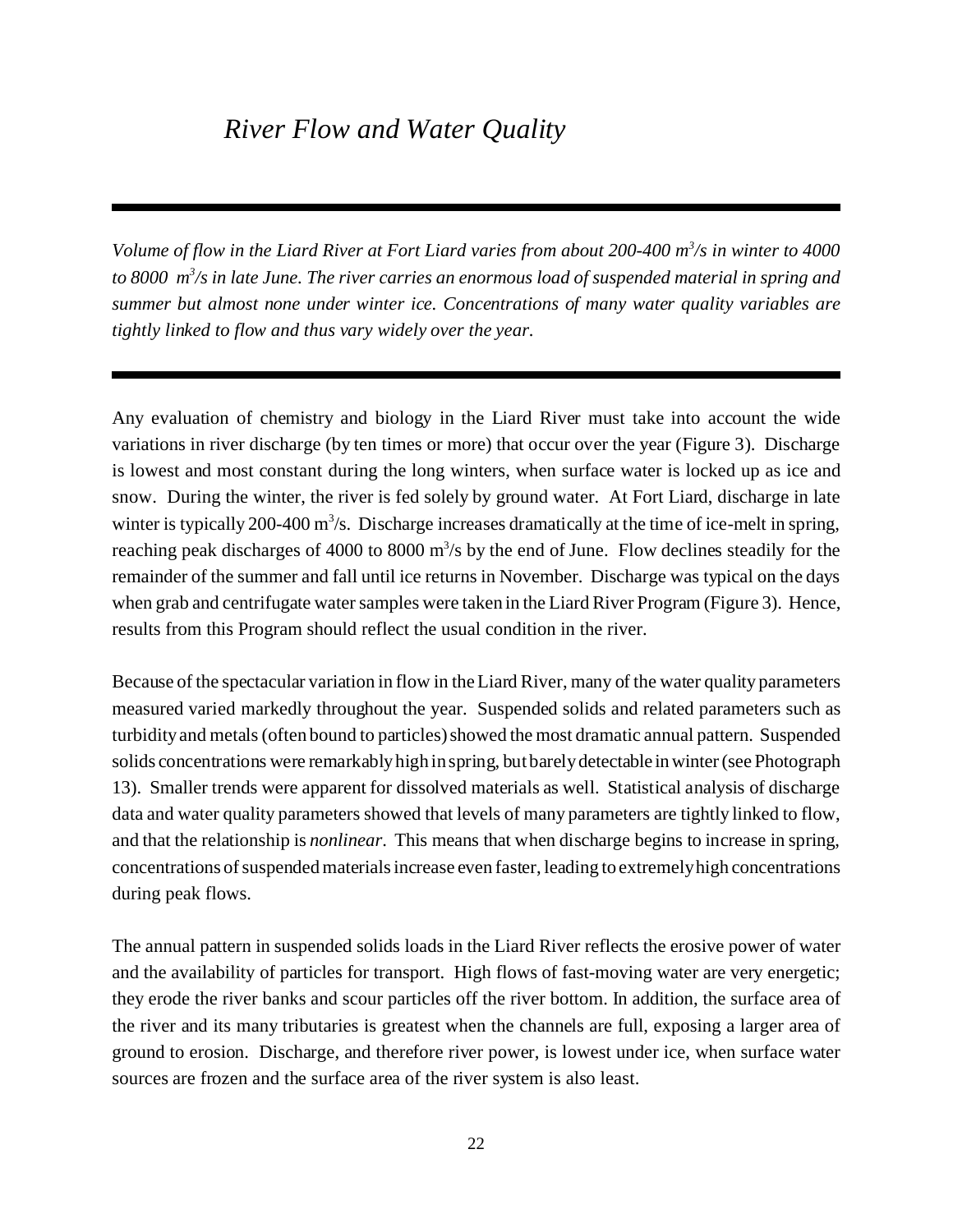The effect of discharge on dissolved substances, on the other hand, is negative. As discharge increases, concentrations of dissolved solids tend to decline. This is a common observation in large rivers. In winter, deep ground water, which has accumulated dissolved salts as it percolates downward through the soil, is the major source of water to the river. Overland runoff from rain or snow-melt tends to be low in dissolved material compared with ground water. Thus, high flows in spring dilute solute-rich ground water, leading to lower TDS concentrations than in winter, when deep ground water predominates.

Relationships with flow extend to most of the water quality parameters measured. They provide a means of discovering whether a particular parameter is transported in solution (concentrations decline with increasing flow) or attached to particles (concentrations increase with flow). The graph in Figure 4 displays typical examples of these relationships.

Based on the annual hydrograph and the progression of temperatures in the NWT, water quality data were summarized by season. Seasons were defined as follows: spring comprises May and June and corresponds to the period of increasing discharge; summer (July and August) corresponds to the period of rapidly declining flows; fall (September and October) corresponds to a period of lower and more slowly declining flow; and winter (November to April) is the six-month period of low, stable flows under ice (Figure 3). Breaking the data into seasons based on climate and flow allows for easier evaluation of the data and allows patterns attributable to the flow regime to be easily seen.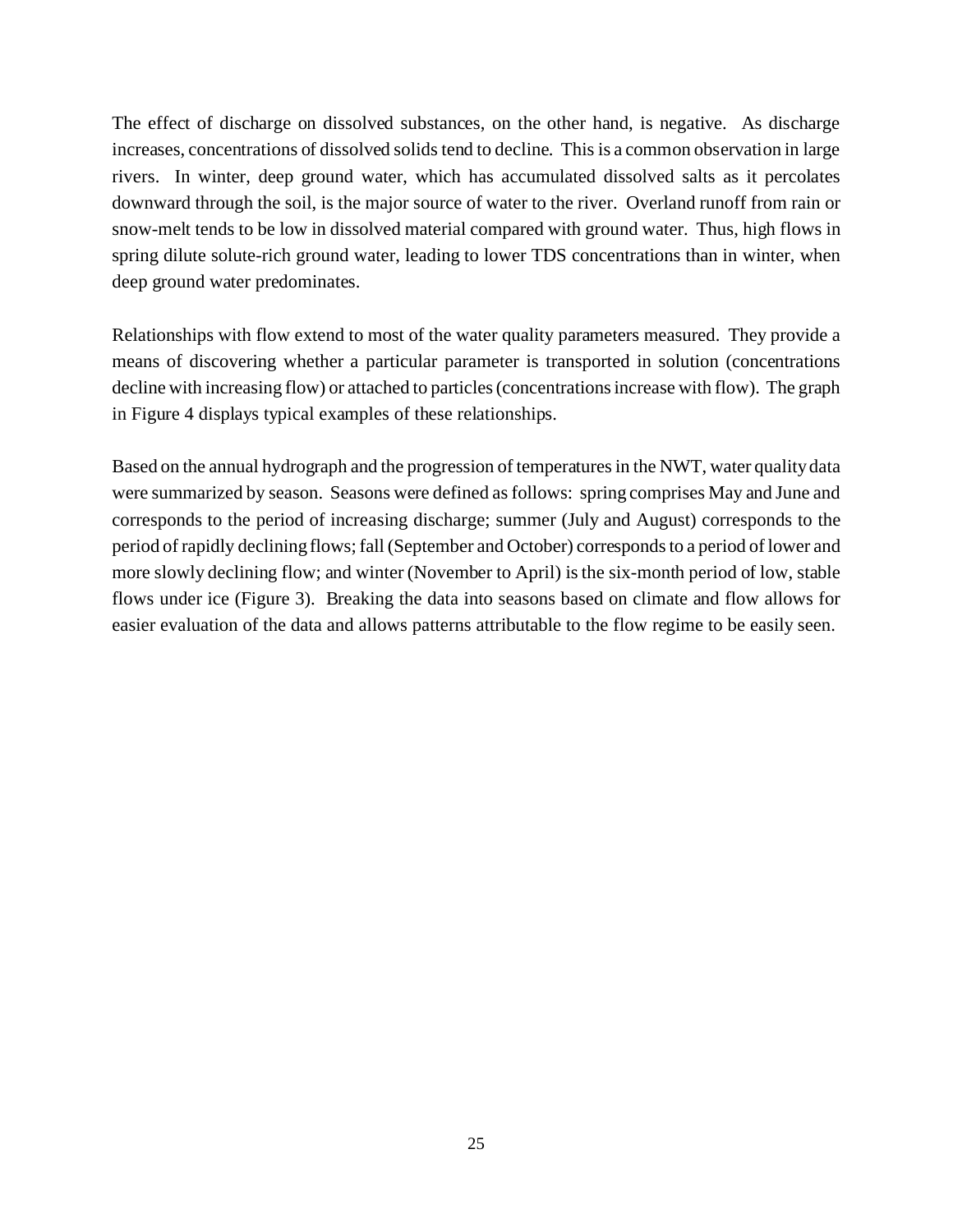*Background water quality in the Liard River is good. Concentrations of suspended solids vary dramatically over the course of the year, from 1000 to 10 000 mg/L in spring to less than 5 mg/L in winter. The water is very murky in spring and summer, but as clear as glass in winter. Liard River water is hard and alkaline, but nutrient concentrations are moderate. All physical conditions in the river are normal and within the ranges that support abundant aquatic life. CCREM water quality guidelines for protection of aquatic life or drinking water are never exceeded for pH, total dissolved solids, calcium, magnesium, sulphate or ammonia.*

#### **pH**

The pH measures the acid-base balance of the water on a scale ranging from about 4 (very acid) through 7 (neutral) to 11 (very basic) in natural waters. Aquatic life is most productive in moderately basic water (pH 7 to 9). Mean pH of the Liard River varied over a narrow range, from 7.8 in winter to 8.1 in summer and fall. Variation within seasons was also small. All pH measurements in the Liard River were well within CCREM guidelines (6.5 to 9.0) for protection of aquatic life and drinking water.

#### **Turbidity**

Water that is high in suspended solids tends to be murky, and this characteristic is quantified by turbidity, which is defined as the capacity of a water sample to scatter light. Turbidity in the Liard River is strongly flow dependent. In winter, turbidity falls to near the detection limit, indicative of water as clear as glass. In spring, the river carries extremely murky water. As river flow declines throughout the warm seasons, turbidity gradually falls as well, to return to extremely low winter values once ice cover has formed again.

The high turbidity of the Liard River in summer has implications for human safety, because underwater hazards are hard to see, and for aquatic life. High turbidity is the natural condition of the Liard River, however, and species living there would be adapted to it. The CCREM drinking water guideline for turbidity is virtually always exceeded in the Liard River during the open-water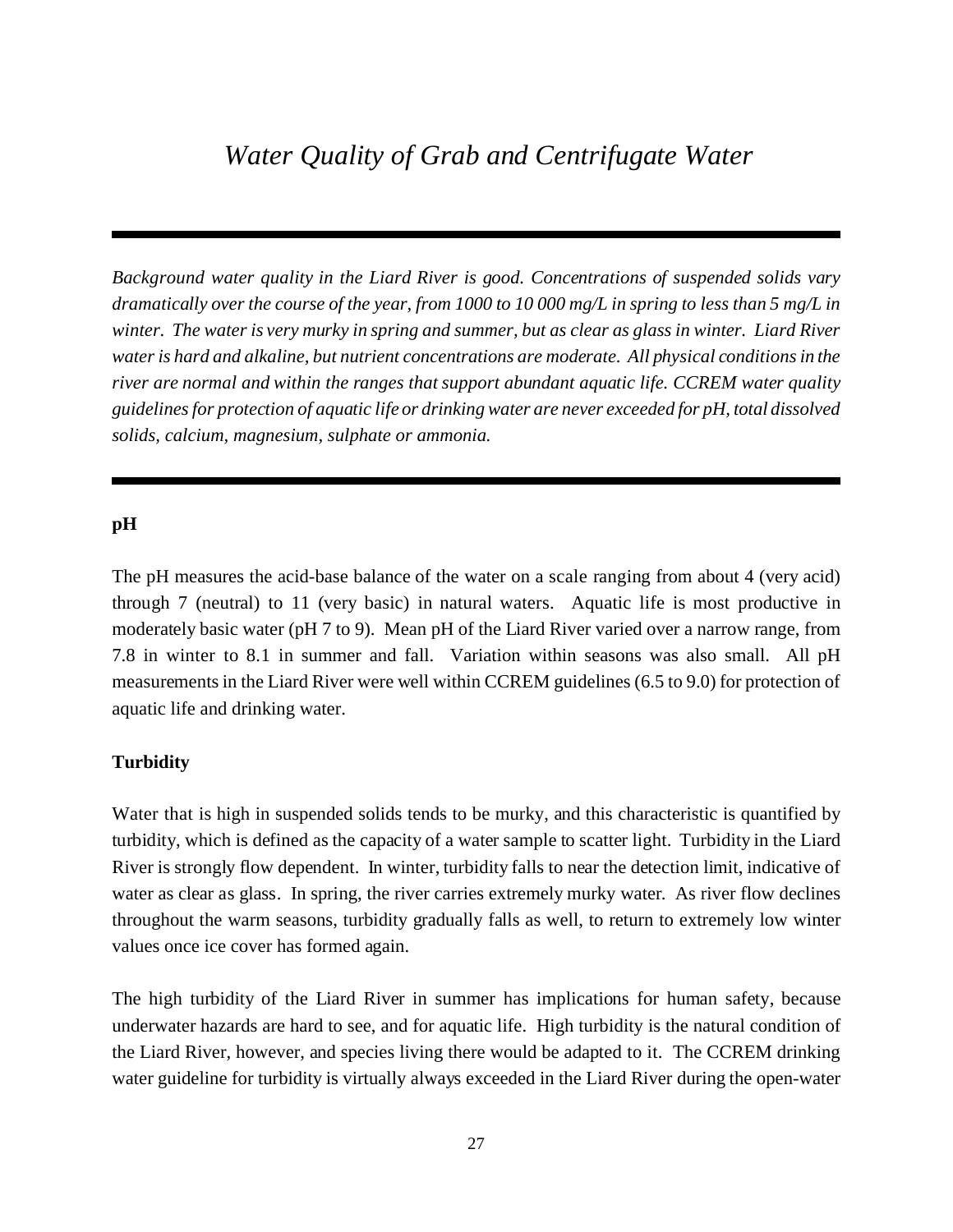season, sometimes by 200 times. Except in winter, water from this river is not suitable for drinking without being clarified.

#### **Total Suspended Solids**

Total suspended solids is a measure of all the suspended particulate matter in a water sample, which mostly consists of fine silts and clay. As discussed earlier, suspended solids concentrations in the Liard River are dramatically flow-dependent and range over more than three orders of magnitude in the course of a year (Figure 4). Highest concentrations occur during the high, erosive flows of the spring freshet, following break-up of the ice layer. Seasonal mean concentrations in spring routinely exceed 1000 mg/L and individual samples may approach 10 000 mg/L. Concentrations drop off sharply as flow declines later in the season, to an average concentration below 30 mg/L in the fall and below 5 mg/L in winter. Similar patterns are common in other northern rivers, although the trends in the Liard River are extreme.

On average, Liard River suspended sediments are about 15% sand, 35% silt and 50% clay. The high proportion of silts and clays is significant because most metals and hydrophobic organic compounds tend to attach mostly to smaller particles. In the Liard River, water samples with a greater proportion of silts and clays carry higher metals concentrations. This is why suspended sediment sampling was included in the Liard River Program. The high proportion of clay also contributes to the very high turbidity of the water, because smaller particles scatter light more effectively than larger ones.

#### **Total Dissolved Solids (Filterable Residue)**

Total dissolved solids (TDS) is the quantity of all material in solution in a water sample, which is mostly small quantities of natural salts. As a broad generalization, the productivity of most aquatic ecosystems, from algae up to fish, is correlated with the total dissolved solids content of the water.

As remarked earlier, total dissolved solids concentrations in the Liard River bear a strong negative relationship with discharge, a common observation in large rivers. Nevertheless, the annual range in TDS for the Liard River is not large: the mean for spring (150 mg/L) is 65% of the mean for winter (226 mg/L). Fresh waters range in TDS from about 50 mg/L to more than 1000 mg/L. TDS levels in the Liard River are typical of rivers draining the Rocky Mountains. CCREM (1987) has set an aesthetic guideline of 500 mg/L of TDS in water used for domestic supply, and the Liard River is always well below that limit.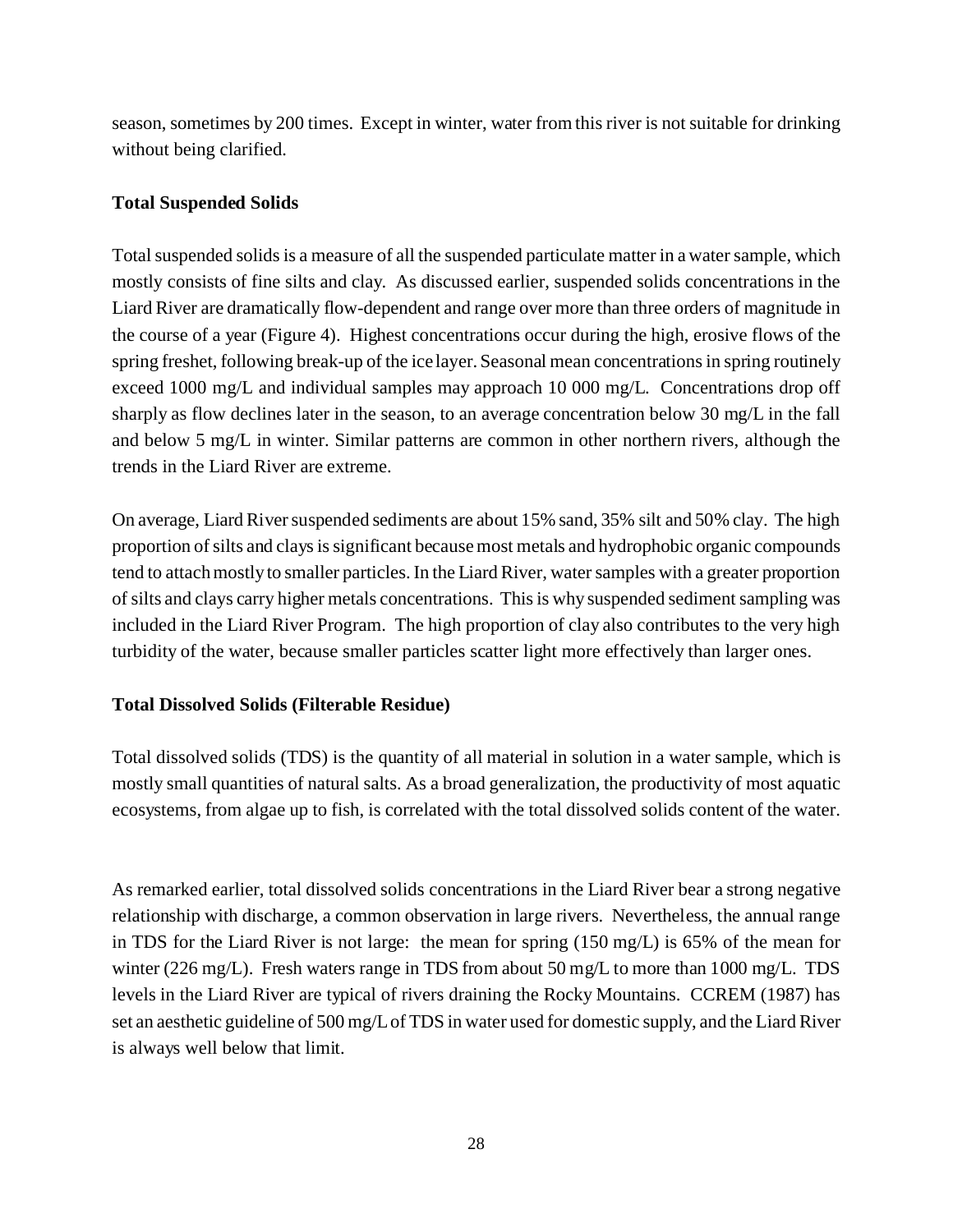#### **Major Ions**

A relatively small group of dissolved, inorganic ions are found in all fresh waters and are therefore referred to as the major ions. The mass and proportions of major ions define critical water quality parameters such as pH, alkalinity and hardness. In the Liard River, the cations (positively charged ions) are dominated by calcium, followed by magnesium; sodium and potassium are minor ions. This sequence of cations is almost universal among inland fresh waters of North America. The Liard River is unexceptional in ion composition.

Calcium concentrations ranged mostly 30-40 mg/L in the open water seasons, but sometimes exceeded 60 mg/L in winter. High calcium interferes with domestic use of water, but calcium in the Liard River always remained well below the CCREM aesthetic guideline of 75 mg/L. Average magnesium concentrations ranged 8-16 mg/L, and always remained far below the CCREM aesthetic guideline of 150 mg/L. Sulphate ranged roughly 20-40 mg/L, comparable with calcium, but far below the CCREM aesthetic guideline of 500 mg/L, at which concentration it begins to produce offflavours in drinking water. Chloride concentrations were always low, seldom exceeding 1 mg/L. The background concentrations of dissolved ions in the Liard River are typical of a clean, unpolluted river.

#### **Hardness**

Hardness, which is principally determined by the sum of calcium and magnesium in solution, is an important modifying factor of water quality since it influences the toxicity of many organic and inorganic chemicals, especially heavy metals. Water hardness also affects the effectiveness of soaps and the convenience of water for domestic use. Water in the Liard River would be considered moderately hard by CCREM guidelines. Hardness approached or exceeded 100 mg/L throughout the open-water season, and averaged over 200 mg/L under winter ice. Those levels of hardness are sufficient to confer considerable protection against toxicity of metals and organic toxicants, but would not limit the use of the water domestically.

#### **Alkalinity**

Alkalinity is a measure of the capacity of water to neutralize an acid and is expressed as an equivalent concentration of calcium carbonate. Alkalinity is an indication of the buffering capacity of the water body, and naturally tends to be greater in alkaline than in neutral or acid waters. Alkalinity in the Liard River is moderately high. Mean values in the open-water season were all close to 100 mg/L, and alkalinity in wintertime routinely exceeds 150 mg/L. These high alkalinity values speak of a strong buffering capacity and are probably responsible for the small seasonal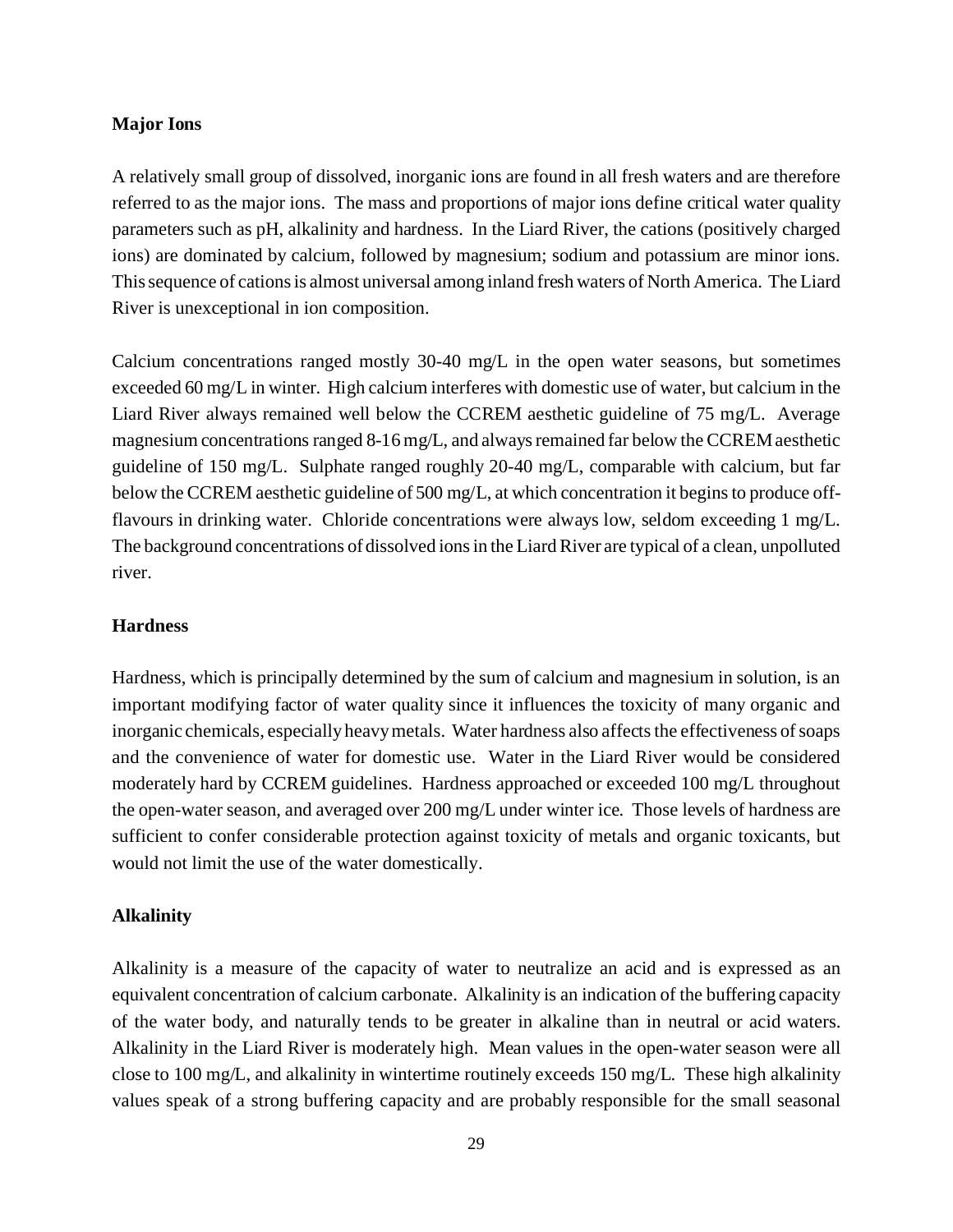variation in pH in the river. They also strongly reduce the toxicity of heavy metals and are therefore beneficial to aquatic life.

#### **Nutrients**

In most seasons the Liard River is low in nutrients. Nitrogen (N) and phosphorus (P) are commonly the nutrients that limit growth by algae and rooted plants and hence by all the other organisms in the ecosystem which ultimately depend on plant production. Total P includes all forms of phosphorus, whether attached to, or part of, suspended particles, or in various dissolved forms. Total P concentrations in the Liard River were very high in summer and very low in winter, following the pattern of suspended solids. This relationship strongly suggests that most of the P in the river is bound to suspended sediments, in which form it is generally considered unavailable to aquatic life. Total P in centrifugate water, in which virtually all particulate matter had been removed, ranged only 0.005 to 0.018 mg/L, even during the highest flows in June. These concentrations are typical of unproductive or moderately productive ecosystems.

Ammonia  $(NH_3)$  is the reduced form of nitrogen excreted in animal wastes and released from decaying organic matter. It also has anthropogenic sources such as treated sewage and commercial fertilizers. Ammonia is rapidly oxidized to nitrate under aerobic conditions, which would account for the low and more or less constant ammonia concentrations in the Liard River. Most N in the Liard River is present as dissolved organic N. All forms of nitrogen in the river were far below guidelines from CCREM or other agencies (Nordin and Pommen 1986) for protection of aquatic life or drinking water. From the perspective of aquatic productivity, the Liard River is very N-poor in most seasons.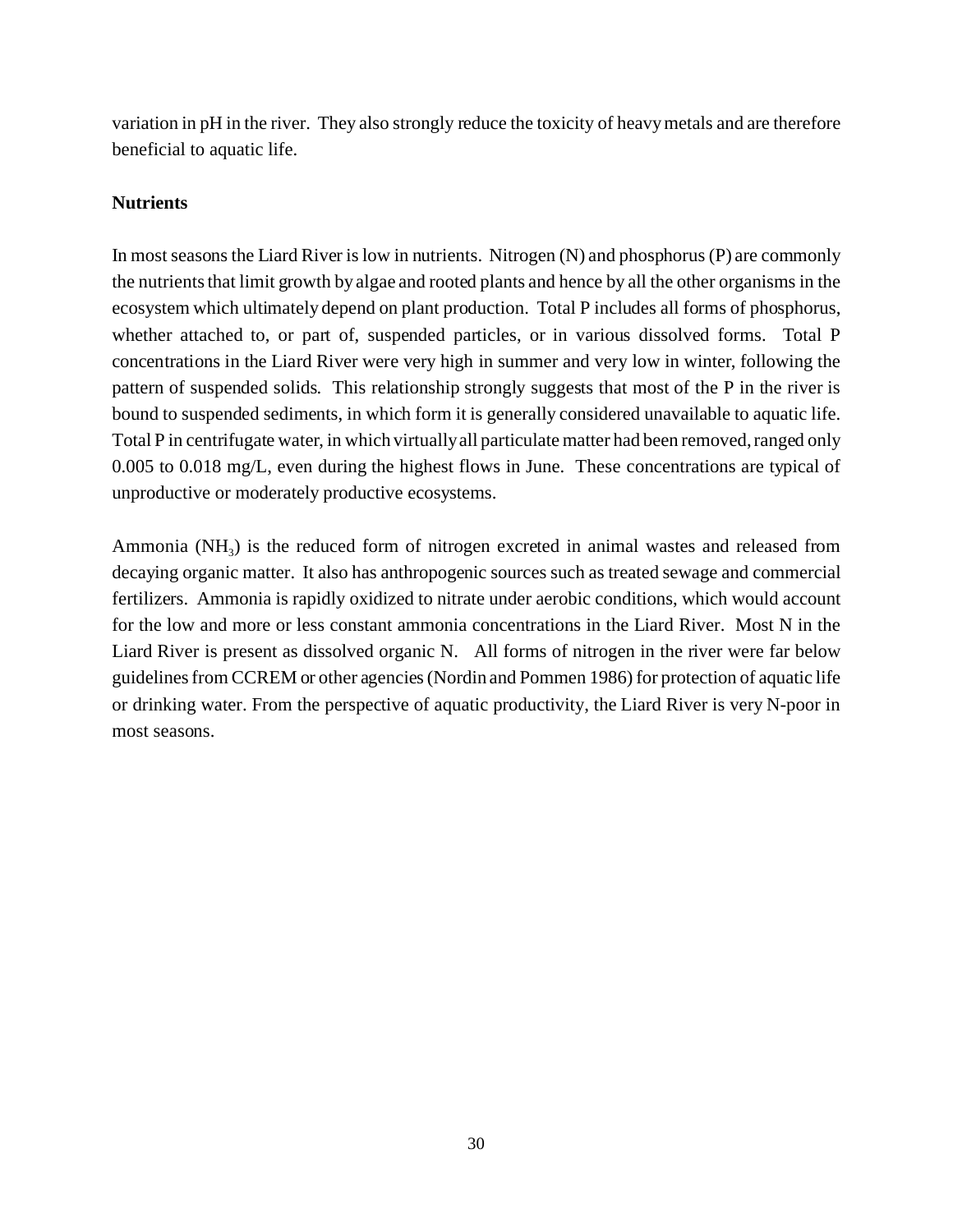# **Metals**

### *Background*

Metals were measured in grab water samples, centrifugate water, suspended sediments and fish in the Liard River Program. Ten metals that can be toxic to people or aquatic life were examined in detail: arsenic, cadmium, chromium, copper, iron, lead, manganese, mercury, nickel and zinc. Most of these metals can arise from natural sources, especially bedrock erosion. They can also be produced by human activities anticipated in the basin, particularly mining, and to a lesser extent oil and gas extraction. In small quantities many metals are essential nutrients for all living things. Their presence in detectable quantities does not necessarily pose a hazard. But in larger quantities metals can be harmful to aquatic life and to people who drink river water or feed on fish.

Metals concentrations in water are reported as total concentrations, which includes both metals dissolved in water and metals attached to suspended sediments. Much of the metal associated with suspended particles is tightly bound or even a part of the internal structure of the sediment, so its availability for biological uptake would be very low. CCREM guidelines for drinking water or for protection of aquatic life assume that all of the metal is bioavailable. Still, these guidelines provide useful benchmarks against which to evaluate metals concentrations.

Metals concentrations in suspended sediments are compared with the interim quality guidelines for freshwater sediment, which were developed by Environment Canada (1995) for bottom sediments. Toxic effects of contaminants in sediments depend heavily on the physical structure and chemical composition of the sediments. Effective concentrations vary widely among places and species. Therefore, the guidelines do not attempt to set a single threshold of effect for each metal. Instead, two guidelines are presented: the *Threshold Effect Level* is the lower limit where harm to aquatic life is observed only rarely; the *Probable Effects Level* is the limit above which negative effects occur frequently. Metals concentrations between the two effect levels sometimes prove harmful to aquatic life.

For metals that have no national guideline, data were compared against similar guidelines from the Ontario Ministry of Environment (OMOE 1992). Both sets of guidelines were developed for bottom sediment, not suspended sediment. They are included here only as a reference for comparison.

Metals were measured in muscle or whole-fish samples from all five fish species sampled because these elements are known to accumulate in fish tissues. For mercury, there are also human health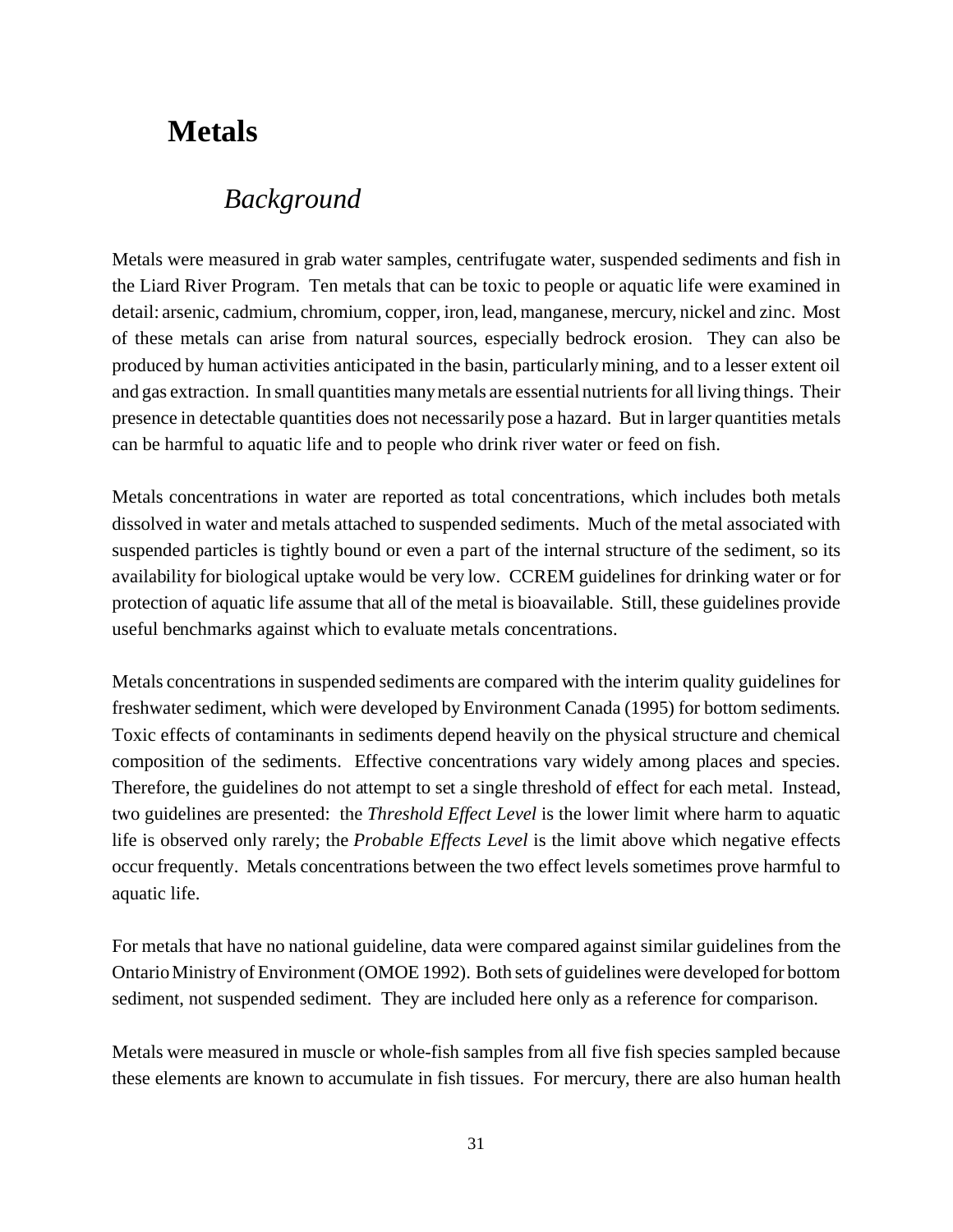consumption guidelines against which to compare concentrations. Metals were also measured in burbot livers because many metals accumulate in the liver to substantially higher concentrations than in muscle. Burbot livers are also an important food item for residents along the River.

### *Metals and Suspended Sediments*

Heavy metals in Liard River water are largely associated with suspended sediments. These particlebound metals are not taken up by aquatic organisms and therefore are not toxic. Metals concentrations in some samples of whole fish may also be inflated by the inclusion of sediments in the stomach.

Before considering concentrations of metals individually, it is instructive to examine the relationship between metals and suspended sediments. Most trace metals are present in the environment as inorganic ions that are not highly soluble. Where suspended sediment concen-trations are high, these ions will rapidly leave the water and bind to the surfaces of suspended particles. Thus, it might be expected that most metals in the Liard River would be bound to suspended particles in the ice-free season. A comparison of grab water samples and centrifugate samples shows that this is so.

Concentrations of all metals were sharply reduced in most centrifugate water samples, in parallel with the suspended sediments that were removed by centrifugation. For examples, cadmium ranged 1-13  $\mu$ g/L in grab water samples but only 1-3  $\mu$ g/L in centrifugate water; zinc ranged 2-47  $\mu$ g/L in grab water but only 1-4  $\mu$ g/L in centrifugate water. A similar reduction in the range appeared for all the other metals. The greatest reductions in concentration in centrifugate water occurred in June samples, when suspended sediment concentrations were highest, and the least were usually in September.

It is clear then that heavy metals in the Liard River are largely associated with suspended sediments. This is an important conclusion because particle-bound metals are largely unavailable to organisms and therefore are not toxic. This fact must be kept in mind when individual metal concentrations are considered.

Particle-bound metals may also be responsible for some apparently high metals concentrations in fish. Concentrations of all metals were dramatically higher in whole longnose sucker from the Liard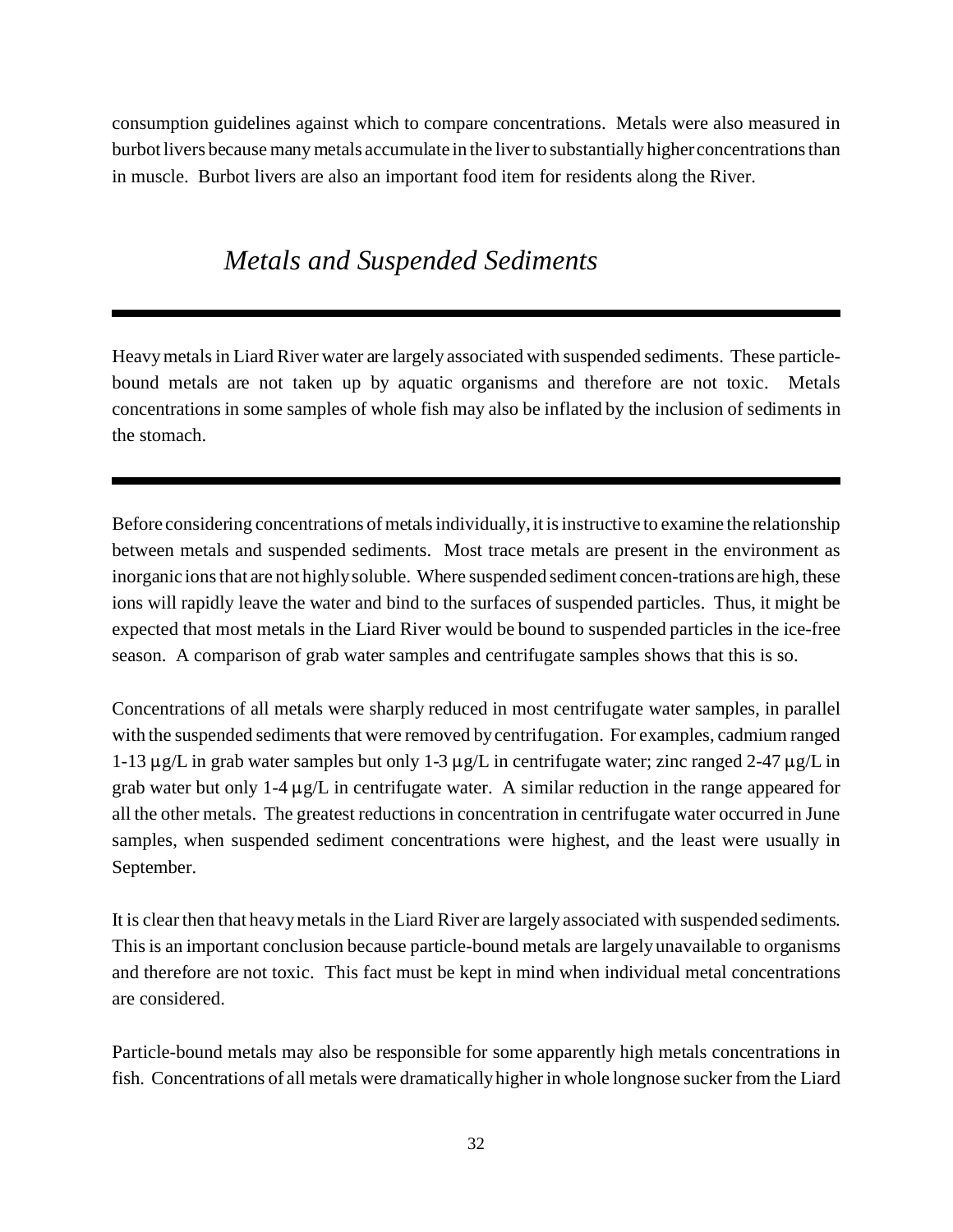River than in any other species or tissue. Suckers are bottom-feeders. They consume detritus and bottom sediments along with their food, and in the passage of this material through the gut, metals could be absorbed into fish tissues. Metals concentrations in whole-fish longnose sucker samples may also be inflated by the inclusion of sediments in the stomach.

### *Metals in Water, Suspended Sediments, and Fish*

*Most metals in grab water samples from the Liard River exceed CCREM guidelines for protection of aquatic life in spring, but these high concentrations reflect inert metals attached to suspended particles and are not a hazard to aquatic life. Concentrations in sediment-free water are always well below guidelines. Arsenic and nickel in suspended sediments sometimes exceed thresholds for biological effects. These metals are apparently not available to aquatic life and do not appear to be causing toxic effects. In fish, metals concentrations are generally higher in burbot liver than in other tissues or species. Mean mercury concentration in walleye muscle exceeds the Health Canada* guideline of 0.2  $\mu$ g/g for subsistence consumption. All metals concentrations in fish are comparable *with those in fish from other clean water bodies of the western NWT.*

#### **Arsenic**

Arsenic occurs both naturally as a result of the weathering of rocks and soils, and from human sources. Although data on total arsenic in Canadian waters are limited, values ranging from less than 1 to 47  $\mu$ g/L have been recorded. Arsenic in minute amounts stimulates growth, but in large amounts it may be toxic. This metal accumulates mainly in the liver but also concentrates in muscle cells, where it interferes with enzyme activity.

Arsenic concentrations in Liard River grab water were strongly seasonal with values at or near the detection limit in winter and late in the open-water season, but sharply higher during the period of spring high flow. Nevertheless, even the most extreme arsenic concentrations fell well below guidelines for drinking water or protection of aquatic life.

On the other hand, arsenic was one of only two metals (the other is nickel) that occurred in high concentrationsin suspended sediments. Arsenic exceeded the Environment Canada threshold effects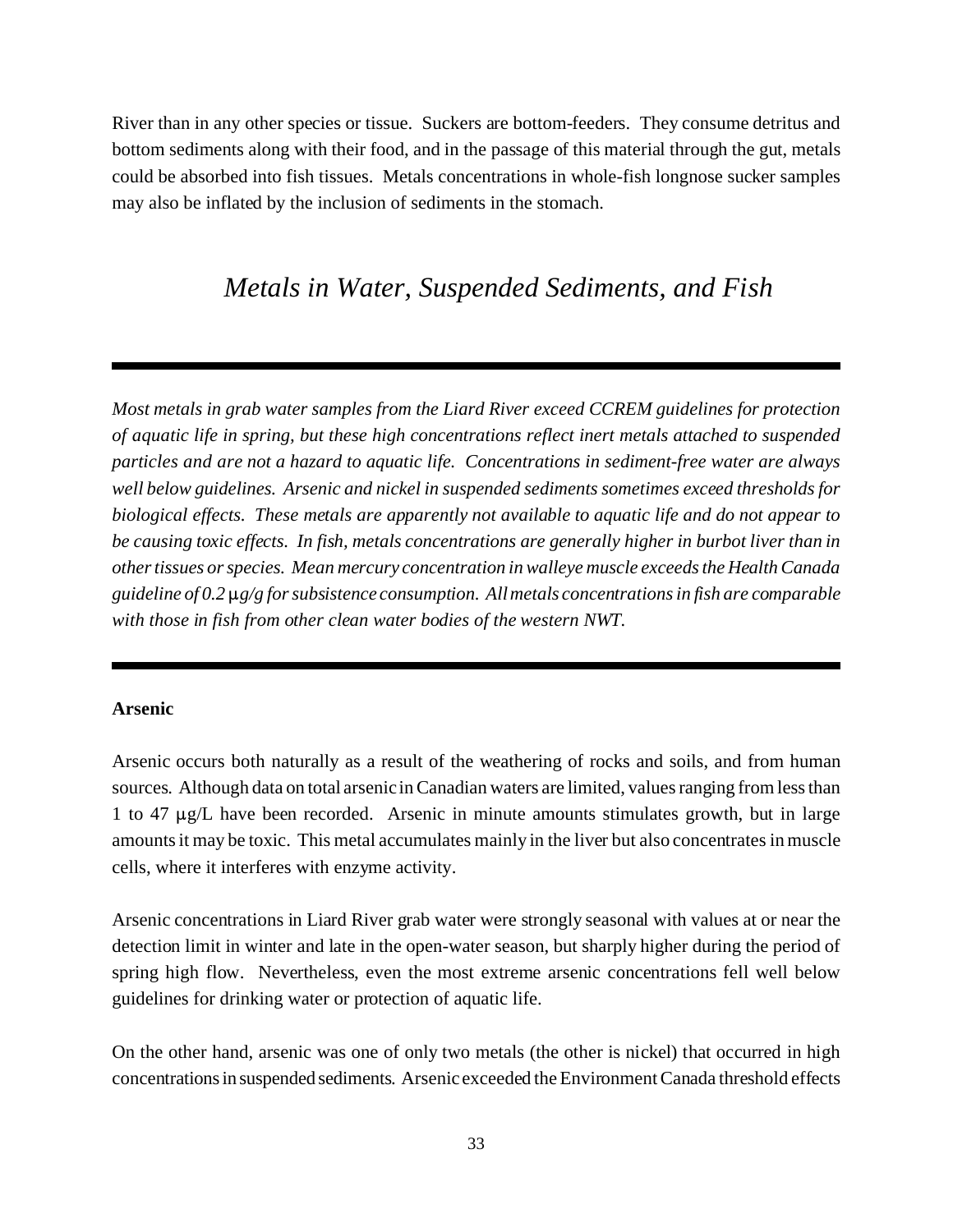concentration in every sample, and the probable effects level in two samples. A remarkably similar pattern was observed in the Slave River (Sanderson et al. 1997). It is unlikely, however, that arsenic creates a risk to aquatic life in the Liard River because concentrations in centrifugate water, the best indicator of available forms, were very low  $(0.3{\text -}0.5 \,\mu g/L)$ , compared with the CCREM guideline for protection of aquatic life (50  $\mu$ g/L).

As expected, arsenic concentrations were higher in burbot livers than in whole fish samples of that species. In muscle samples, and whole fish of northern pike and burbot, arsenic concentrations were very low and the majority of samples were less than the detection limit of 0.01  $\mu$ g/g. Higher concentrations were observed in whole mountain whitefish and longnose suckers, probably because these species feed on insects from the river bottom. In absolute terms these amounts were still small; the highest concentration observed was less than  $0.5 \mu g/g$ . Arsenic levels in all Liard River fish lie toward the lower end of the range observed in other lakes and rivers of the NWT.

#### **Cadmium**

Cadmium is usually present in natural water in the range of 0.1 to 10  $\mu$ g/L. Cadmium in solution may be both acutely and chronically toxic to aquatic biota. Cadmium toxicity is much less in hard water than in soft water. Cadmium bioaccumulates in fatty tissues, especially the kidney, liver and gill, and to a lesser extent in the muscle. Higher levels of this metal are usually found in forage fish than in predatory species such as walleye or northern pike.

Cadmium concentrations in Liard River grab water samples were always below detection in the winter, but briefly rose to concentrations in excess of 0.5  $\mu$ g/L in the spring. The high concentrations quickly subsided again when flows declined later in the season. None of the cadmium concentrations exceeded the guideline for drinking water (5  $\mu$ g/L) but some samples during spring peaks were above the guideline for protection of aquatic life  $(0.8-1.8 \mu g/L)$ . However, concentrations in centrifugate water never exceeded  $0.2 \mu g/L$ , well below the CCREM guideline. In suspended sediments, cadmium exceeded the threshold effect level in three samples, but the excess was small, and none of these samples even approached the probable effects level.

Cadmium concentrations in the majority of fishes from the Liard River were extremely low, rarely above 0.05  $\mu$ g/g and frequently below detection. Accumulation in burbot liver was somewhat greater, with a mean arsenic concentration above  $0.25 \mu g/g$ , and peak concentrations almost three times that. All cadmium measurements in Liard River fish fall within the range of concentrations reported in fish muscle and liver from other lakes and rivers in the NWT.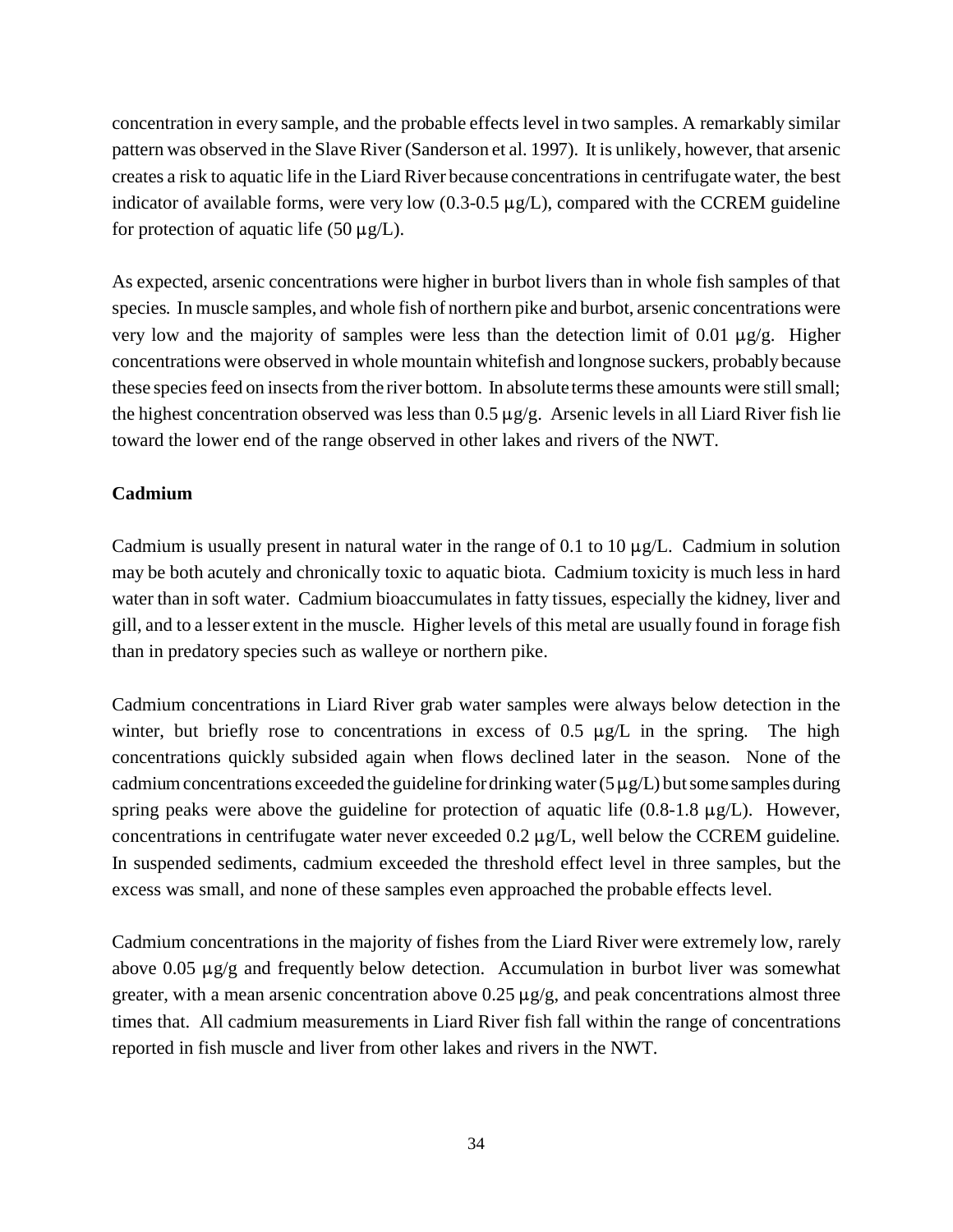#### **Chromium**

Chromium is generally found at low concentrations in Canadian surface waters, with levels in Canadian rivers ranging between 1.0 and 23  $\mu$ g/L. Liard River grab water data mostly matched that general range. A few replicates in June of 1992 and 1994, when suspended solids concentrations were very high, exceeded the guideline for freshwater aquatic life of  $20 \mu g/L$ , and approached the drinking water guideline of 50  $\mu$ g/L. In other seasons chromium concentrations fell below 1  $\mu$ g/L. Again, these figures are exaggerated by the inclusion of particulate metal; in the two centrifugate samples in which it was measured, chromium concentrations were 1.0 and 4.9  $\mu$ g/L. Very similar concentrations and seasonal patterns were observed in the Slave River at the NWT boundary (Sanderson et al. 1997).

Chromium concentrations in suspended sediment were well below the threshold effects concentrations in every sample. Chromium concentrations were always below the detection limit in all fish tissues of every species, except whole longnose sucker, in which it ranged 0.5-1.1  $\mu$ g/g. Contamination with sediment particles in the gut probably account for the trace amounts of chromium in this species.

#### **Copper**

Copper is essential for all living organisms and has both natural and human sources. Nevertheless, in excess amounts copper may be very toxic. Like many other metals, its toxicity is increased by decreases in water hardness and dissolved oxygen, and reduced in the presence of suspended solids.

Total copper in Liard River grab water samples ranged from less than  $1 \mu g/L$  to a little over  $20 \mu g/L$ in most samples. Samples in June 1992 were exceptional, however, in that they averaged near  $100 \mu g/L$  with little variability. Total suspended solids concentration on this date was higher than on any other sampling date in the Liard River Program.

The CCREM guideline for protection of aquatic life for copper is .2 to 0.4  $\mu$ g/L for the range of water hardness found in the Liard River. That guideline was always exceeded during the period of peak concentrations in the spring, but rarely in other seasons. Most of the copper in the spring would be bound to suspended particles and therefore would not be toxic to aquatic organisms: copper ranged only  $1-3 \mu g/L$  in centrifugate water. Concentrations of copper in suspended sediments were always well below threshold effects concentrations in every sample.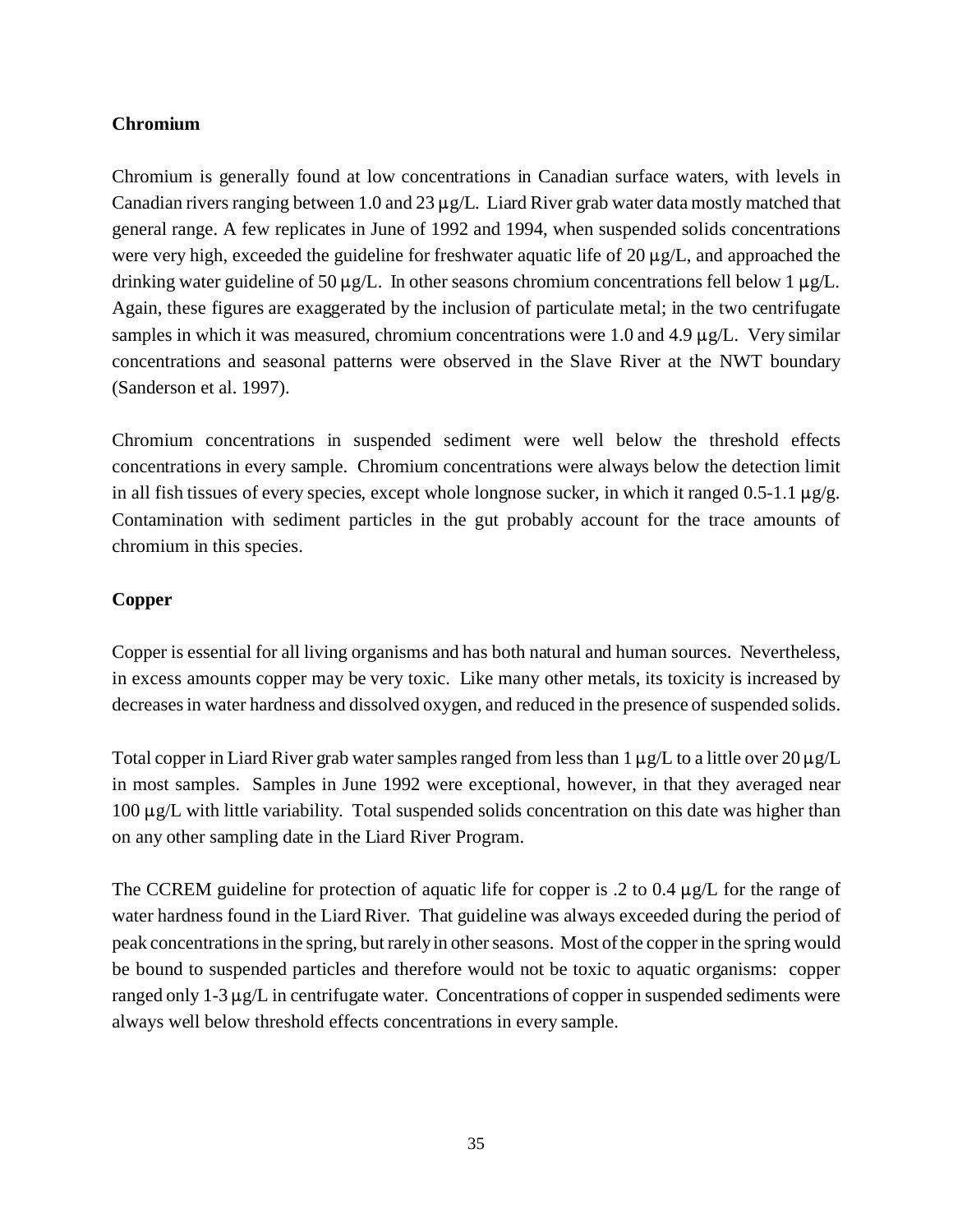Copper concentrations in almost all fish species and tissues varied over a narrow range, from 0.2 to  $1.0 \mu$ g/g, except for a few samples of whole longnose sucker. Copper concentrations in burbot liver, however, were an order of magnitude greater than any of the other tissues, undoubtedly reflecting the tendency of metals to be stored in the liver. Similar concentrations of copper have been found in fish muscles and burbot livers in a number of other lakes in the NWT, as well as the Slave River.

#### **Iron**

Iron is an essential nutrient, but can be toxic at high concentrations. The Liard River is rich in iron. Concentrations in grab water samples ranged from  $46 \mu g/L$  in a few winter samples to as much as 20 mg/L during spring peak flows. Even more exceptional was the sample collected in June 1992, which contained an average of 70 mg/L of total iron. A comparison with Environment Canada monitoring data from Fort Liard (mean 2.0 mg/L, maximum 22 mg/L in 49 samples) confirms that high iron concentrations are not uncommon in the lower Liard River. By comparison, most surface waters contain less than 0.5 mg/L of total iron. The CCREM water quality guideline for both drinking water and protection of aquatic life is 0.3 mg/L.

There are two likely forms of these high iron levels. Most of this iron is evidently particulate, probably common iron hydroxides contained in fine silt and clay particles. Particulate iron is not biologically active and is not a concern for water quality. Centrifugation removed up to 95% of the total iron in grab samples.

Of the remaining, dissolved iron, much of this is probably chemically bound to dissolved organic matter, a common occurrence in northern rivers. This complexed iron imparts the tea-brown colour so often seen in streams draining northern forests. Iron-organic matter complexes are highly stable and very soluble compared with inorganic iron. Because of the stability of the complexes, iron in this form is largely inert and is not assimilated by aquatic organisms. High iron concentrations have been observed for many years in the Slave River.

Except for longnose sucker, iron concentrations in fish muscles and whole fish varied over a rather narrow range, with means not far from 10  $\mu$ g/g. Burbot liver was richer in iron than other tissues, but the difference was not as great as for many other metals. Whole-fish samples of longnose sucker are again exceptional both in the mean iron concentration (greater than 100  $\mu$ g/g) but also the extremely wide range of individual values. Iron hydroxides in ingested sediment are probably responsible for the high iron levels in whole suckers. Iron levels in all the remaining fish tissues are entirely comparable to values from other lakes and rivers of the region.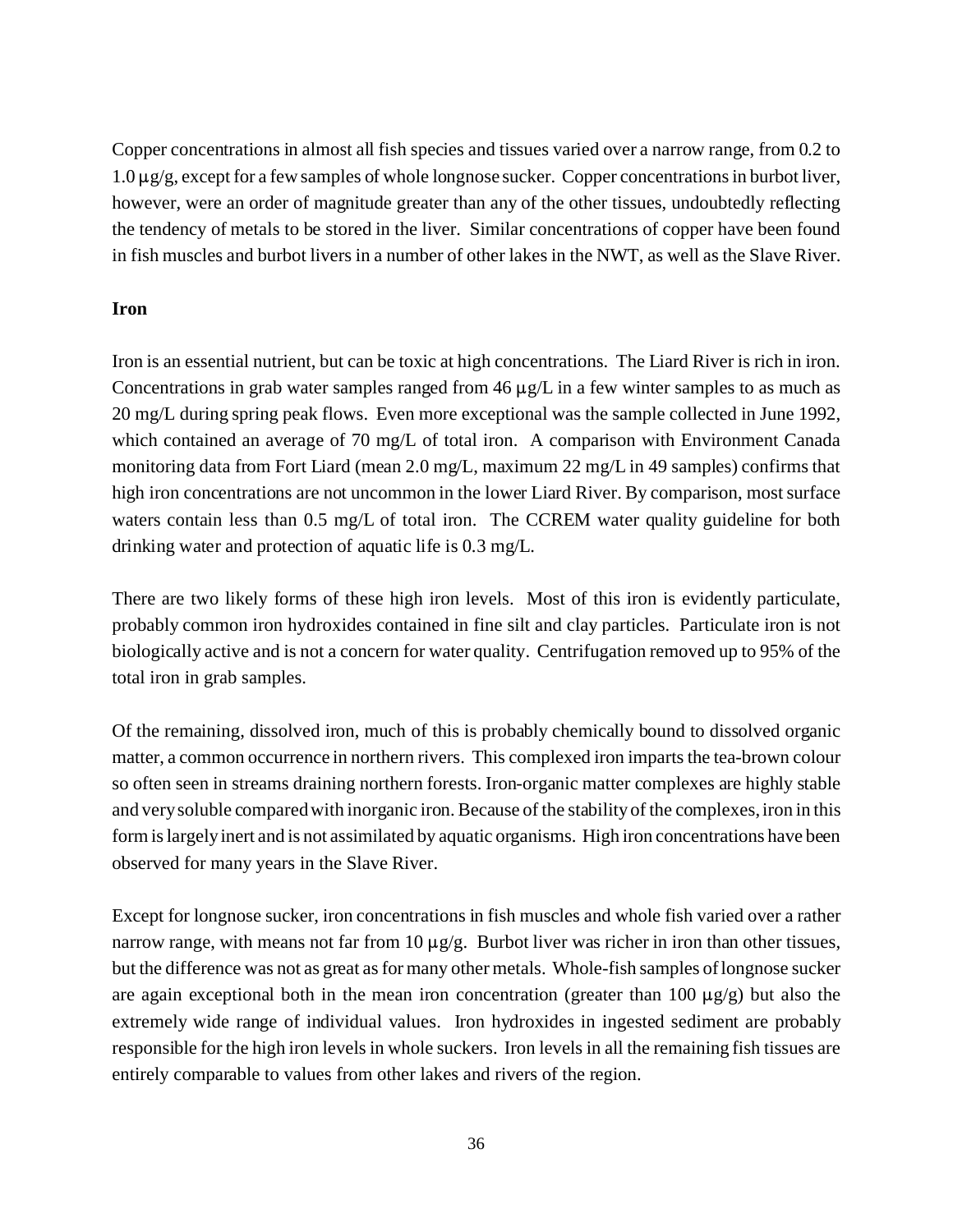#### **Lead**

Lead is a toxic metal which generally occurs in low concentrations (trace to 40  $\mu$ g/L) in natural waters. Unlike many other metals, lead is not required as a micronutrient by aquatic organisms, and is toxic at comparatively low concentrations. The toxicity of lead depends on water hardness and pH of the water. Lead does not biomagnify in aquatic food chains nor do concentrations in tissues typically increase with body size or age.

Lead in grab water samples displayed the familiar seasonal pattern, with high to extremely high concentrations during the high flow period in spring, declining concentrations in summer and fall and lowest concentrations in winter. About 23% of the observations were below detection limits. Yet the June 1992 grab samples, which had exceptionally high suspended solids concentrations had a lead concentration an order of magnitude greater than the highest peaks in other years, and 100 times greater than concentrations in other seasons.

The CCREM lead guideline for protection of aquatic life (2 to 7  $\mu$ g/L, depending on water hardness) was exceeded in all the spring grab samples and occasionally in other seasons as well. Most samples in spring also exceeded the drinking water guideline of  $10 \mu g/L$ . However, lead concentrations in centrifugate water never exceeded 2  $\mu$ g/L and were usually much less. In suspended sediments, concentrations of lead were always well below the Environment Canada threshold effects concentrations in every sample.

Lead concentrations in Liard River fish were low and very similar among species and tissues. In every species except longnose suckers, 70% or more of all samples returned values below the detection limit. The remaining samples ranged upward to  $0.07 \mu g/g$ . The maximum concen-tration in longnose sucker was only  $0.15 \mu g/g$ . Similar lead concentrations occur in fish from other NWT lakes and rivers.

#### **Manganese**

Manganese seldom reaches concentrations of 1000  $\mu$ g/L in natural surface waters and is usually present in concentrations of 200  $\mu$ g/L or less. In the environment it behaves like iron in chemistry, distribution and biological effects. Manganese has low toxicity at concentrations found in the environment so no guideline for protection of aquatic life has been established. The CCREM aesthetic guideline of 50  $\mu$ g/L protects against off-flavours.

Manganese concentrations in grab water samples from the Liard River were highest, exceeding 200  $\mu$ g/L, during peak flow in spring, and lowest under winter ice. Most spring and summer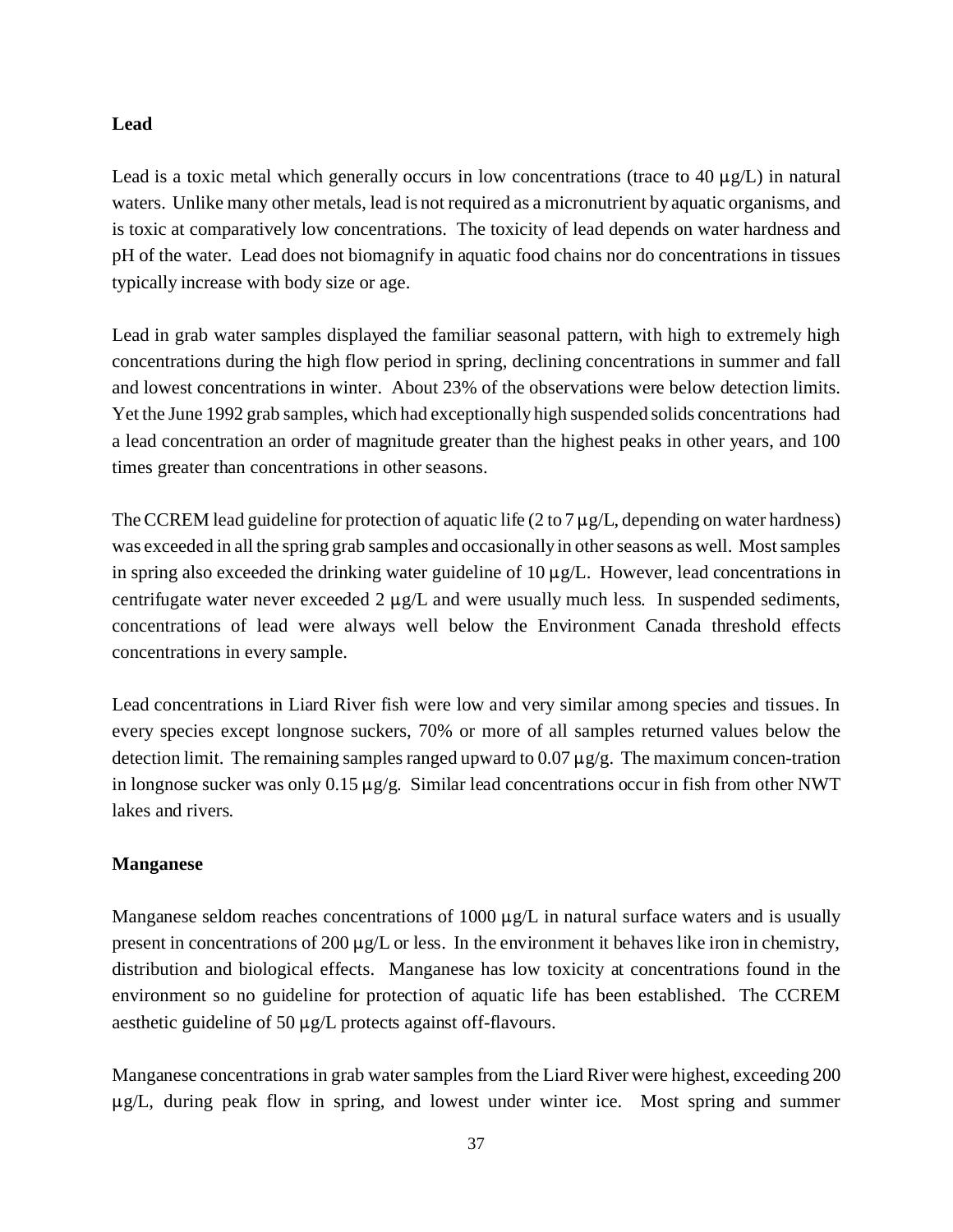concentrations exceeded the aesthetic guideline. Treatment of domestic water to remove sediments would also relieve the excess of manganese. There are no Environment Canada guidelines for manganese in sediments, but this metal exceeded the OMOE lowest effect level in one sample only.

The distribution of manganese among fish sample types from the Liard River generally parallelled that of iron, but concentrations were much lower. Average manganese concentrations for most species and tissues were less than 1  $\mu$ g/g, up to 2.8  $\mu$ g/g in longnose sucker. All the manganese concentrations in Liard River fish are low in absolute terms, and very similar to values reported for the Slave River and nearby lakes.

#### **Mercury**

Mercury is a special concern in natural waters because it is acutely and chronically toxic, and unlike most other metals, mercury concentrations tend to increase up the food chain (biomagnification). Highest concentrations are usually found in top predators, including most sportfish. High mercury levels may pose a health hazard in the long term to people who regularly consume fish, as well as terrestrial predators such as fish-eating birds.

All grab water samples collected in the Liard River Program had mercury concentrations at or below the detection limit of  $0.02 \mu g/L$ . Concentrations of mercury in suspended sediments were always well below threshold effects concentrations in every sample. It was only in fish tissues that significant mercury accumulations were found.

Mercury was detected in every sample of fish taken from the Liard River (Figure 5). With the exception of walleye muscles, average concentrations were similar for all species. Mercury concentrations in walleye muscles were both higher and more variable than in other species and tissues. In contrast to other metals, mercury concentrations in burbot liver were markedly lower than in whole fish, indicating that the liver is not the primary site of storage for mercury. Mercury concentrations in Liard River fish are entirely typical of other lakes and rivers in the region.

In Canada, the maximum allowable level of mercury in the edible portion of commercial fish is 0.5  $\mu$ g/g (Health and Welfare Canada 1969), while a tolerance concentration of 0.2  $\mu$ g/g has been set by the Medical Services Branch of Health Canada for frequent consumption (Health and Welfare Canada 1984). In the Liard River samples, only walleye muscles exceeded the  $0.5 \mu g/g$  limit for commercial fish harvesting, and the mean is below this guideline. Mean mercury concentrations for walleye were above the guideline of 0.2  $\mu$ g/g for subsistence consumption. Health Canada is currently assessing these data. Further monitoring of mercury in Liard River fish in future may be warranted.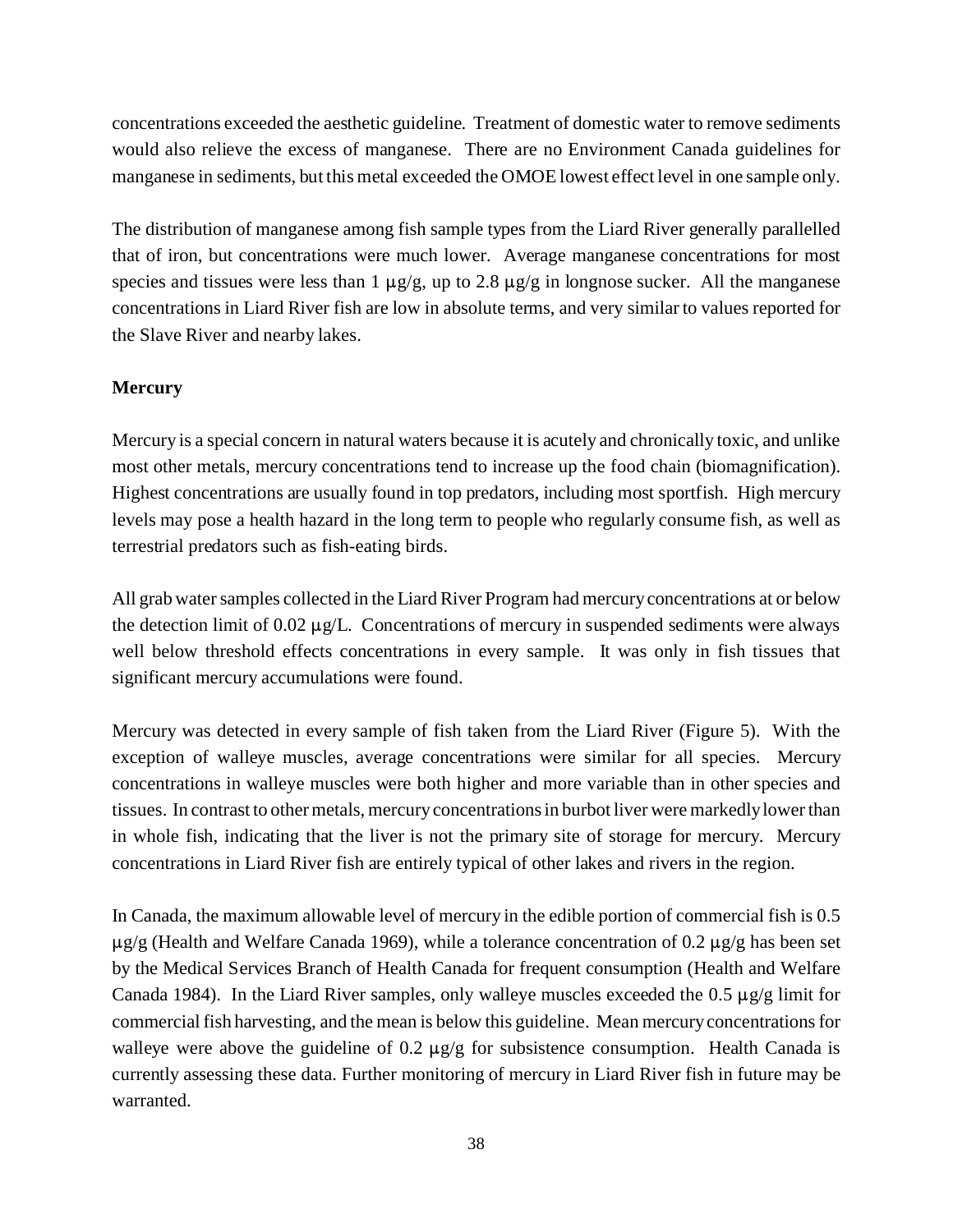#### **Nickel**

Nickel is a toxic metal at low concentrations, especially in acid, soft water and in the presence of other metals. Natural concentrations of nickel are very low compared with biologically effective concentrations, but it is a frequent contaminant from mine discharges or other activities that disturb and expose bedrock. Like most metals, nickel does not biomagnify.

Nickel was detectable in every grab water sample in the Liard River Program, with concentrations ranging from 1  $\mu$ g/L to more than 225  $\mu$ g/L. Concentrations remained well below the guideline for protection of aquatic life (85 to 150  $\mu$ g/L) on every sampling date, except for one unusually high concentration observed in 1992. Suspended solids concentrations and discharge were both greater on that date than on any other day in the Program, suggesting that such peaks are an occasional event. In centrifugate water, nickel concentrations ranged only  $1\n-3 \mu g/L$ , far below the CCREM guideline.

Nickel was one of only two metals that occurred in suspended sediments at high concentrations relative to Environment Canada guidelines. Nickel concentrations exceeded the threshold effects concentration in four out of five samples, and exceeded probable effects level in two samples. But it is apparent from the centrifugate samples that virtually none of this nickel is migrating into the water, so it is very unlikely that it is a hazard to aquatic life in the Liard River.

Figure 5: Mercury in fish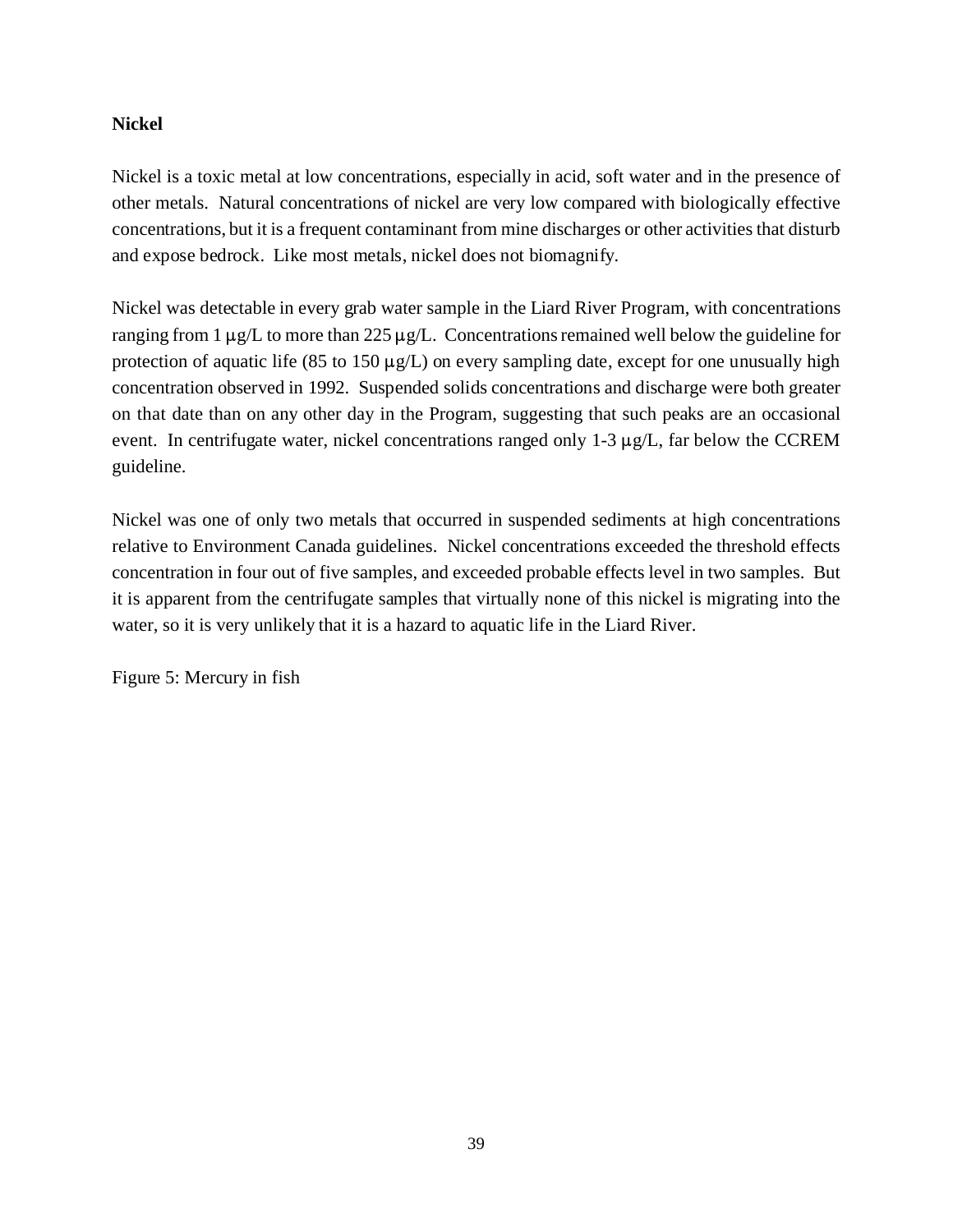Nickel was not even detected in the majority of fish samples from the Liard River, including burbot livers. A few concentrations above the detection limit were reported for walleye muscles, whole mountain whitefish and whole longnose sucker. These extremely low concentrations are typical of fish in the region.

#### **Zinc**

The concentration of zinc in natural waters is usually below 50  $\mu$ g/L. At low concentrations it is an essential nutrient, but high concentrations can be acutely toxic. Zinc is often found in water along with nickel and copper.

In grab water samples from the Liard River, highest zinc concentrations, usually in the range of 30-  $90 \mu g/L$ , were observed in spring (June). Concentrations in fall and winter were commonly below detection. June 1992 is again an exception: in this month total zinc concentrations averaged over 300  $\mu$ g/L. Grab water samples exceeded the zinc guideline for protection of aquatic life (30  $\mu$ g/L) on five of the 15 sampling dates. Like the other metals, zinc concentrations were reduced by as much as 97% when suspended sediments were removed by centrifugation, illustrating that most of the zinc was adsorbed to suspended particles. This particulate zinc does not pose a hazard to aquatic life.

In suspended sediments, there were two samples in which zinc exceeded the threshold effect level, but none that exceeded the severe effect level. The great majority of fish samples from the Liard River had zinc concentrations in the range  $5-20 \mu g/g$ , which is typical of other northern water bodies. The exception this time was whole northern pike, in which zinc concentrations were higher than in all other species and tissues (25-58  $\mu$ g/g).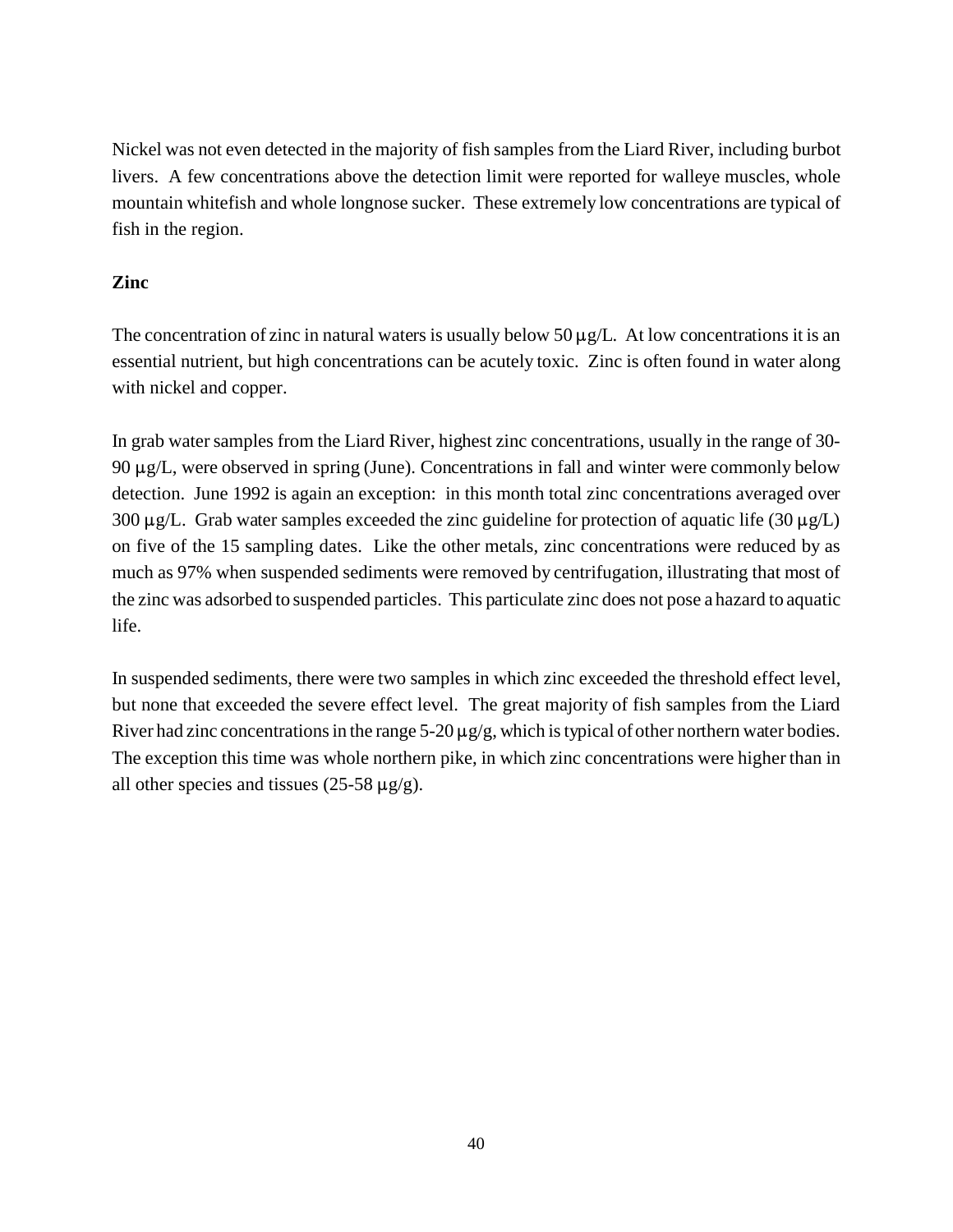## *Source of Metals*

*Metals in Liard River fish appear to come from natural sources.*

Where do the metals, especially mercury, in Liard River fish, come from? All the evidence presently suggests that these metals are derived from natural sources, especially weathering of rocks in the drainage basin. Two lines of reasoning lead to this conclusion.

First, there are no active mines or industrial developments in the Liard River basin from which metals might be derived. Abandoned and potential mine sites are all far upstream, in the Rocky Mountains, and the contribution from current oil and gas exploration is too small and too diffuse to be felt in a large river like the Liard. Second, metals concentrations in water, sediments and fish in the Liard River are always similar to those in other regional lakes and rivers in both concentration and patterns among species or seasons. Metals have been thoroughly sampled in the Slave River as part of the Slave River Environmental Quality Monitoring Program (Sanderson et al. 1997). That program always found metals concentrations comparable with those in the Liard River, including the high mercury concentrations. Numerous other studies have examined metals in lakes and rivers of the western NWT, especially in fish (see references in Sanderson et al. 1997), and have always found similar metals levels. Only a natural, regional source like bedrock erosion could produce such a consistent pattern.

The highly erodible headwaters in the Eastern Slopes of the Rocky Mountains may be the ultimate source of most metals; the very fact that mining is being considered in this region illustrates that the bedrock is relatively rich in these metals. High mercury concentrations are a common problem in the southwest portion of the NWT. The mercury appears to arise from a geological source. Within the southern NWT, there are several geological zones known to have relatively high mercury contents, including the area around Great Slave Lake. High mercury concentrations are also common in fish from more southern rivers draining the eastern slopes of the Rocky Mountains.

# **Polyaromatic Hydrocarbons**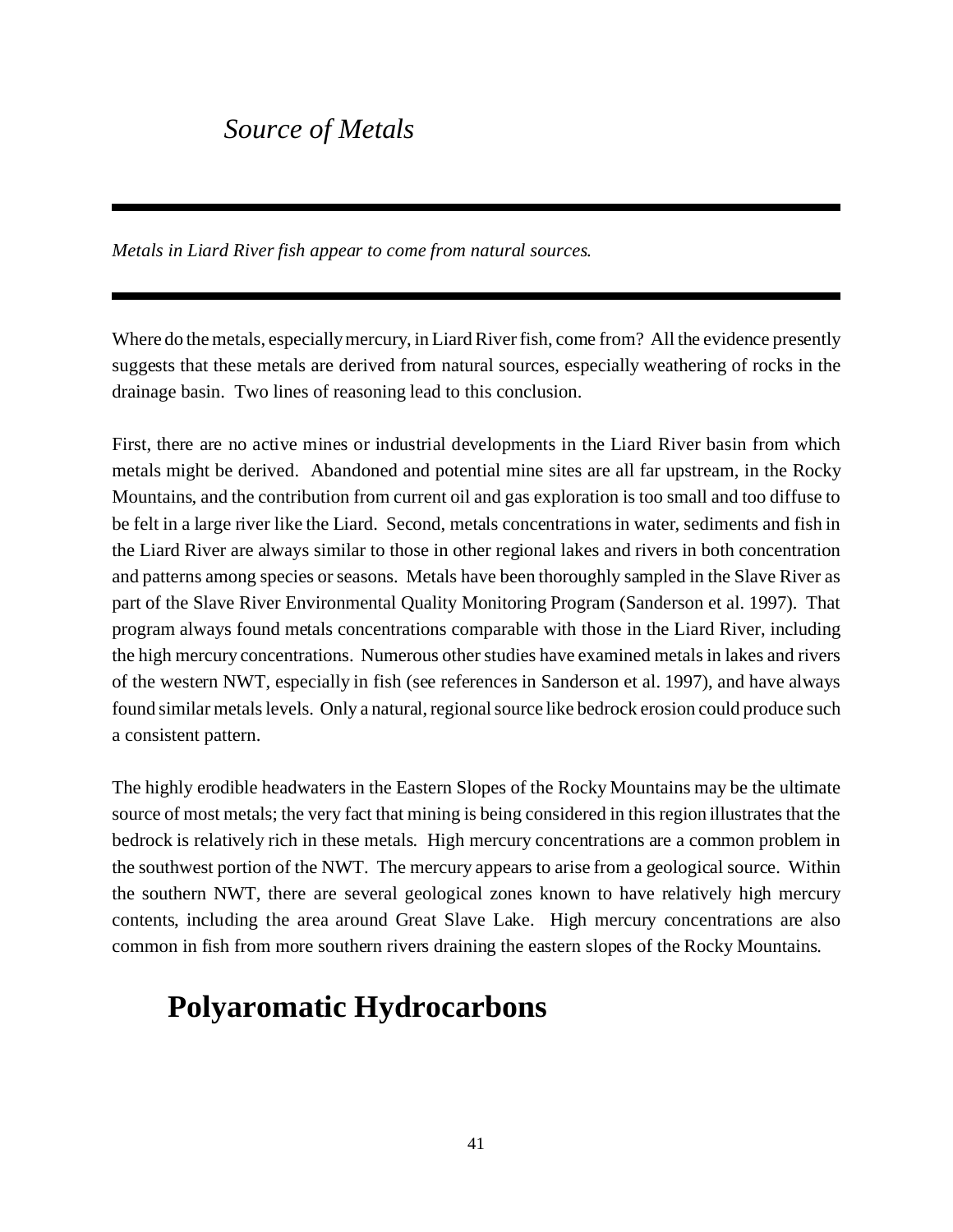# *Background*

Polyaromatic hydrocarbons (PAH) are a very large group of stable organic molecules composed of two to seven fused benzene rings. They are a common component of petroleum and are therefore associated with extraction and processing of fossil fuels. Naphthalene, the most generally familiar PAH, is the active ingredient in mothballs.

The PAH of environmental concern vary in molecular weight from 128.2 (naphthalene, two benzene rings) to 300.4 (coronene, seven rings). As the number of rings increases there are rapid declines in natural abundance, solubility in water, volatility, and rate of microbial degradation. The heaviest PAH are relatively immobile because of their large molecular volumes and extremely low volatility and solubility.

The tendency of these compounds to bind to particles, and to bioaccumulate in organisms, is also greatest for the larger, multi-ring compounds. The lower molecular weight PAH containing two or three rings, such as naphthalenes, fluorenes, phenanthrenes and anthracenes, may be acutely toxic to aquatic organisms, especially in the presence of ultraviolet light, whereas heavier compounds containing four to seven rings are not. However, all known PAH with carcinogenic properties are in the high-molecular-weight group.

PAH were measured in sediments and fish in the Liard River Program. The solubility in water of most PAH is so low that there is little point in looking for them there. PAH were measured in nine suspended sediment samples from the Liard River over 1992-1994. PAH analysis usually measured a set of 15 key compounds prevalent in industrial waste waters and which are known or suspected carcinogens. A more complete scan, including 26 individual PAH considered "priority pollutants" by the U.S. Environmental Protection Agency, was performed on a single sample collected 16 March 1993. Analyses for 24 or 27 PAH were carried out on all five fish species collected from the Liard River. In each species, separate scans were run on muscles and bile, and for mountain whitefish, on whole fish samples as well.

### *Sediments*

*Concentrations of PAH in suspended sediments of the Liard River are low and unlikely to be harmful to aquatic life.*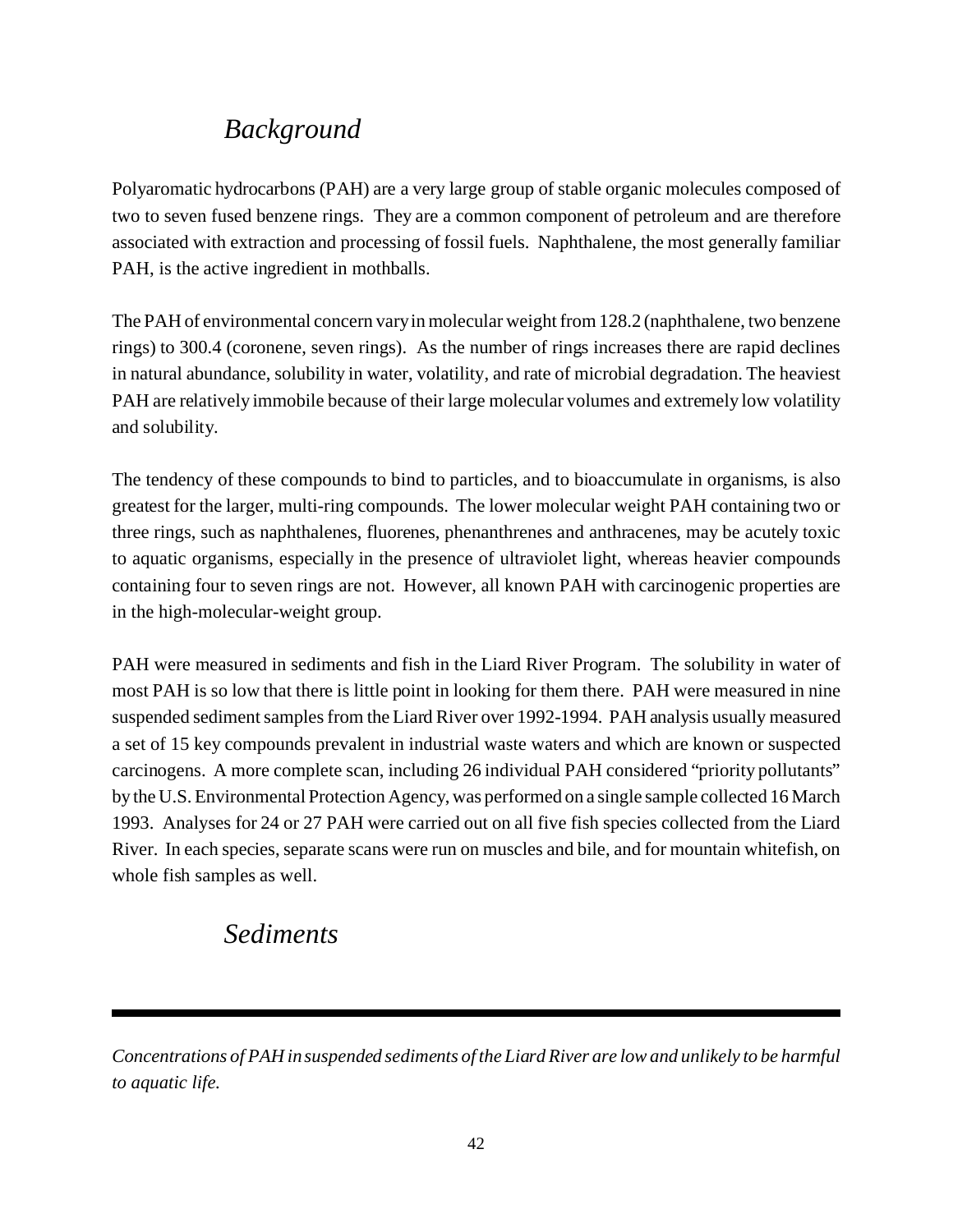Of the 15 common PAH measured in suspended sediments, two were never detected and two others were detected only once, despite detection limits in the low parts per billion range. Concentrations of the remaining 11 compounds were always highest in spring and least in fall, probably as a result of microbial breakdown over the summer. The average total PAH concentration in Liard River suspended sediments was  $1.2 \mu g/g$ . This concentration is low in relation to biologically important concentrations, but it is still significantly greater than in surrounding lakes or the Slave River.

PAH concentrations in Liard River sediments are compared against sediment quality guidelines from Environment Canada (1995) and Ontario Ministry of Environment (OMOE 1992) in Table 1. There are no sediment quality criteria for lighter PAH such as naphthalene which seldom persist long enough to be harmful to aquatic life. Among the compounds for which sediment quality criteria do exist, only four ever exceeded the threshold effects level defined by Environment Canada (1995), and only three exceeded the lowest effect level of Ontario's sediment quality guidelines (OMOE 1992). Concentrations of all these compounds remained far below the probable effects level in every sample. It is very unlikely that these PAH levels pose a threat to biota in the Liard River.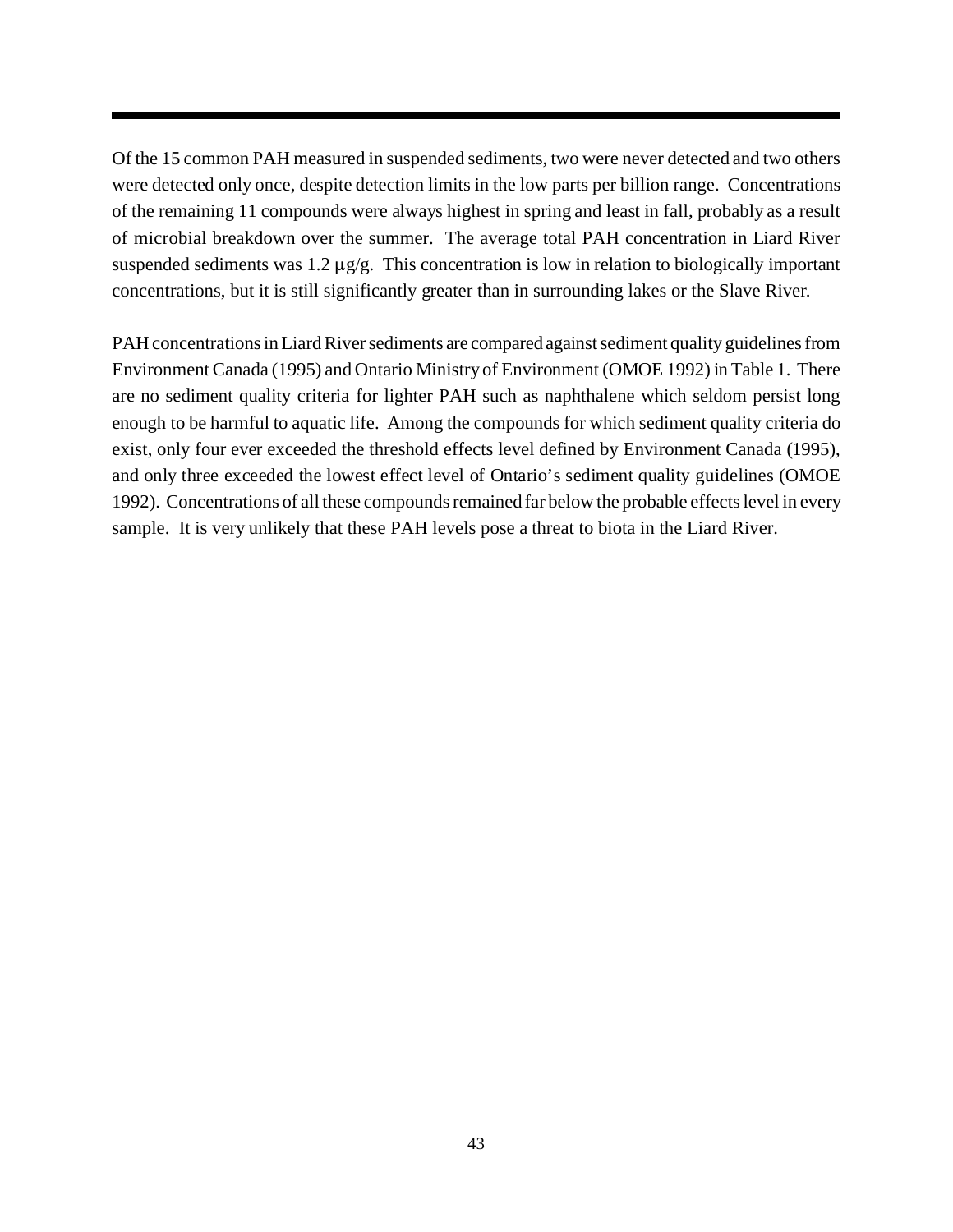|                            | $\cdots$ (222-10) (2011-2012) |                               |                                               |                           |                                               |  |  |  |  |
|----------------------------|-------------------------------|-------------------------------|-----------------------------------------------|---------------------------|-----------------------------------------------|--|--|--|--|
| <b>PAH</b>                 | Range of<br>Conc.<br>(ng/g)   | Threshold<br>Effects<br>Level | N of Samples<br>Above<br>Guideline<br>(Total) | Lowest<br>Effect<br>Level | N of Samples<br>Above<br>Guideline<br>(Total) |  |  |  |  |
| Fluorene                   | 8.3-500                       |                               |                                               | 1.2                       | 8<br>(9)                                      |  |  |  |  |
| Phenanthrene               | 43-320                        | 42                            | 8(8)                                          | 8.4                       | 8(8)                                          |  |  |  |  |
| Chrysene                   | 27-140                        | 32                            | 5(8)                                          |                           |                                               |  |  |  |  |
| Dibenzo(a,h)<br>anthracene | $< 5 - 8$                     |                               |                                               | 37                        | 0(8)                                          |  |  |  |  |
| Fluoranthene               | $9.1 - 60$                    | 111                           | $\overline{0}$<br>(9)                         | 465                       | 0(9)                                          |  |  |  |  |
| Benzo(a) pyrene            | $5 - 50$                      | 32                            | 3(9)                                          | 229                       | 0(9)                                          |  |  |  |  |
| Pyrene                     | 15-90                         | 53                            | 3(9)                                          | 735                       | 0(9)                                          |  |  |  |  |
| $Benzo(g,h,i)$ per ylene   | 17-140                        |                               |                                               | 105                       | 3(9)                                          |  |  |  |  |

Table 1. Comparison of PAH concentrations in suspended sediments from the Liard River against sediment quality guidelines from Environment Canada (1995) (threshold effects levels) and Ontario Ministry of Environment (1992) (lowest effect levels).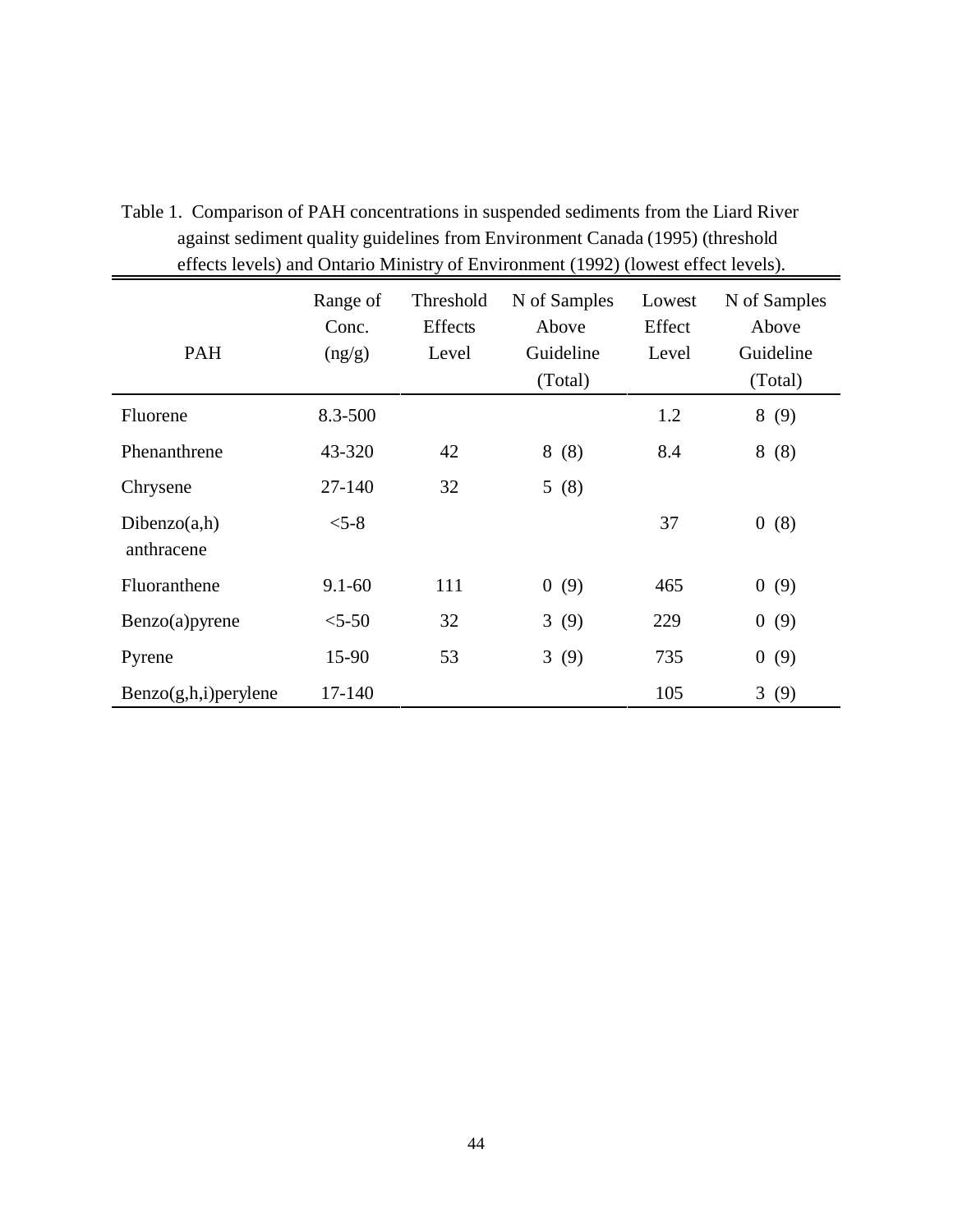*Only smaller PAH with two to four rings are found in Liard River fish. Cancer-causing PAH were never detected. PAH profiles are similar in all fish species; the general trend is one of rapidly declining concentration with increasing molecular weight, even though sediments contain relatively equal amounts of light and heavy PAH. Flesh concentrations of PAH in Liard River fish are at the low end of the range for uncontaminated sites elsewhere in North America and are typical of fish from other NWT water bodies. PAH levels in Liard River fish are not presently a concern.*

Despite the large number of PAH analyses performed on fish tissues, results for the Liard River are highly uniform across species and sample types. Virtually all the PAH measured in fish tissues were at the light end of the spectrum, especially two-ring and three-ring compounds such as naphthalene, phenanthrene and fluorene. Fluoranthene and pyrene were the only four-ring compounds regularly detected, and with very few exceptions none of the target compounds with five, six or seven rings were ever detected in fish. Thus, none of the compounds with known carcinogenic properties were ever detected. Evidently any hazard from PAH in Liard River fish relates to acute toxicity and not induction of tumours.

A comparison of PAH profiles in bile and muscle samples showed that almost exactly the same compounds were found in both. Only fluoranthene and pyrene were found regularly in bile but not in muscle. Hence, either sample type is adequate to gauge contamination levels in Liard River fish. However, the PAH profile in the five whole-fish samples of mountain whitefish was different from that for either bile or muscle. Almost all the PAH compounds found in muscle or bile were also found in whole fish, but in addition whole fish contained four other PAH that were never detected in the other samples. PAH appear to accumulate in other pools besides muscles and bile, which are only detected when the whole fish is analysed. Concentrations and frequencies of detection tended to be higher in whole fish samples of mountain whitefish too, but it cannot be said whether this applies to the other species.

Total PAH concentrations were highly variable for muscle and especially so for bile (Table 2). Measurements in bile must be viewed cautiously because the volume of bile retrieved from many fish was very small. Nevertheless, there is surprisingly little difference in average total PAH concentrations among species, when similar sample types are compared. This uniformity of total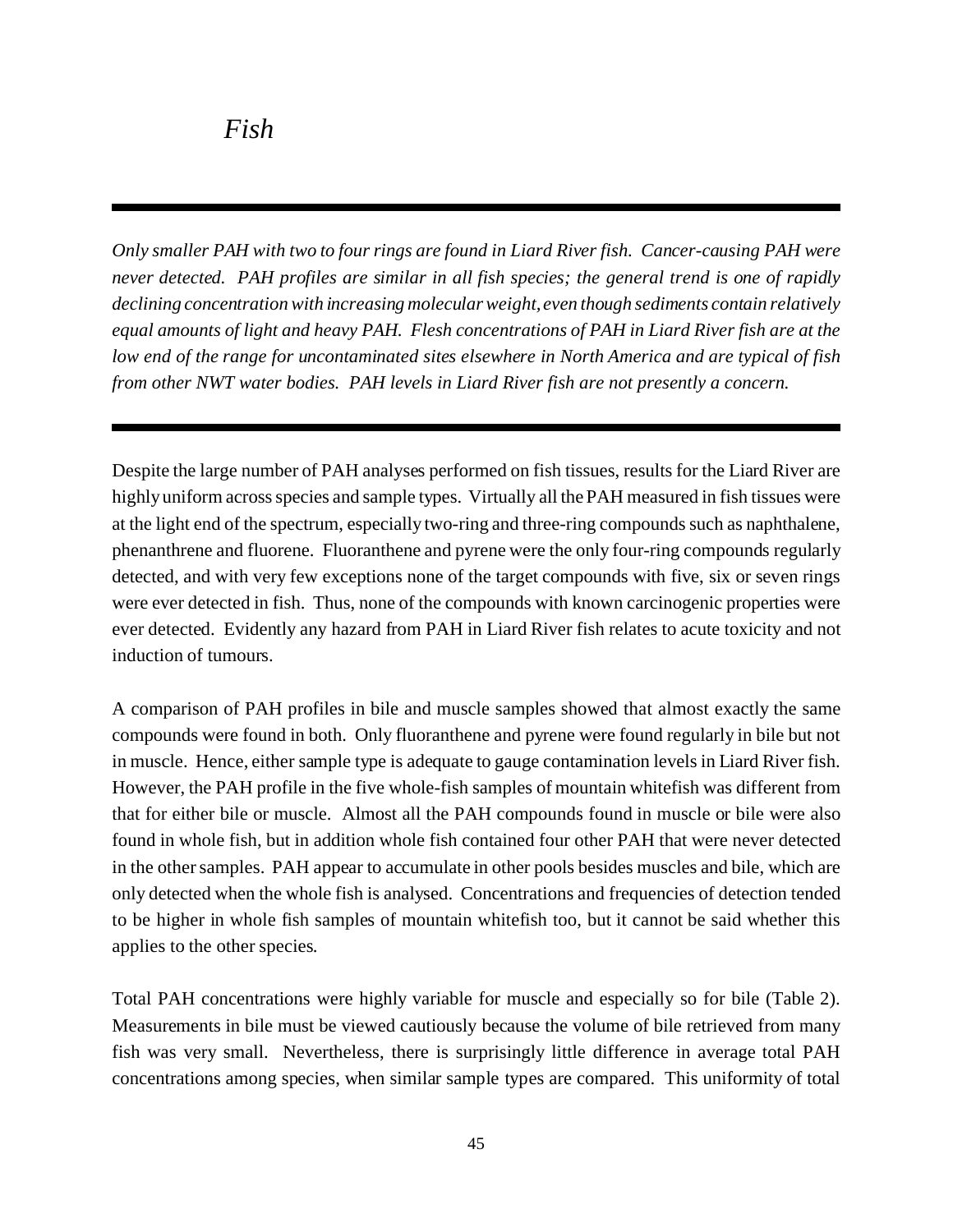PAH concentrations suggests that uptake is independent of feeding habits, which range from feeding strictly on other fish (northern pike) to mixed open-water predation (mountain whitefish) to bottomfeeding (longnose sucker). Hence, whatever the ultimate source, PAH appear to be generally distributed in the environment of the Liard River. Direct uptake from sediments may be an important route of PAH acquisition by fish in this river, given the very high sediment loads, but uptake from water and food may also be significant.

The general trend of PAH concentrations in Liard River fish is illustrated in Figure 6, which shows average concentrations in bile of each fish species of the ten most common PAH compounds. The species are plotted in order from greatest concentrations (walleye) to least (burbot) but the apparent differences are not large relative to the variance within each species. Moreover, the relative proportions of each individual compound are virtually identical from one species to the next. All samples are dominated by naphthalene, and to a lesser extent the substituted naphthalenes (those with methyl groups, -CH<sub>3</sub>, attached), with relatively small contributions from all other compounds. The general trend is one of rapidly declining concentration with increasing molecular weight, a trend interrupted only by phenanthrene, and sometimes pyrene (Figure 6).

The PAH profile in fish is a highly selective portion of the PAH in sediments. Concentrations of various PAH in sediments are much more similar, and do not show the rapid declines with increasing molecular weight that were observed in fish tissues. For examples, mean concentration of 1-methyl naphthalene in sediments (0.120  $\mu$ g/g) is nearly identical to that for naphthalene (0.129  $\mu$ g/g); concentrations of pyrene (0.044  $\mu$ g/g), fluorene (0.079  $\mu$ g/g) and phenanthrene (0.16  $\mu$ g/g) were relatively much greater in sediments than in fish, the last even exceeding concentrations of naphthalene. Moreover, there were a number of heavy, multi-ring PAH that were detected in sediments at significant concentrations but seldom or never detected in fish. The evidence indicates that PAH in Liard River fish are strongly biased toward light, mobile compounds and against heavier, hydrophobic compounds. Similar bias has been observed in laboratory studies.

PAH may be taken up by fish from water, sediments or food. If passage of water over the gills is a major pathway of PAH uptake in the Liard River, then either the heavier PAH are too strongly bound to suspended particles to cross into fish lipids, or uptake is primarily of compounds dissolved in water. The latter explanation would account for the heavy bias toward naphthalene, the only PAH that is freely soluble in water at milligrams per litre concentrations (Eisler 1987). It is also possible that other PAH are assimilated by fish but are cleared so quickly that significant tissue concentrations never accumulate.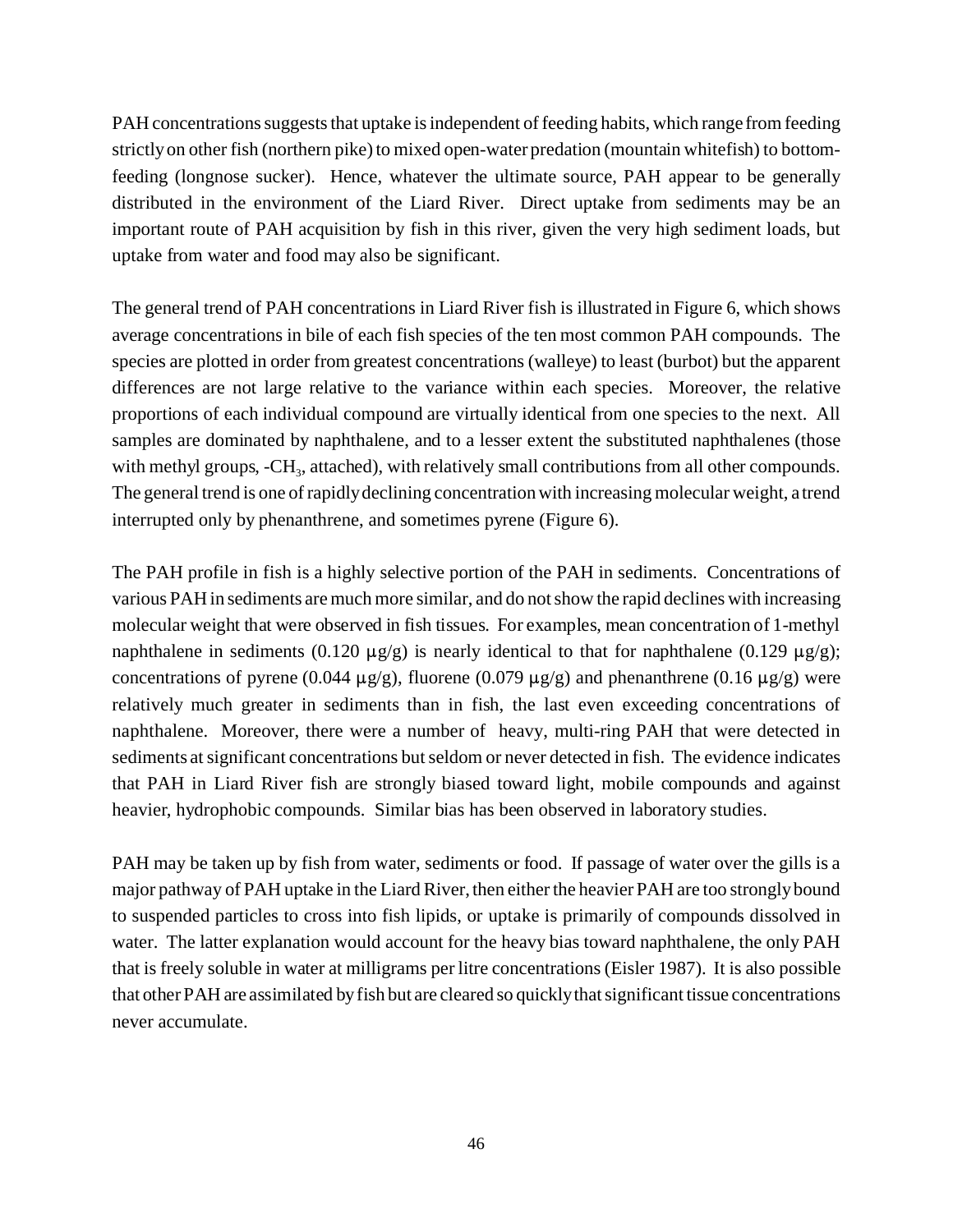|                              |      | <b>Burbot</b>    | Mountain<br>Whitefish |                  | Walleye |                  | Northern<br>Pike |                  | Longnose<br>Sucker |                  |
|------------------------------|------|------------------|-----------------------|------------------|---------|------------------|------------------|------------------|--------------------|------------------|
| <b>Tissue</b><br>(units)     | Mean | <b>SD</b><br>(n) | Mean                  | <b>SD</b><br>(n) | Mean    | <b>SD</b><br>(n) | Mean             | <b>SD</b><br>(n) | Mean               | <b>SD</b><br>(n) |
| Muscle<br>$(\mu g/g)$        | 3.1  | 1.6<br>(21)      | 4.7                   | 1.6<br>(15)      | 3.9     | 1.6<br>(33)      | 3.6              | 2.3<br>(21)      | 4.0                | 2.8<br>(28)      |
| Bile<br>(pg/g)               | 13.8 | 11.7<br>(11)     | 32.9                  | 20.4<br>(7)      | 34.9    | 20.2<br>(14)     | 25.9             | 27.1<br>(11)     | 24.7               | 11.7<br>(16)     |
| Whole<br>Fish<br>$(\mu g/g)$ |      |                  | 14.1                  | 8.6<br>(5)       |         |                  |                  |                  |                    |                  |

Table 2. Total PAH in tissues of five fish species from the Liard River. Units in bile are picograms of PAH per gram of whole fish wet weight. SD = standard deviation.  $n =$  number of samples.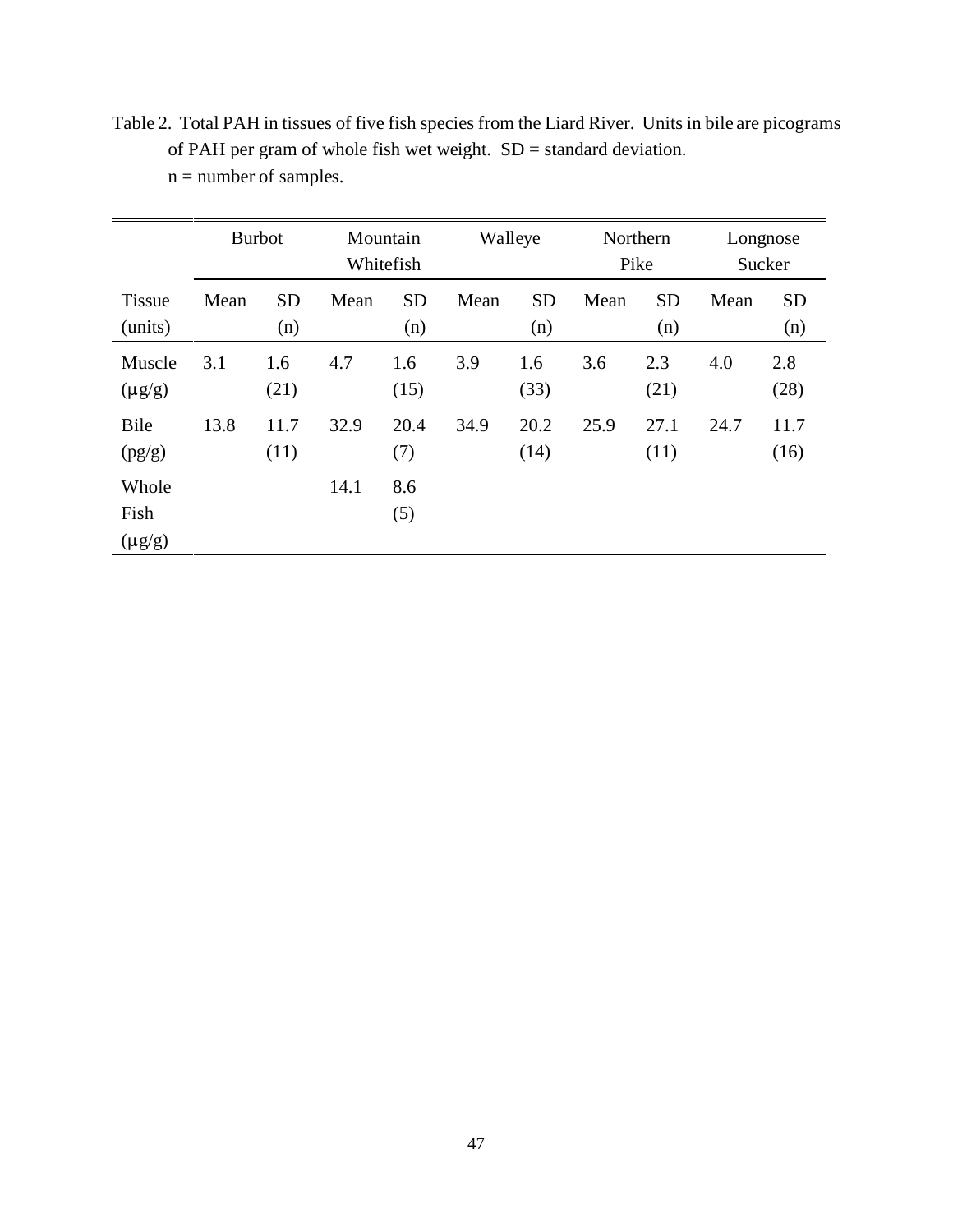Based on data from the Slave River Program, the PAH concentrations in Liard River fish do not appear to be elevated above levels found in fish from other water bodies of the western NWT, once differences in species and analytical methods are accounted for. Extensive data on PAH in fish and other invertebrates compiled in Eisler (1987) show that flesh concentrations in Liard River fish are at the low end of the range for uncontaminated sites elsewhere in North America, and 50 to more than 100 times less than at sites with known sources of contamination. Hence, while the PAH data collected in this program provide a strong data base for future monitoring, the PAH levels are not presently a concern.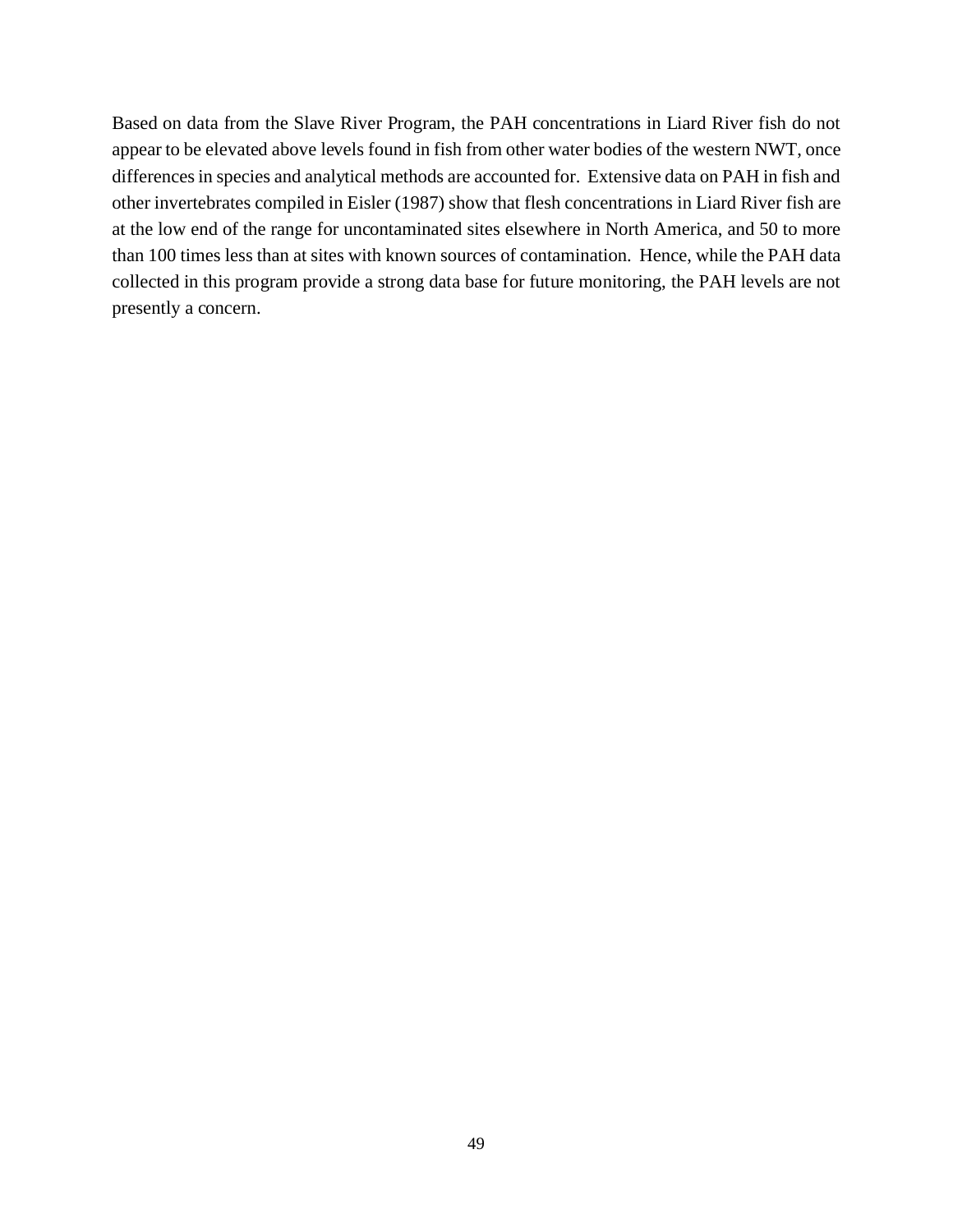# **Organochlorine Pesticides**

*Pesticide residues were never detected in suspended sediments from the Liard River. Some samples of whole fish or burbot liver contain a few pesticide residues, almost always at concentrations near the detection limit. Concentrations are always below Health Canada guidelines for fish consumption.*

The Liard River Environmental Quality Monitoring Program included analyses of 19 organochlorine pesticides and their breakdown products in suspended sediments, and 23 pesticides, pesticide breakdown products, and related chlorinated organic compounds in fish. The fish samples included whole-fish samples of northern pike, mountain whitefish, longnose sucker and burbot. In addition, pesticides were measured in muscle samples from walleye, northern pike and mountain whitefish, as well as in burbot livers.

None of the pesticides was detected in any sample of suspended sediment. None of the pesticides was ever detected in fish muscle samples, whether from walleye, northern pike or mountain whitefish. Furthermore, no pesticides were detected in any whole-fish sample of mountain whitefish.

Pesticides were only detected in whole fish samples and burbot liver. Some of these samples contained a few detectable pesticide residues, almost always at concentrations near the detection limit. The higher concentrations (more frequent detects) in whole-fish samples compared with muscle samples is probably due to the inclusion of the liver, which is high in fatty tissue and tends to accumulate persistent, hydrophobic compounds. This is evidenced by the substantially higher concentrations of many pesticides measured in samples of burbot liver.

Originally, the maximum residue limit for agricultural chemicals in foods sold in Canada was set at  $0.1 \mu$ g/g for all organochlorine pesticides other than DDT and its stable breakdown products, which was set at  $5 \mu g/g$  (Pastershank and Muir 1996). These limits were developed as a result of pesticide use in Canada, but were applied to imported foods to protect Canadian consumers once the pesticides were no longer in use. Therefore, the default maximum residue limit for pesticides in fish can be considered to be 0.1  $\mu$ g/g (Department of Health 1996). Concentrations of all organochlorine pesticides in fish from the Liard River were well below this guideline, except for toxaphene, for which Health Canada has established a separate Tolerable Daily Intake for residues in food.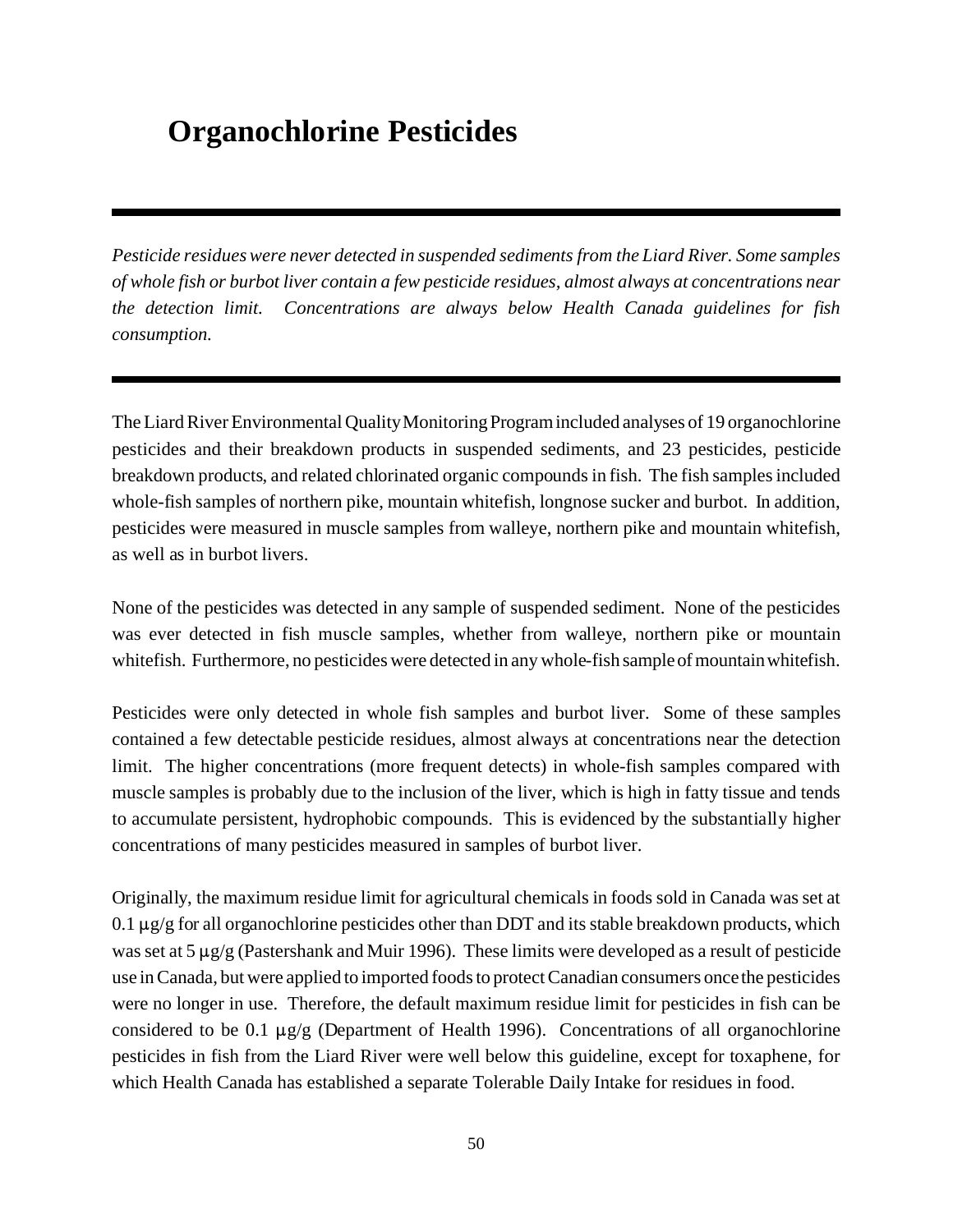If toxaphene in the non-detect samples is assumed to be at the detection limit, the most conservative assumption, the mean concentration of toxaphene in burbot livers is  $0.075 \,\mu g/g$ . By contrast, in the Slave River, toxaphene was found in walleye, northern pike, lake whitefish and burbot, with a mean concentration in burbot liver of  $0.90 \mu$ g/g. Hence, toxaphene concentrations in the Liard River are low relative to fish from the Slave River. Health Canada is currently completing a human health assessment of all pesticide residues in Liard River fish, based on the data collected in the Liard River Program. An interim assessment, based on data from 1992 and 1993, concluded that these levels of toxaphene and other organochlorines pose no health hazard to consumers. Concentrations in the third year of the study are similar to those from the first two years.

Toxaphene has been detected in several other studies of northern fish, commonly at levels higher than those detected in the Liard River. This general distribution in the absence of known usage strongly suggests that atmospheric deposition is the source of contamination. Atmospheric deposition is implicated as the source of the trace quantities of other pesticides as well, most of which have not been used in Canada for many years.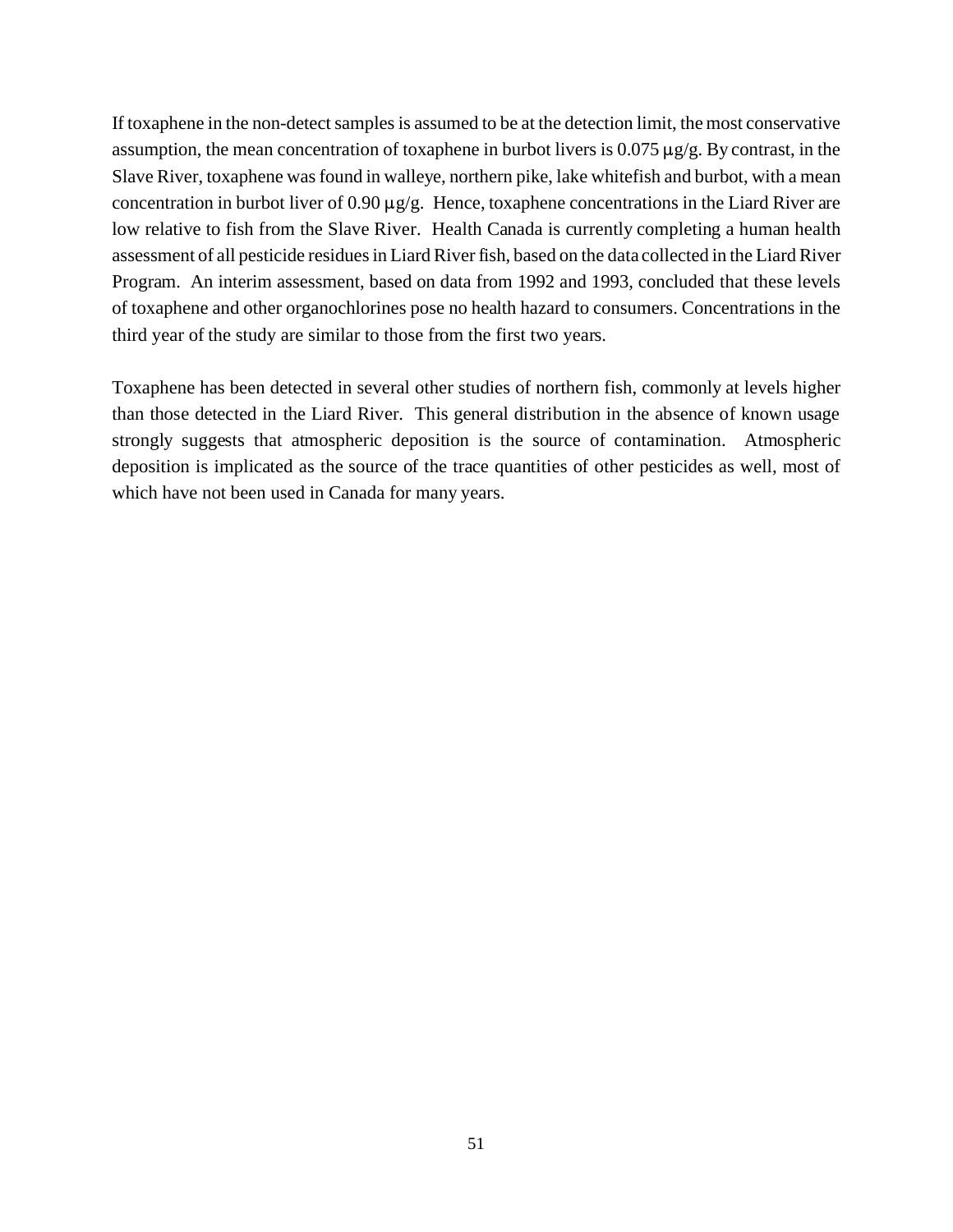# **Polychlorinated Biphenyls**

### *Background*

PCBs are a group of synthetic organic compounds which contain a biphenyl molecule (two benzene rings bonded at one carbon), on which a varying number of chlorine atoms are attached. Chlorinated organic compounds are almost unknown in nature, so micro-organisms are not adapted to decompose them. As a result, PCBs are among the most persistent pollutants in the global ecosystem. They were widely used in industrial applications because of their stability, resistance to both acids and bases, inertness, solubility in organic solvents, dielectric properties and nonflammability. However, because of their toxicity and persistence in the environment, in 1980 the use and importation of PCBs was totally prohibited in Canada.

In theory, there are 209 different PCBs, depending on the number and arrangement of the chlorine atoms, and commercially prepared PCBs were always complex mixtures. For simplicity, individual PCBs are identified by a number from 1 to 209. Individual PCBs vary widely in their physical and chemical properties according to the number of chlorine atoms and their position on the molecule.

PCBs enter the environment through accidents and improper use or disposal, including incomplete burning of PCB-containing wastes, spills, and leaching from dumps and landfills. Evaporation and atmospheric transport are probably responsible for the global dispersion of PCBs. PCBs are only slightly soluble in water and have a strong tendency to bind to sediment particles. PCBs are also soluble in the lipids of biological systems, and tend to accumulate in fatty tissues. Very low levels of PCB contamination in aquatic ecosystems can result in the accumulation of relatively high PCBs levels in biota.

The PCB analysis in the Liard River Program was extremely thorough. The total concentrations of PCBs were measured in suspended sediments and in whole fish samples from all five species over the three years of the Program. Total PCBs were also measured in muscles of walleye, pike and mountain whitefish, and in burbot livers. Along with total PCBs, a set of 10, 16 or 54 important PCB compounds was analysed in each tissue type of each species. Some samples were also analysed separately for PCBs 77, 81, 126 and 169, the most toxic of all PCBs. The analysis for these PCBs in burbot liver in 1994 used a new analytical method that pushed detection limits to the parts per *trillion* level.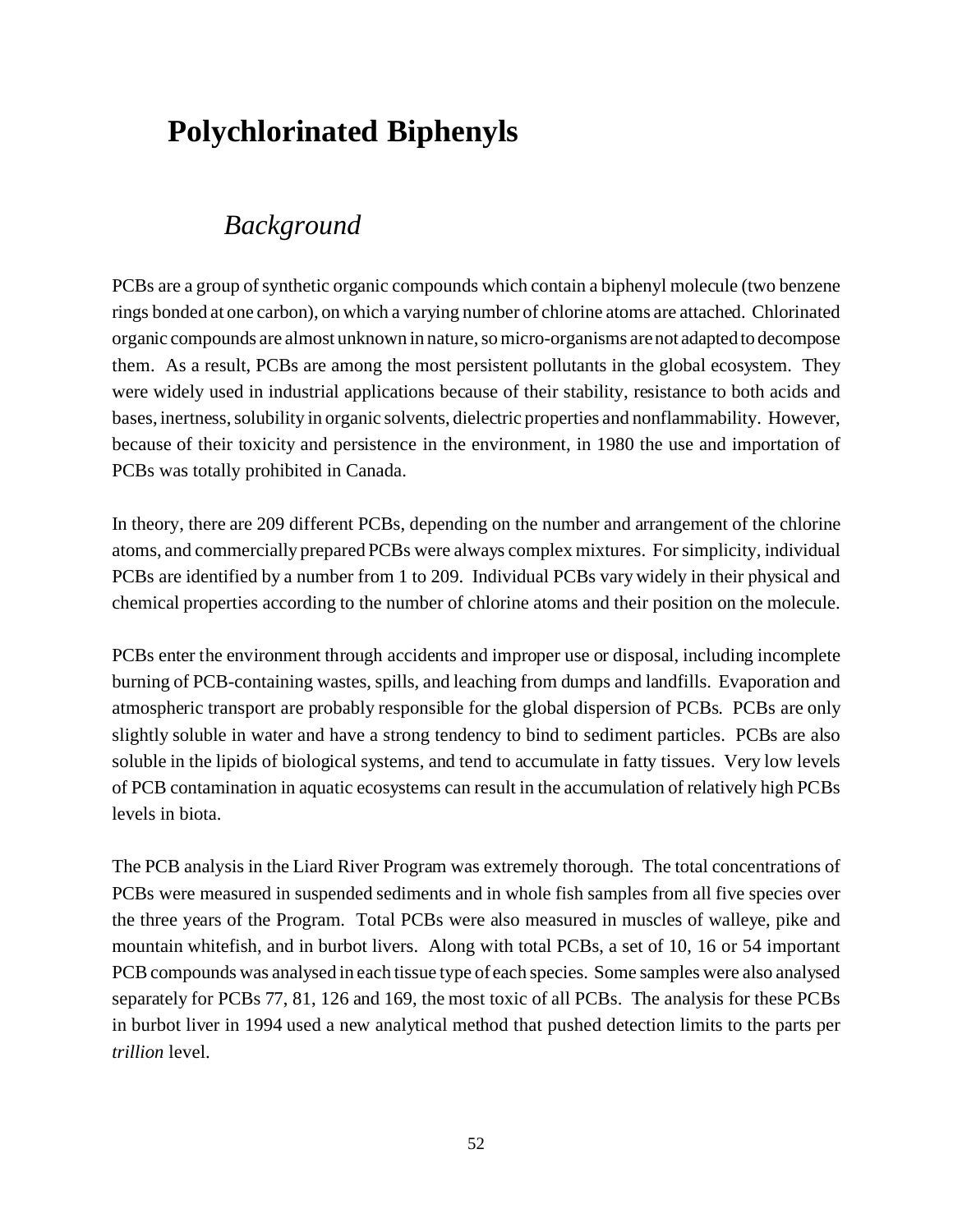# *Sediments and Fish*

*PCBs were never detected in any sediment sample. PCB concentrations in all fish samples from the Liard River Program fell far below the Health Canada limit for commercial fish sale and export, and therefore should not be considered hazardous to consumers.*

Among muscle and whole fish samples, none of the individual 10, 16 or 54 PCBs was ever detected in any sample from any species. Similarly, none of the potent PCBs 77, 81, 126 or 169 was ever above detection limits in any sample of muscle or whole fish from any species of fish from the Liard River. Any PCB residues that may occur in Liard River fish clearly include only the less potent compounds.

The concentration of total PCBs was below the detection limit  $(10 \text{ ng/g})$  in every sediment sample. Total PCBs were undetectable in whole northern pike or muscles of mountain whitefish from the Liard River. Among the other species and tissues, above-detection concentrations of total PCBs were found in roughly half of all samples. Concentrations of total PCBs varied over a relatively narrow range in all samples, from about 10 to 125 ng/g, except in burbot liver, which ranged from 20 to 400 ng/g.

Burbot livers were the only tissues in which individual PCB compounds were ever detected. Only six out of a possible 54 compounds were detected, and those only in one or two samples out of 20. Approximate concentrations ranged from 3 to 16 ng/g. Higher concentrations of PCBs in burbot liver than in other fish or other tissues have been observed elsewhere in the region and are a reflection of the high lipid content of the liver.

Some or all of the four most potent PCBs were detected in every burbot liver sample from the Liard River because an improved analytical method allowed concentrations to be measured in the low parts per trillion range. Even so, these concentrations were all very near the detection limit. Measured concentrations ranged from 0.0003 to 0.087 ng/g.

In Canada, a limit for commercial fish sale and export of 2000 ng/g total PCBs in the edible portion of fish has been established by Health Canada (Health and Welfare Canada 1998). All of the samples from the Liard River program fell far below this limit, and therefore should not be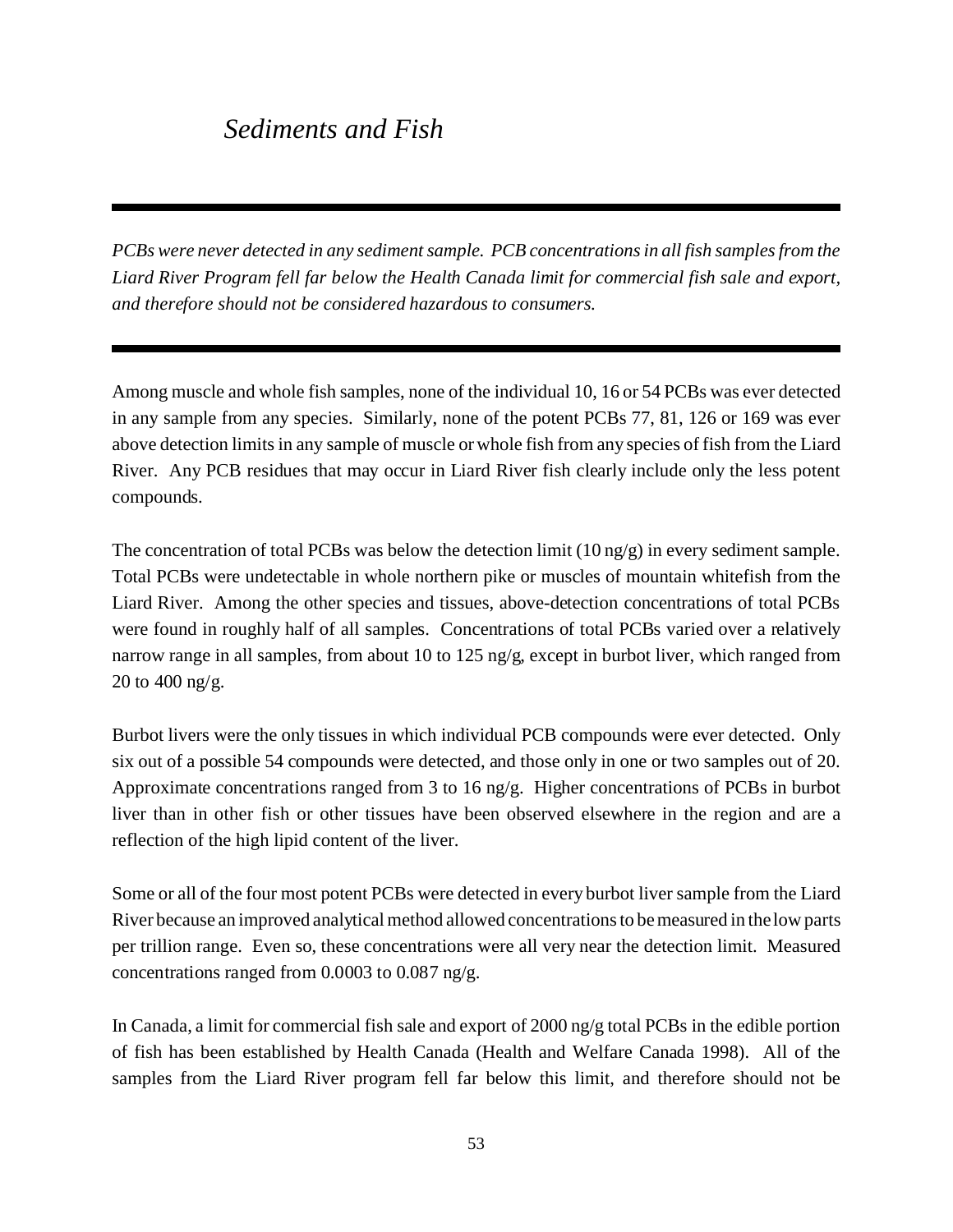considered hazardous to consumers. The British Columbia Ministry of Environment recommends a guideline of 100 ng/g of total PCBs in whole fish to protect wildlife dependent on aquatic life for food (Nagpal 1992). All whole fish samples from the Liard River were well below this strict guideline, except for a single burbot. Again, no impairment of the health of wildlife would be expected from consumption of fish from the Liard River.

PCB concentrations in Liard River fish are lower than those from the Slave River program, in which all samples had detectable PCBs, and comparable with or lower than samples taken from other lakes and rivers in the NWT and elsewhere in Canada. The presence of trace levels of PCBs in samples from both the Liard River and other lakes and rivers throughout the NWT strongly suggests an airborne source. Atmospheric deposition of PCBs in remote areas is well documented.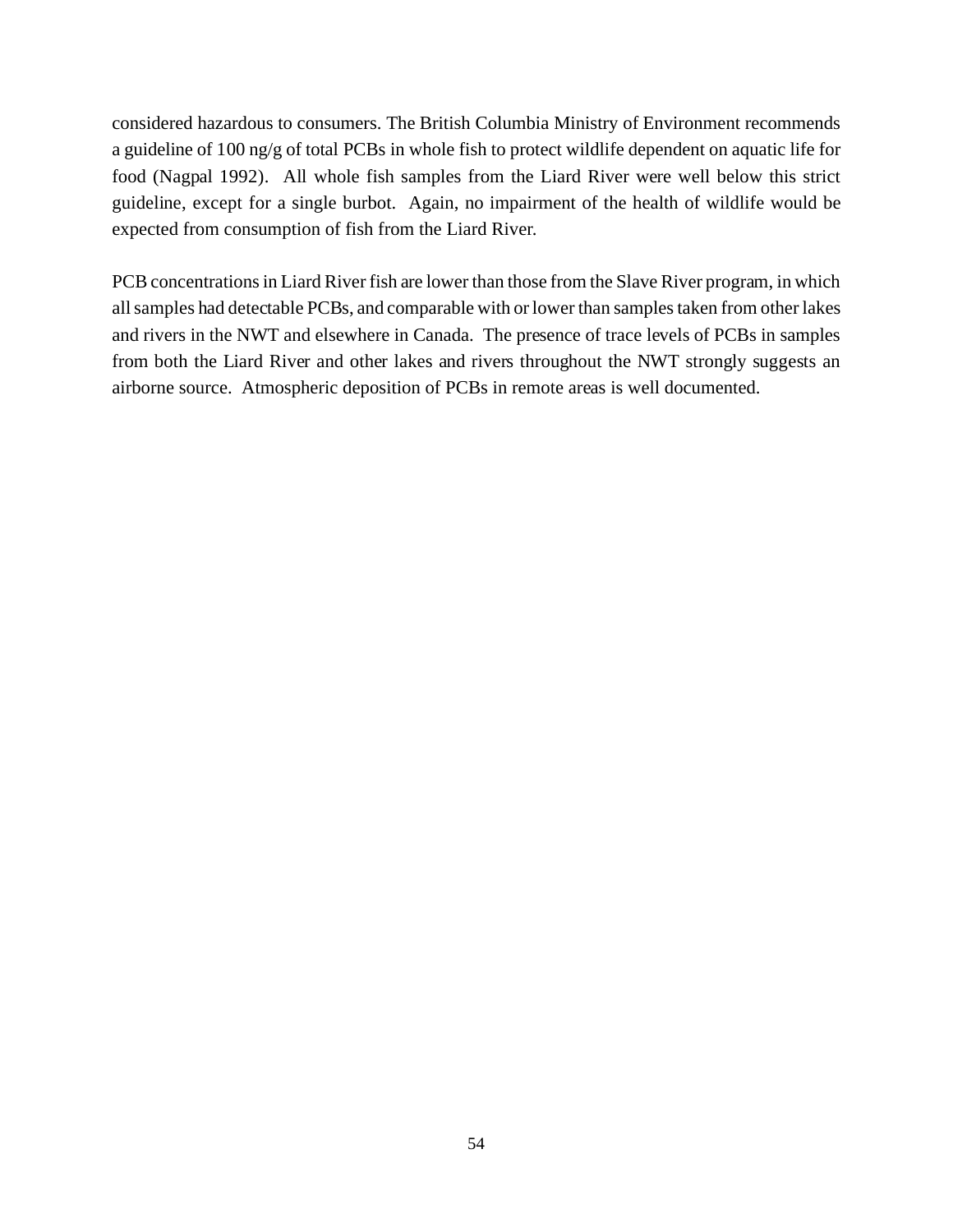# **Dioxins and Furans**

### *Background*

Polychlorinated dibenzo-*p*-dioxins and polychlorinated dibenzofurans are large families of chlorinated hydrocarbons with one (furans) or two (dioxins) oxygen atoms connecting two benzene rings. There are some 75 polychlorinated dioxins and 135 polychlorinated furans, each having a different number and arrangement of chlorine atoms attached to the carbon atoms of the benzene rings. Dioxins and furans are by-products of various processes from chemical, pulp and paper, metallurgical and dry-cleaning industries. Forest fires are evidently the largest natural source.

Dioxins and furans are structurally similar to PCBs, and behave in much the same way in the environment. However, dioxins and furans are toxic at extremely low concentrations compared with other groups of organic compounds. A limit of 20 pg/g of the most toxic dioxin, 2,3,7,8 tetrachlorodibenzo-*p*-dioxin (TCDD), in the edible portion of fish has been set by Health Canada for commercial fish sale and export (Department of Health 1996).

*Fish*

*Dioxins and furans are present only in minute quantities in Liard River fish, far below levels considered a hazard to animal or human health.*

A set of the most potent dioxins and furans was measured in livers from ten burbot collected in the Liard River in 1994. The liver is the most sensitive tissue for monitoring because dioxins and furans are extremely hydrophobic and tend to accumulate in fatty tissues. The analytical method produces detection limits at the parts per trillion level. Nevertheless, 2,3,7,8-TCDD was never detected in any sample. A number of other dioxins and furans, never the most toxic varieties, were detected in some or all liver samples, at concentrations ranging from 0.06 pg/g (detection limit) to 2.8 pg/g.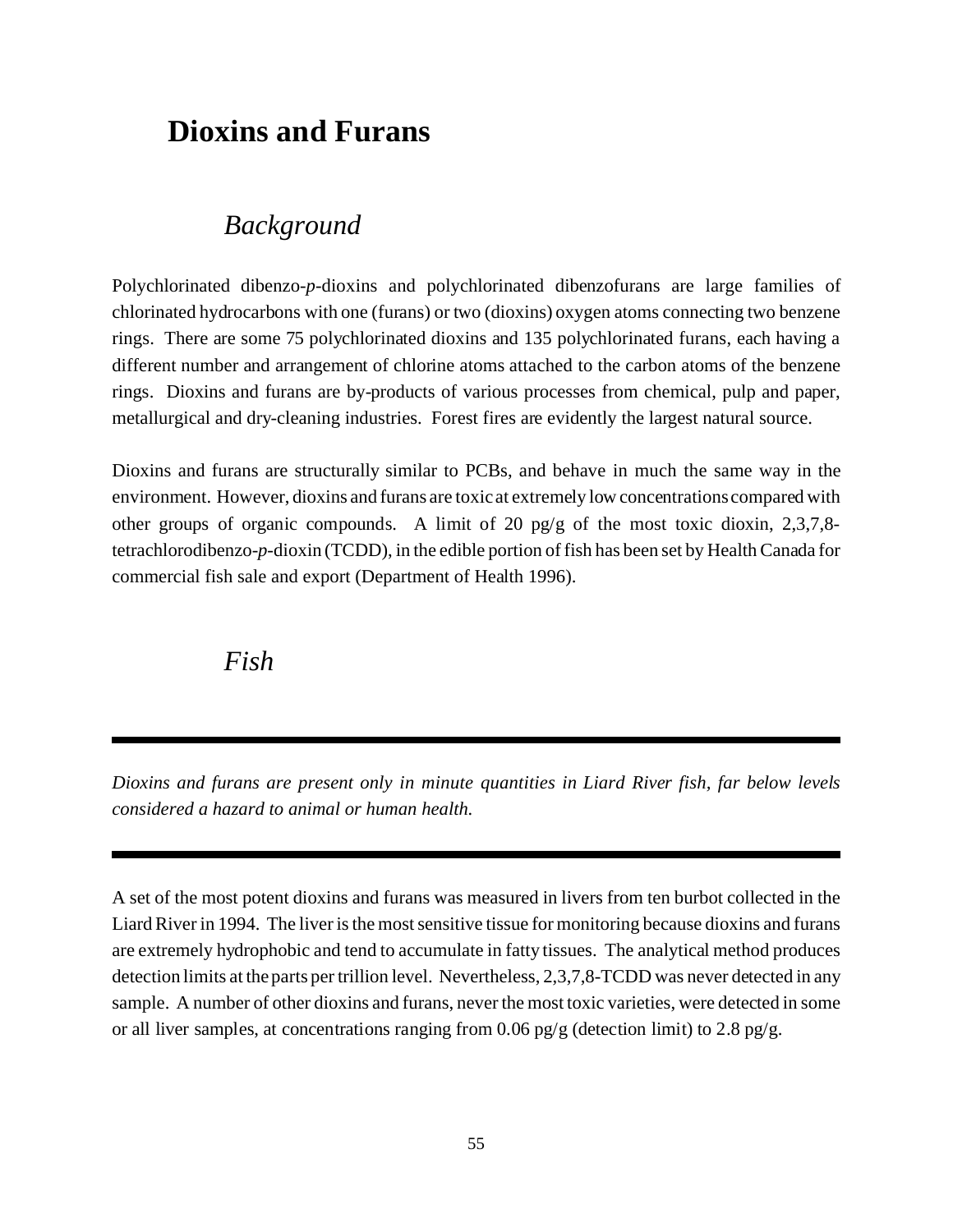While dioxins and furans are evidently present in these samples, the absolute values are low, so low in fact that the exact values of the measurements cannot be certain. Samples that were split and analysed twice often produced quite different results, a common problem when ultra-trace compounds are being measured near the detection limit. However, it can be concluded that dioxins and furans are present in minute quantities in Liard River fish, far below levels considered a hazard to animal or human health.

There are no pulp mills or other industrial sources of dioxins upstream in the Liard River, so atmospheric deposition is the most likely source of the low levels found in fish there. The very low dioxin and furan levels in Liard River burbot livers suggest that these fish are essentially free of contamination from sources in the basin, and these data can be used as a baseline against which to gauge any changes in future.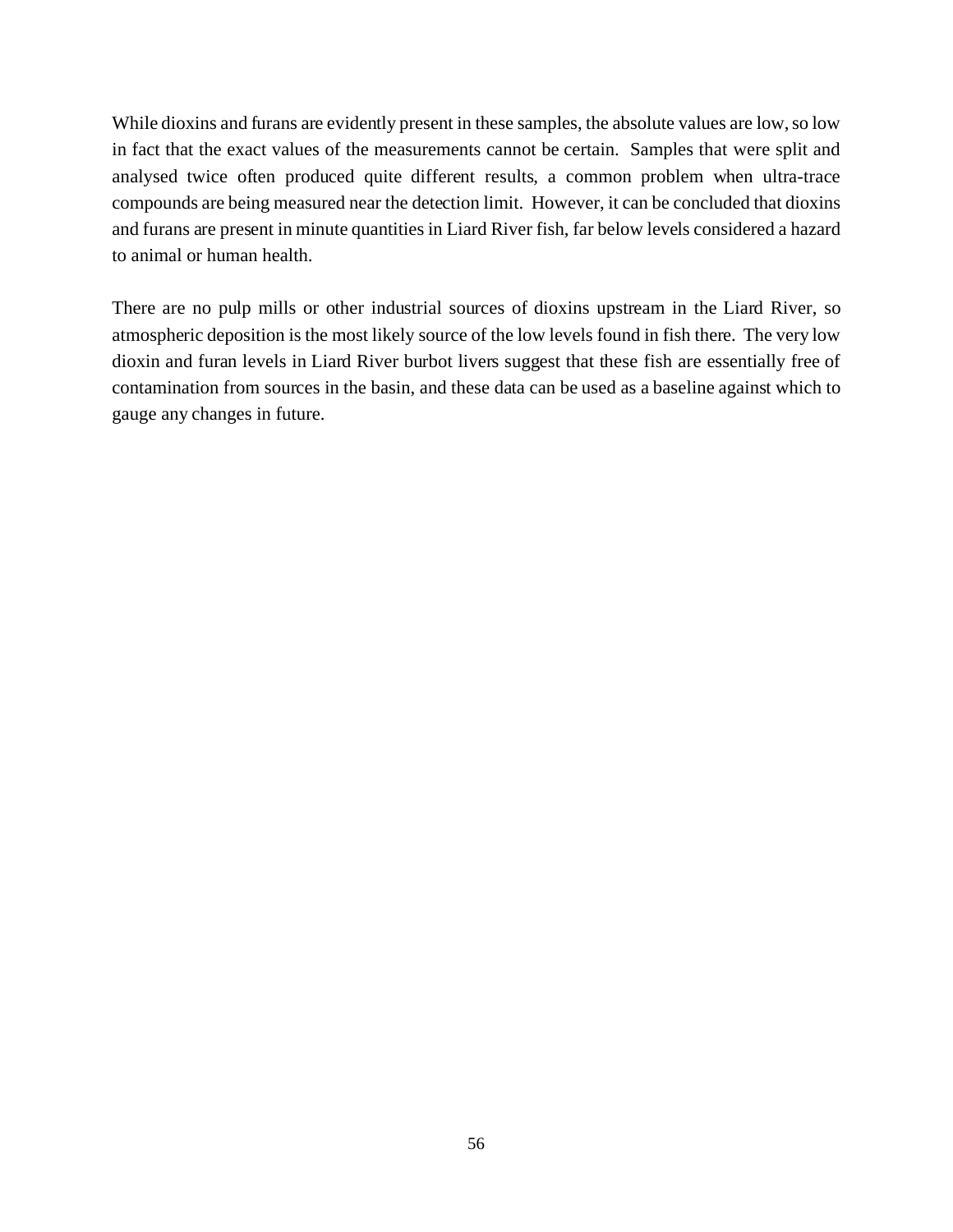# **Sediment Toxicity and Enzyme Induction**

*Laboratory tests on water extracts of Liard River sediments indicate no acute toxicity to aquatic life. Activities of mixed-function oxygenase enzymes in fish livers from the Liard River are similar to those in fish from clean water bodies in Canada, and are considered indicative of an unpolluted environment.*

Two other minor tests were undertaken to evaluate the health of the Liard River ecosystem. Toxicity tests were used to assess whether any elements or compounds weakly bound to sediments might prove harmful to aquatic life. The activities of certain enzymes in the liver of fish, that are known to increase in response to contamination, were also measured.

Sediment toxicity was measured by mixing Liard River sediments with water in a 1:10 ratio, and shaking the mixture overnight to release any available chemicals from the surfaces of the sediment particles. The sediments were then removed by centrifugation. Any toxic substances available to aquatic life would then be in the water. Toxicity was measured by placing 10 water fleas (*Daphnia*) a small, free-swimming crustacean abundant in Canadian fresh water, in the extracted water and seeing how many survived for 48 h. Sediment toxicity was measured twice with this method and on both occasions all the *Daphnia* survived the full duration of the test.

A similar test was run on three occasions using a stronger 1:1 mixture of sediments and water and using a strain of naturally light-emitting (bioluminescent) bacteria as the test agent. Light production by the bacteria declines when they are exposed to toxic substances. Results of the bacterial test agree closely with tests on fish or other organisms, but require only a small sample. Again there was no indication of toxicity in any of these tests. It may be concluded from these simple, direct tests that suspended sediments from the Liard River are not acutely toxic to aquatic life.

The liver of fish contains a special group of enzymes, called mixed-function oxygenases, that aid in the removal of certain toxic substances, notably PAH and similar organic compounds. Liver cells manufacture more of these enzymes when the fish is exposed to toxic substances in the environment, so measuring the activity of these enzymes is a quick way to tell if fish are exposed to toxicants. Mixed-function oxygenase activity was measured in extracted liver cells from all five fish species from the Liard River.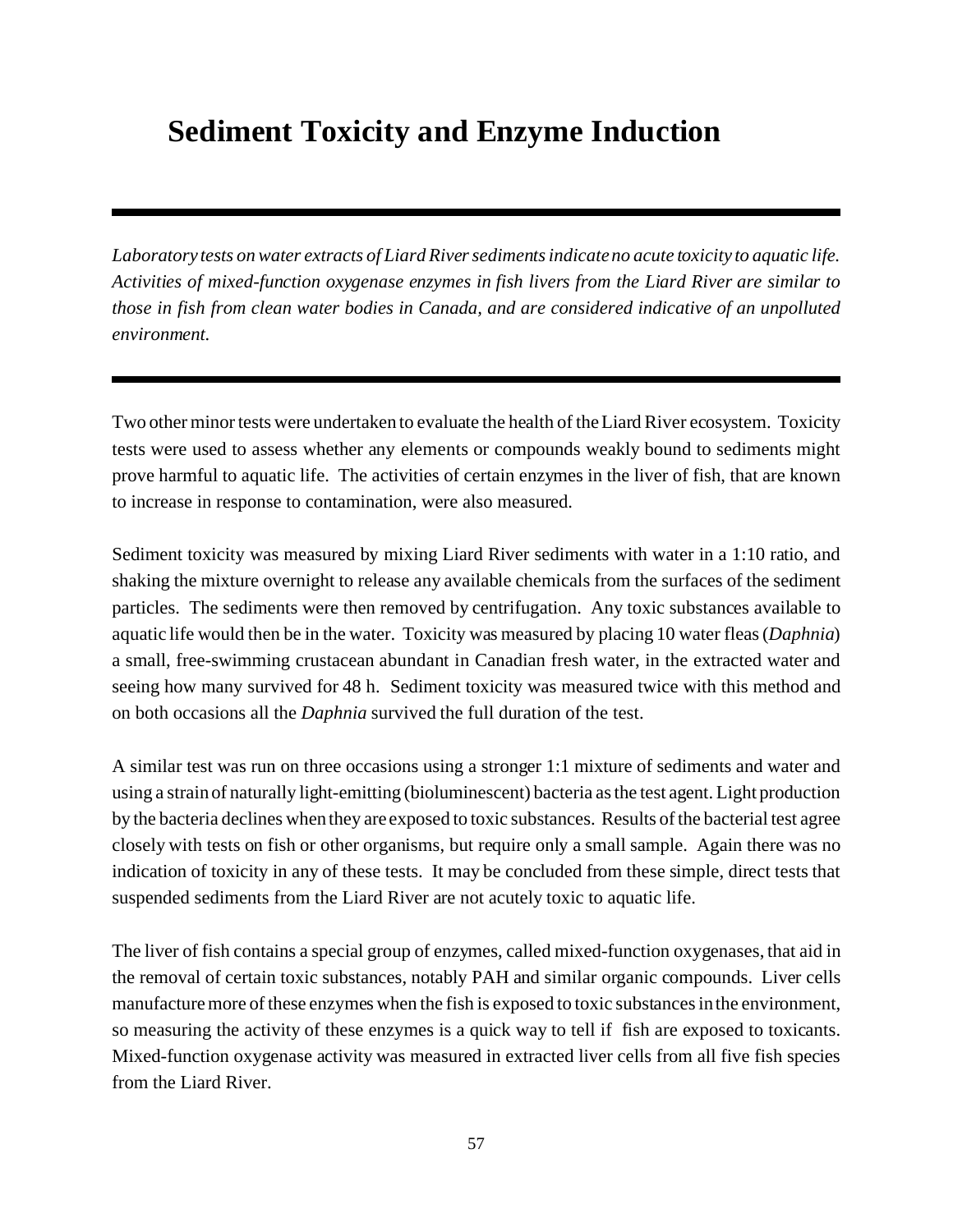Enzyme activities in fishes from the Liard River were low and very similar to those of the same or closely related species in the Slave River and nearby lakes reported in the Slave River Program (Sanderson et al. 1997). These levels of enzyme activity are considered indicative of an unpolluted environment. Enzyme activities were also similar to those from clean water bodies in other regions of the Northwest Territories and elsewhere in Canada.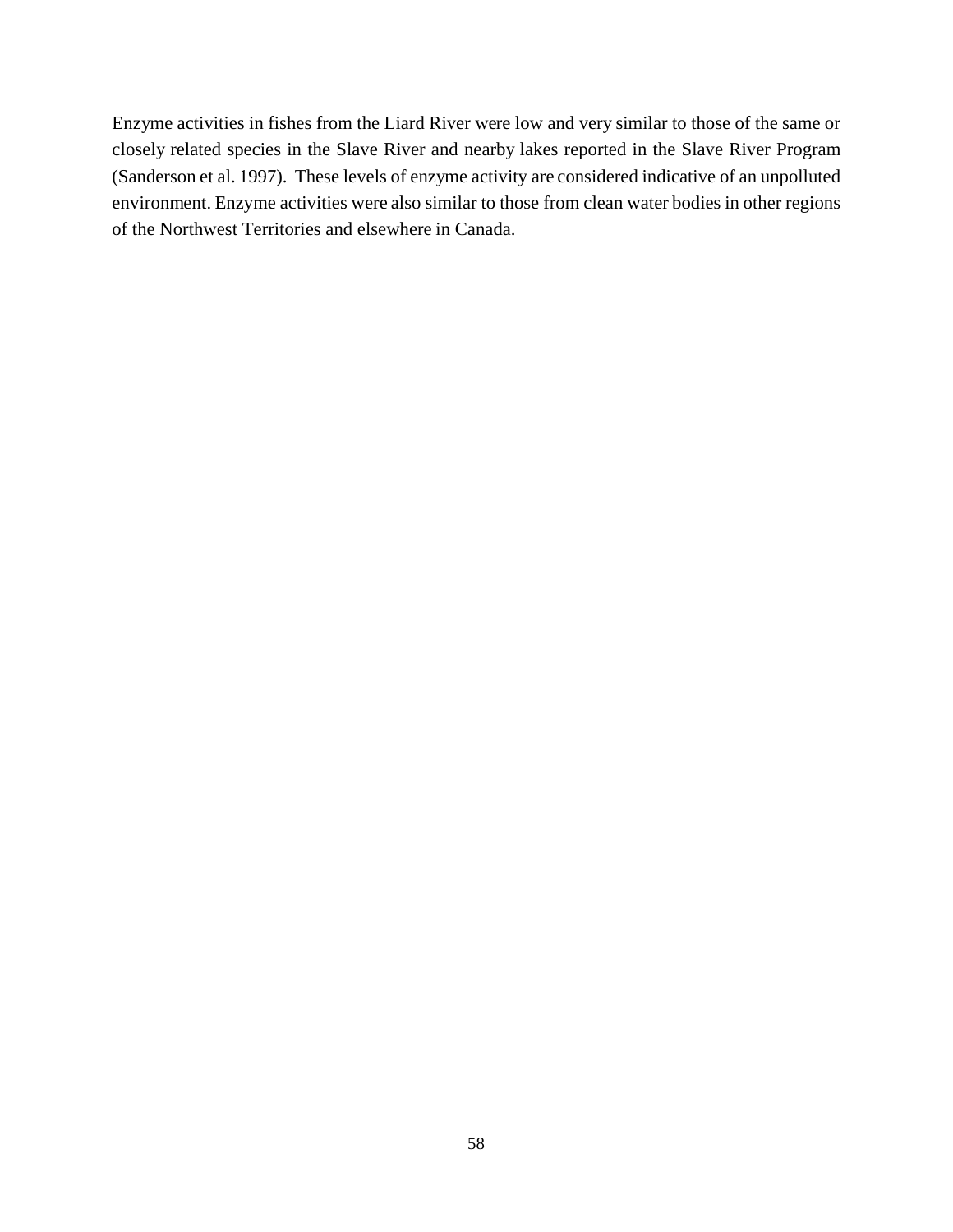# **Conclusions: The Liard River is Healthy and Uncontaminated**

DIAND had three objectives when the Liard River Environmental Quality Monitoring Program was undertaken:

- (1) to characterize the conditions of water, suspended sediment and fish of the Liard River at the NWT boundary;
- (2) to provide baseline data on contaminant levels in the Liard River in support of transboundary water negotiations; and
- (3) to address concerns of the local people regarding possible effects on water uses and fish from upstream developments in the basin.

The Program achieved these objectives. A broad, detailed and reliable base of information on the river and its biota was collected. From this data base it becomes apparent that the river is presently pristine and unimpaired by upstream industrial activity. Any contaminants in fish are either naturally derived or globally distributed. Concentrations of most organic contaminants are extremely low and only measurable with sophisticated instrumentation. With the possible exception of mercury, which is naturally high in fish of this region, none of the measured contaminants pose a hazard to aquatic biota or people living along the river.

The dramatic seasonal pattern of discharge and suspended solids concentrations in the Liard River dominates all aspects of water quality. When allowance is made for this annual cycle, water quality in the Liard River is quite good. The water is hard and alkaline. Proportions of inorganic ions are typical of inland fresh waters in Canada. Nutrient supplies are indicative of a clean, moderately productive ecosystem. High turbidity in the Liard River may impede some recreational uses of the river, and in most seasons the water certainly could not be used domestically without treatment. The high turbidity is also something to which fish and other organisms must adapt. But physical and chemical conditions in the Liard River are otherwise within ranges considered supportive of freshwater life.

The Liard River carries an enormous load of suspended sediments in spring and summer. The suspended material is dominated by fine particles, silts and clay, with a relatively small contribution from sand. PCBs and organochlorine pesticides are not a concern in suspended sediments. A few metals, notably arsenic and nickel, sometimes exceed sediment quality guidelines. There is no evidence, however, that these metals, or other contaminants, are causing toxic effects on the biota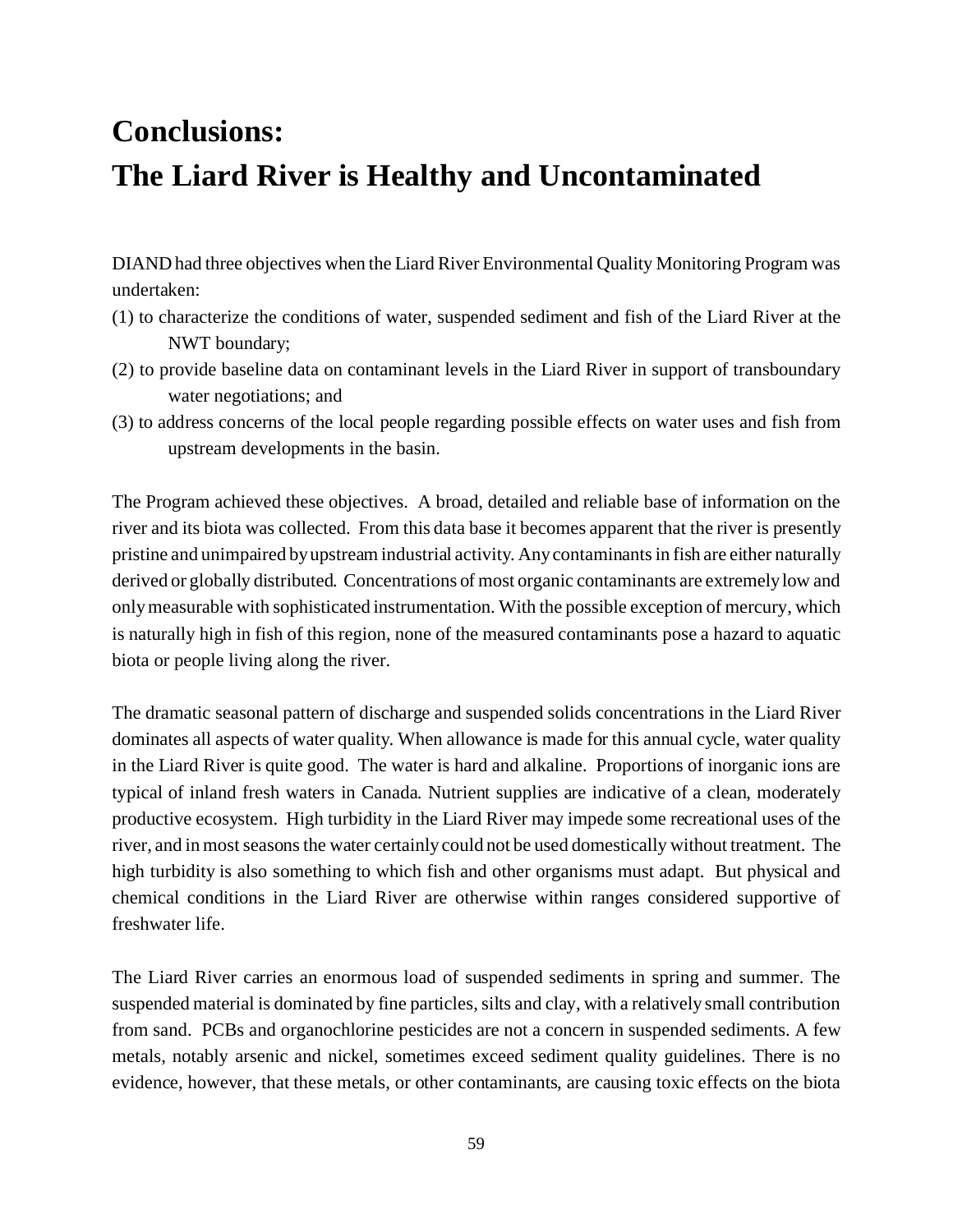of the river. On the other hand, low but potentially significant concentrations of a few PAH were detected in sediments. These low background levels do not constitute a threat to the environment, but a solid baseline of compounds and their concentrations is necessary if anthropogenic increases in PAH levels are to be detected in the future.

Fish sampling in the Liard River program was thorough, and included a large number and variety of fish and fish tissues. With very few exceptions, analyses indicated that Liard River fish are essentiallyfree of hazardous contaminants, including PAH, PCBs, pesticides, metals and dioxins and furans. Those elements or compounds that were present were mostly detected only by virtue of the extremely sensitive analytical methods brought to bear on the samples. Tissue concen-trations are for the most part typical of fish from pristine regions. These concentrations represent the trace residues spread globally by the atmosphere or generated by erosion or other natural processes within the basin.

The Liard River Program provides a strong argument for the multi-media approach to environmental monitoring. For example, mercury is naturally high in muscles of Liard River fish, even though concentrations were low in sediments and undetectable in water. Had sampling relied on conventional parameters in water and sediments alone, the accumulation of mercury in fish would have gone unnoticed. Similarly, while PAH were detected at low concentrations in sediments and fish, the proportions of different compounds in fish tissues could not be predicted from those in sediments. Relying on sediment sampling alone could have lead to concerns about tumour-inducing PAH that were not borne out by fish samples. Sampling of all the major compartments in the ecosystem is clearly justified in a program of this kind.

The information obtained in the Liard River Environmental Quality Monitoring Program provides a strong data base to carry forward into transboundary negotiations to protect the Liard River and the northern people who depend upon it. DIAND can use the experience gained in this Program to streamline future sampling, by measuring potential contaminants in the ecosystem compartment where they are most readily detected. The Liard River Program is an important first step toward ensuring that the Liard River ecosystem remains clean and uncontaminated into the future.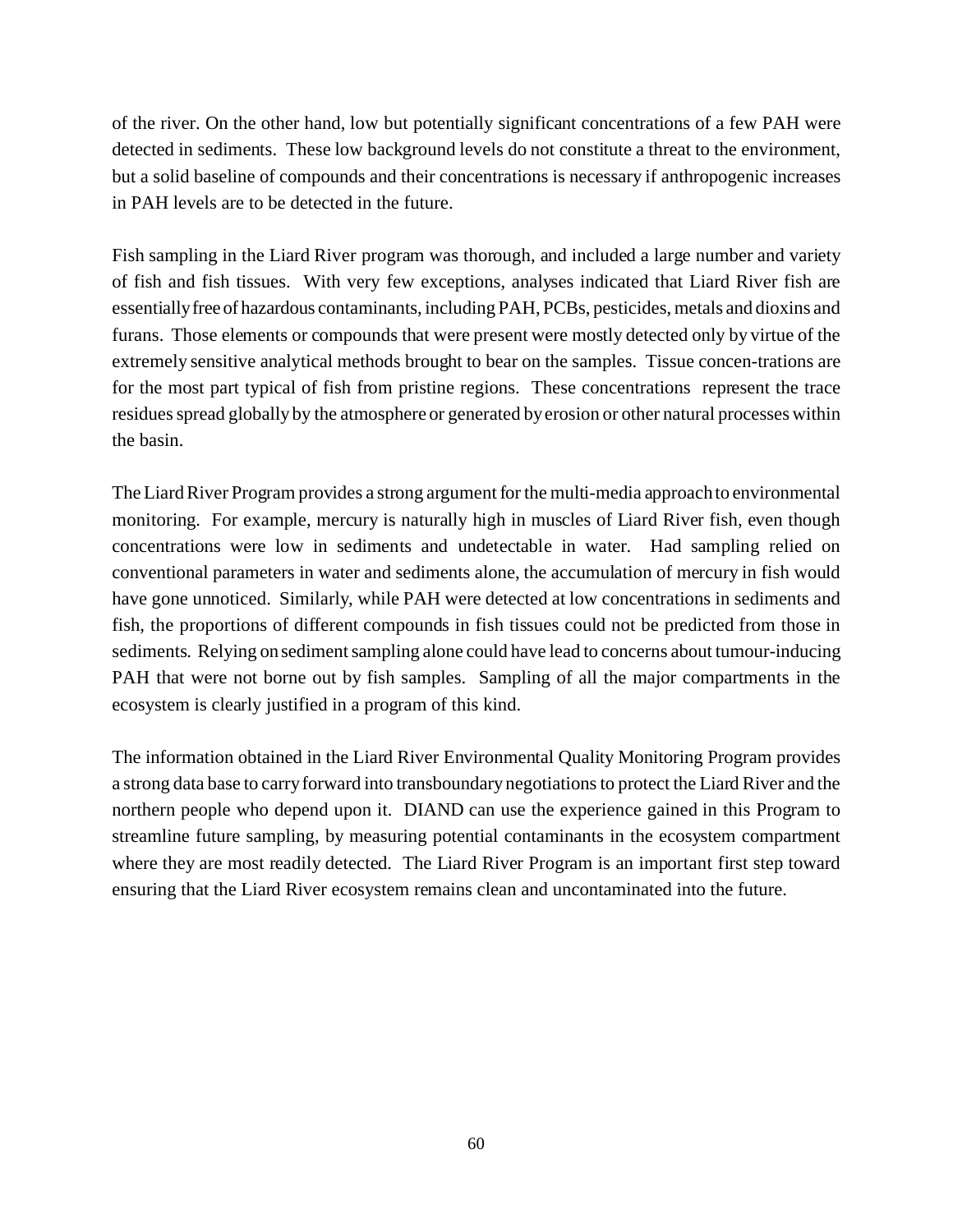#### **References**

- CCREM (Canadian Council of Resource and Environment Ministers). 1987. Canadian water quality guidelines. CCREM, Winnipeg, Manitoba.
- Department of Health. 1996. Departmental consolidation of the Food and Drugs Act and of the Food and Drug Regulations with amendments to December 19, 1996. Department of Health and Welfare, Ottawa, Ontario.
- Eisler, R. 1987. Polycyclic aromatic hydrocarbon hazards to fish, wildlife and invertebrates: A synoptic review. Contaminant Hazard Reviews Report No. 11, U.S. Dept. of the Interior. Fish and Wildlife Service. Patuxent Wildlife Research Centre. Laurel, Maryland. 81 p.
- Environment Canada. 1995. Interimsediment quality guidelines. Soil and Sediment Quality Section, Guidelines Division, Ecosystem Conservation Directorate, Ottawa, Ontario.
- Health and Welfare Canada. 1969. Health Protection Branch, Ottawa, Ontario.
- Health and Welfare Canada. 1984. Medical Services Branch, Ottawa, Ontario.
- Health and Welfare Canada. 1998. Canadian guidelines for contaminants in foods. Health Protection Branch, Ottawa, Ontario.
- MacDonald (MacDonald Environmental Services Ltd.). 1993. An assessment of ambient environmental conditions in the Liard River Basin, Northwest Territories. Prepared for Water Resources Division, Indian and Northern Affairs Canada, Yellowknife, NWT. 89 p.
- Nagpal, N.K. 1992. Water quality criteria for polychlorinated biphenyls (PCBs). Technical Appendix. Water Quality Branch, Water Management Division, British Columbia Ministry of Environment, Lands and Parks, Victoria, B.C. ISBN 0-7726-1482-2. 100 p.
- Nordin, R.N. and Pommen, L.W. 1986. Water quality criteria for nitrogen (nitrate, nitrite and ammonia). Technical Appendix. Water Quality Unit, Water Management Branch, British Columbia Ministry of Environment and Parks, Victoria, B.C. 83 p.
- OMOE (Ontario Ministry of Environment). 1992. Guidelines for protection and management of aquatic sediment quality in Ontario. Toronto, Ontario. 23 p.